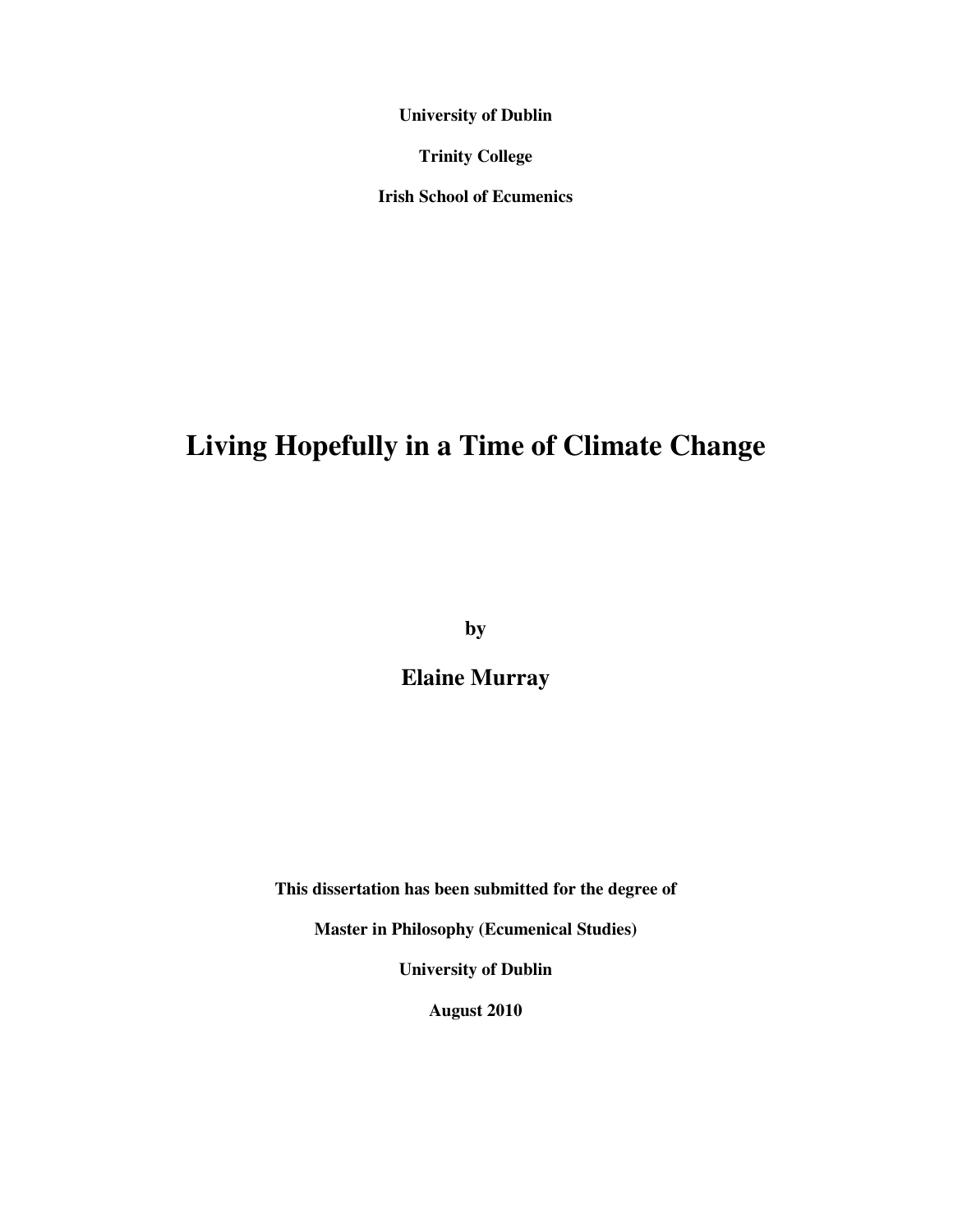# **Declaration**

I certify that this dissertation, submitted in partial fulfilment of the requirement for the degree of M.Phil (Ecum.), has not been submitted for a degree at any other University, and that it is entirely my own work. I agree that the Library may lend or copy the dissertation upon request.

Signed: ………………………………………………..

Date: ……………………….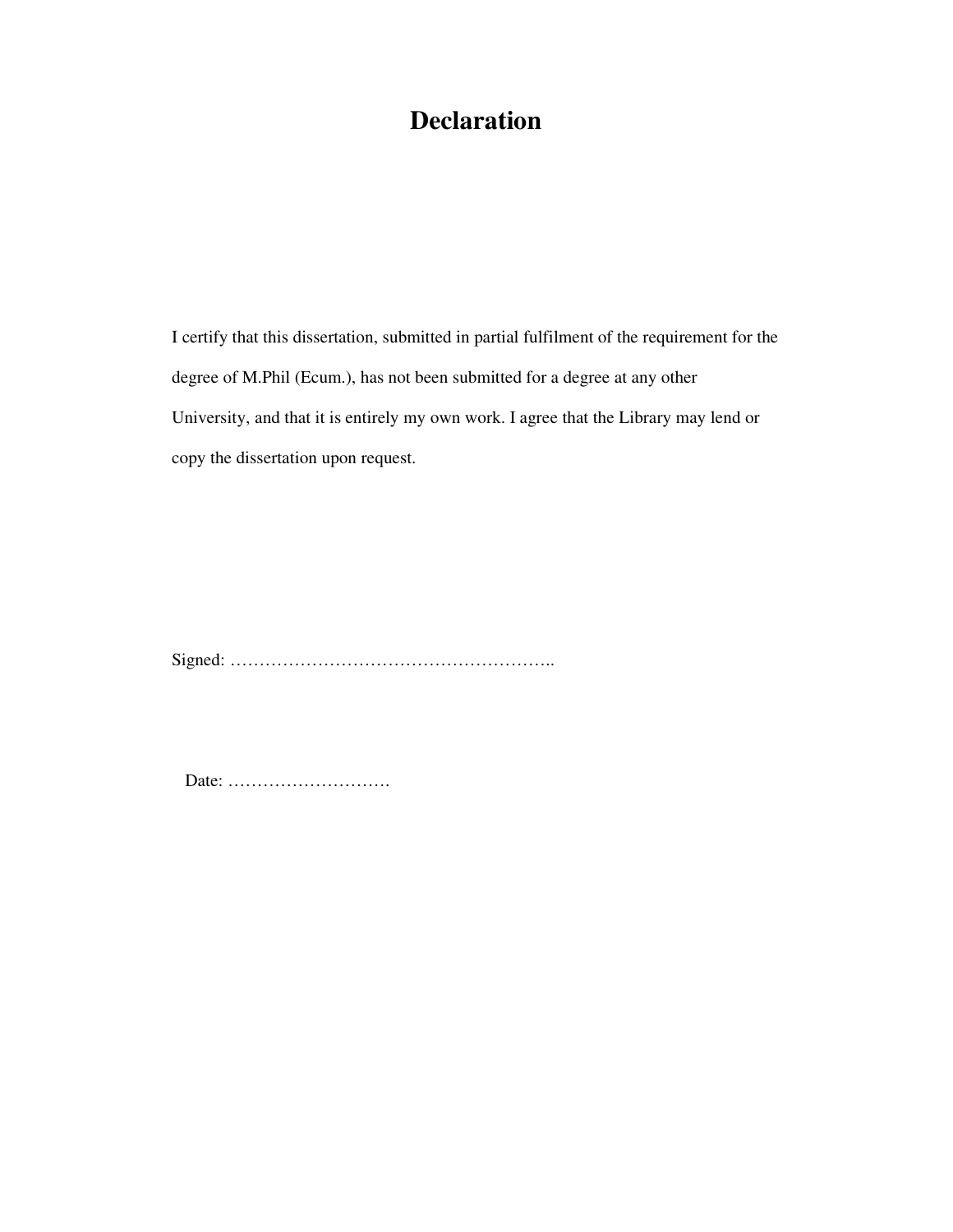# **Table of Contents**

| 1                       | Introduction. |                     |                                                        | $\mathbf{1}$ |
|-------------------------|---------------|---------------------|--------------------------------------------------------|--------------|
|                         |               | 1.2                 | The Development of JPIC                                | 5            |
| $\overline{\mathbf{c}}$ |               |                     | <b>Living Sacramentally: a Roman Catholic response</b> | 10           |
|                         | 2.1           | Introduction        |                                                        | 10           |
|                         | 2.2           | An Tairseach        |                                                        | 10           |
|                         |               | 2.2.1               | What does the community offer?                         | 12           |
|                         |               | 2.2.2               | In conversation                                        | 13           |
|                         |               | Opposition<br>2.2.3 |                                                        | 15           |
|                         |               | 2.2.4 Spirituality  |                                                        | 18           |
|                         | 2.3           | Conclusion          |                                                        | 20           |
| 3                       |               |                     | <b>Living Prophetically: an Anglican response</b>      | 21           |
|                         | 3.1           | Introduction        |                                                        | 21           |
|                         | 3.2           | The Process         |                                                        | 22           |
|                         |               | 3.2.1               | Diocesan Synod                                         | 24           |
|                         |               | 3.2.2               | Eco Competition                                        | 26           |
|                         |               | 3.2.3 Eco Seminars  |                                                        | 28           |
|                         |               | 3.2.4               | <b>Continuing Work</b>                                 | 30           |
|                         |               | 3.2.5               | General Synod                                          | 32           |
|                         |               | 3.2.6<br>Theology   |                                                        | 33           |
|                         |               | 3.2.7<br>Opposition |                                                        | 34           |
|                         | 3.3           | Conclusion          |                                                        | 35           |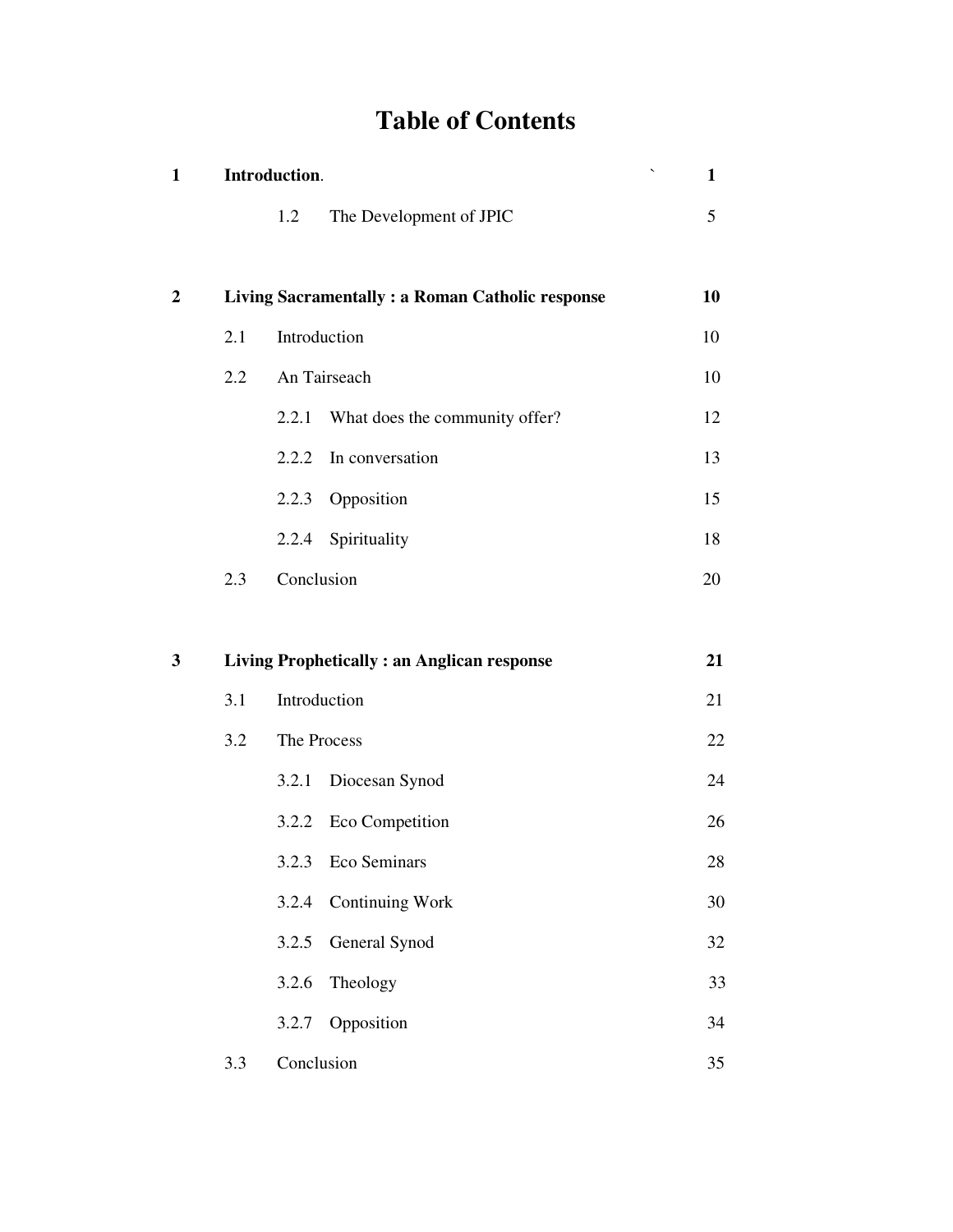| $\overline{\mathbf{4}}$ | Living Lightly: two extra-ecclesiastical responses | 36                                                |    |
|-------------------------|----------------------------------------------------|---------------------------------------------------|----|
|                         | 4.1                                                | Introduction                                      | 36 |
|                         | 4.2                                                | Cloughjordan Eco Village                          | 36 |
|                         | 4.3                                                | <b>Transition Towns Initiative</b>                | 39 |
|                         | 4.4                                                | Conclusion                                        | 41 |
|                         |                                                    |                                                   |    |
| 5                       |                                                    | Living Hopefully: the Human response              | 42 |
|                         | 5.1                                                | Introduction                                      | 42 |
|                         | 5.2                                                | What to do?                                       | 43 |
|                         |                                                    | <b>Ecumenical Mode</b><br>5.2.1                   | 46 |
|                         |                                                    | Theocentric View<br>5.2.2                         | 48 |
|                         |                                                    | 5.2.3<br><b>Covenantal Concept</b>                | 49 |
|                         |                                                    | Understanding of the World as God's Body<br>5.2.4 | 50 |
|                         | 5.3                                                | A case for Hope                                   | 53 |
|                         | 5.4                                                | Conclusion                                        | 55 |
|                         |                                                    |                                                   |    |
| 6                       | Conclusion                                         |                                                   | 56 |
| <b>Appendices</b>       |                                                    | 57                                                |    |
| <b>References</b>       |                                                    | 59                                                |    |
|                         | <b>Bibliography</b>                                | 60                                                |    |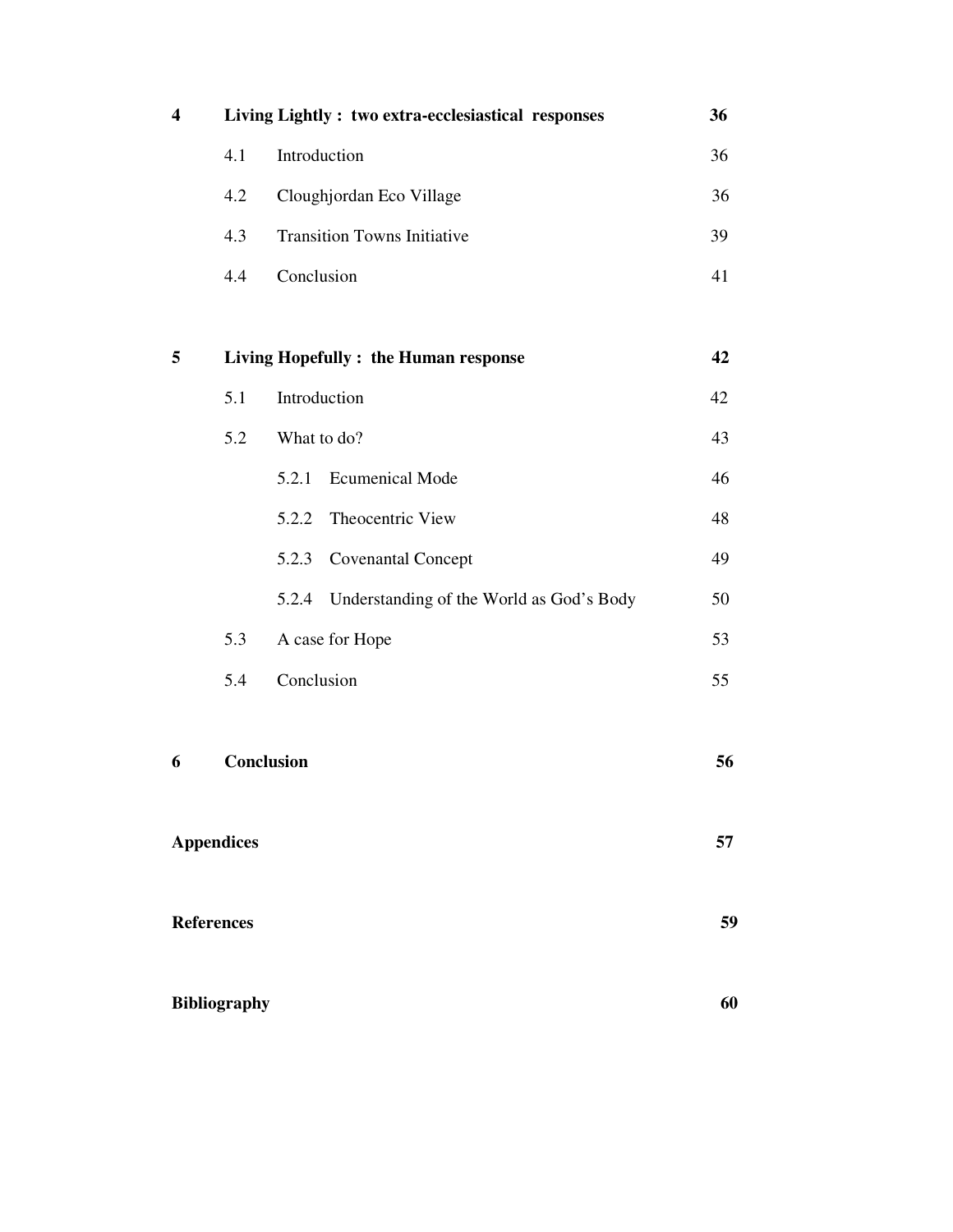## **1 Introduction**

It is incumbent on Christians after Copenhagen to affirm that their calling is love and not war. Marrying duty to love is the great moral project that Christ set before us. The Christian hope is that doing what is right – reducing fossilfuel use for the sake of the distant neighbour in space and time, whose life is threatened by human-induced drought or flood – is not only duty but also love. Living in love, and not in fear, is genuinely a better, more hopeful, and happier way to live ... so people of faith need to make that spiritual leap of faith, and live differently, hopefully, and lovingly.<sup>1</sup>

The words above are those of the Revd Dr Michael Northcott, Professor of

Ethics in the University of Edinburgh, writing after the  $15<sup>th</sup>$  meeting of the Conference

of the Parties to the United Nations' Framework Convention on climate change held

in December 2009 in Copenhagen, Denmark.

Hopeful words; yet they were written after a Convention which was widely

believed to have been a failure, with a hastily written *Copenhagen Accord* – a

memorandum of agreement between China, the US and a few other developing

nations – the only tangible outcome<sup>2</sup>. Christian Aid, an organization that has long

argued for close links between development issues and environmental issues put it

more bleakly:

l

No genuinely meaningful emissions targets. Inadequate funding for people in poor countries. Copenhagen failed*<sup>3</sup>*

The Kyoto Protocol, an international legally binding treaty, which was expected to have been ratified in its second phase at the assembly in Copenhagen, was in fact almost discarded with no replacement at all. The developed world seemed to be about to default on the only existing legal emissions treaty that regulates carbon

<sup>1</sup> www.operationnoah.org/node/234 : Accessed 20th April 2010

<sup>&</sup>lt;sup>2</sup> http://unfccc.int/resource/docs/2009/cop15/eng/l07.pdf : Accessed 21st July 2010

<sup>&</sup>lt;sup>3</sup> http://www.christianaid.org.uk/ActNow/Countdown-to-Copenhagen-climate-change/climate-justicewhen.aspx : Accessed 21st July 2010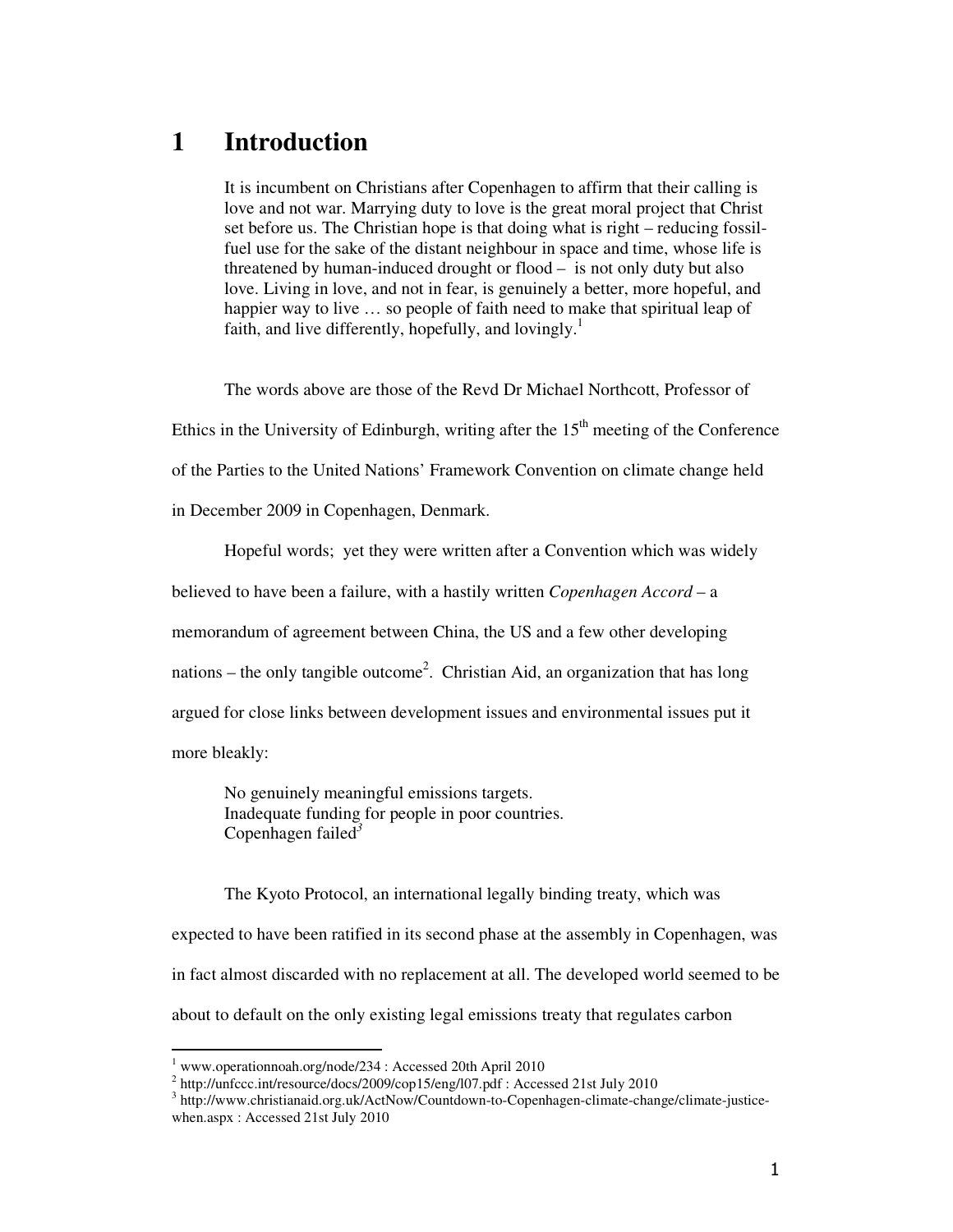emissions. The Kyoto Protocol was saved only by the threats from the African and small Island States to walk out of the Copenhagen Conference should it be abandoned. This would have been irony indeed considering that it is the high energy usage of people living in developed countries – the same countries who were about to renege on the emissions treaty – which is the major cause of climate change.

Six months after Copenhagen, writing in the *Church Times* newspaper

following the oil disaster caused by the BP Deepwater Rig blowout in the Gulf of

Mexico, Northcott had this to say,

Peak oil and climate change are no longer futuristic predictions but already present realities. We know the behaviours that advance getting off oil: cycling and walking instead of driving, taking the train instead of the plane, eating local food and growing what we can, buying fewer clothes, shoes, and electronic goods, contracting with renewable energy suppliers to heat our homes, businesses and churches, and calling on our pension fund managers to invest for a sustainable and post-oil and coal economy. Taking personal responsibility for our own ecological footprint, and then starting to work with others – as the Transition movement is already doing – on the footprints of our towns and cities, the organizations for whom we work, and where we worship, is the only way to end the blame game indulged in against BP. And when we do this we start to live more hopefully and truthfully because we stop pretending that the myriad hidden costs and connections that sustain our ecologically rapacious and wasteful civilization are not moral burdens that we share with the CEOs that do its bidding. $4$ 

This then is the crucial point – the blame cannot continue to be laid solely at the feet of big business and governments – all have to accept responsibility for the earth's problems. As individuals and as a society the tendency has been to veer between denial and despair; denial that a problem exists and despair that there can be a solution to the problem. John Houghton in his introduction to Northcott's book *A Moral Climate: the ethics of global warming* speaks of this pitfall:

<sup>&</sup>lt;sup>4</sup> www.churchtimes.co.uk Issue 7683,  $18^{th}$  June 2010 : Accessed  $22^{nd}$  July 2010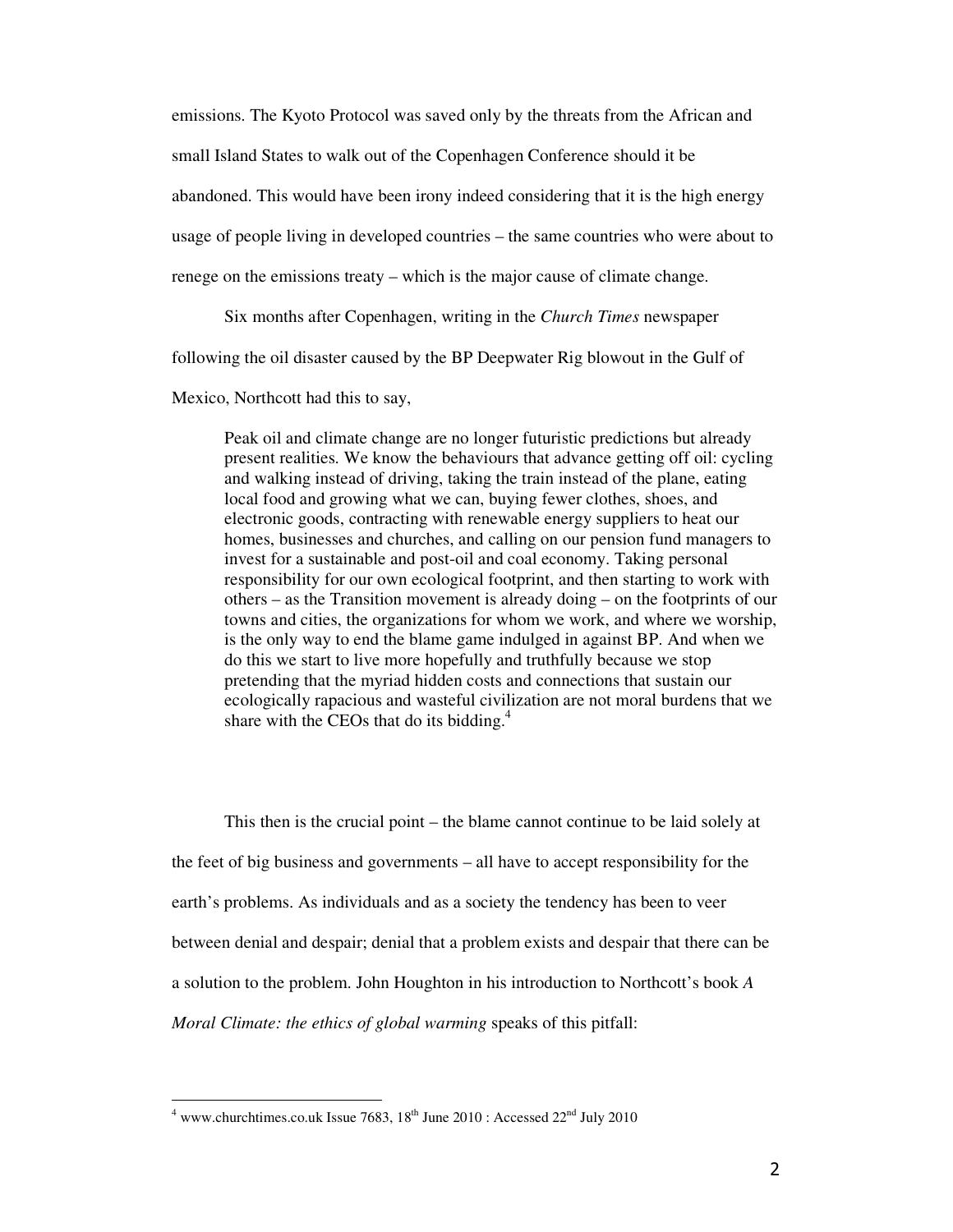[In the era of climate change] two extreme attitudes are commonly held. The first is *Denial* – doomsters are hyping it up and things are just not that serious. The second is *Despair* – the doomsters are right and we are already beyond the point of no return. Neither demands action. With the first, action is not necessary, with the second it is too late. Inaction always seems a comfortable position!<sup>5</sup>

There are few now who would deny that we have reached crisis stage in climate change. The impact of the information about the state of our environment causes both fear and grief – which accentuate the states of either denial or despair that many people find themselves in. The problems seem so insurmountable, so global, that it invites paralysis not action. As Sallie McFague points out in *A New Climate for Theology : God, the World, and Global Warming* :

One critical issue is the motivation to act. We must realize that the 'problem' is in our heads and hearts as much as it is in the policies of governments and of multinational corporations<sup>6</sup>

Since Christians believe that all are accountable to God for what is done with creation, hence they face the question of how they are to fulfill that responsibility in the light of our contemporary problems? In the book *When Enough is Enough : A Christian Framework for Environmental Sustainability,* John Houghton recalls the words of the eighteenth century Irish philosopher Edmund Burke who said that 'No one made a greater mistake than he who did nothing because he could do so little<sup>7</sup>

The harsh realities of the current ecological problems have forced us to think again about our attitudes to the environment, to re-examine the roots of these attitudes and then to adjust our ethical vision to incorporate environmental protection as part of an inclusive vision, identifying the radical lifestyle changes that will need to take

<sup>5</sup> Michael S. Northcott, *A Moral Climate: the ethics of global warming* (London: Darton, Longman and Todd, 2007, page viii)

<sup>&</sup>lt;sup>6</sup> Sallie McFague *A New Climate for Theology: God, the World, and Global Warming* (Minneapolis: Fortress Press, 2008, page 25)

<sup>7</sup> R. J. Berry (Ed.) *When Enough is Enough : A Christian Framework for Environmental Sustainability*  (London: Inter-Varsity Press, 2007, page 67)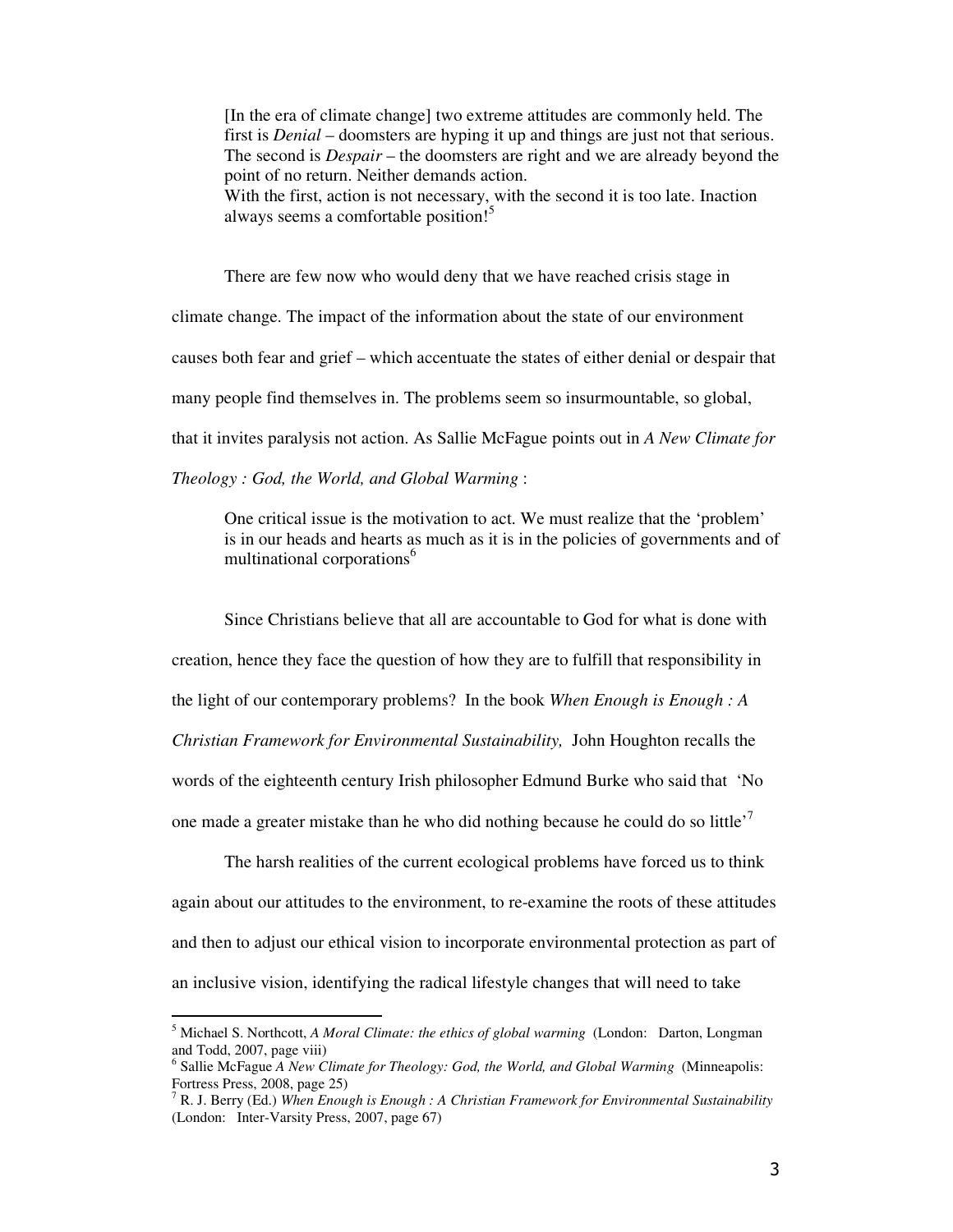place on the part of individuals and as communities if we are to begin to halt the advance of ecological collapse. That is not even to reverse the damage, but simply to halt the consequences of global warming that are already unavoidable due to past emissions.

The latest Intergovernmental Panel on Climate Change (IPCC) assessment report –

- Climate Change 2007 (AR4) – makes for grim reading.

Vulnerability appears to be high in the case of extreme events or exceptional episodes, even in developed countries, as documented by the agricultural response to, and excess mortality occurring in, the 2003 heat waves in Europe… However, the 2003 European heat wave and the 2005 hurricane season in the North Atlantic show that, despite possessing considerable adaptive capacity, even developed nations are vulnerable if they do not mobilise adaptation measures in a timely and efficient manner*. 8*

In the following chapters, two Christian community initiatives are examined, one from the Roman Catholic tradition and one from my own Anglican tradition, both of which acknowledge in the first instance that a problem exists and both of which have attempted to become, as communities, part of the solution.

By highlighting the areas in Christian thinking that points to the value of all creation, these communities are in the process of trying to have their Christian theology engage with the ecological concerns of our society. The case studies' achievements in their own communities and the wider community are noted, examining particularly how their own tradition impacted on their responses, how they were resourced, what resistance was met and from what quarter.

In the course of this dissertation, two community-based initiatives from the extra-ecclesiastical world, an Eco Village scheme and a Transition Town initiative are briefly examined, together with an analysis of what elements were observed in the

<sup>&</sup>lt;sup>8</sup> http://www.ipcc.ch/publications\_and\_data/ar4/wg2/en/ch1s1-5.html : Accessed 22nd July 2010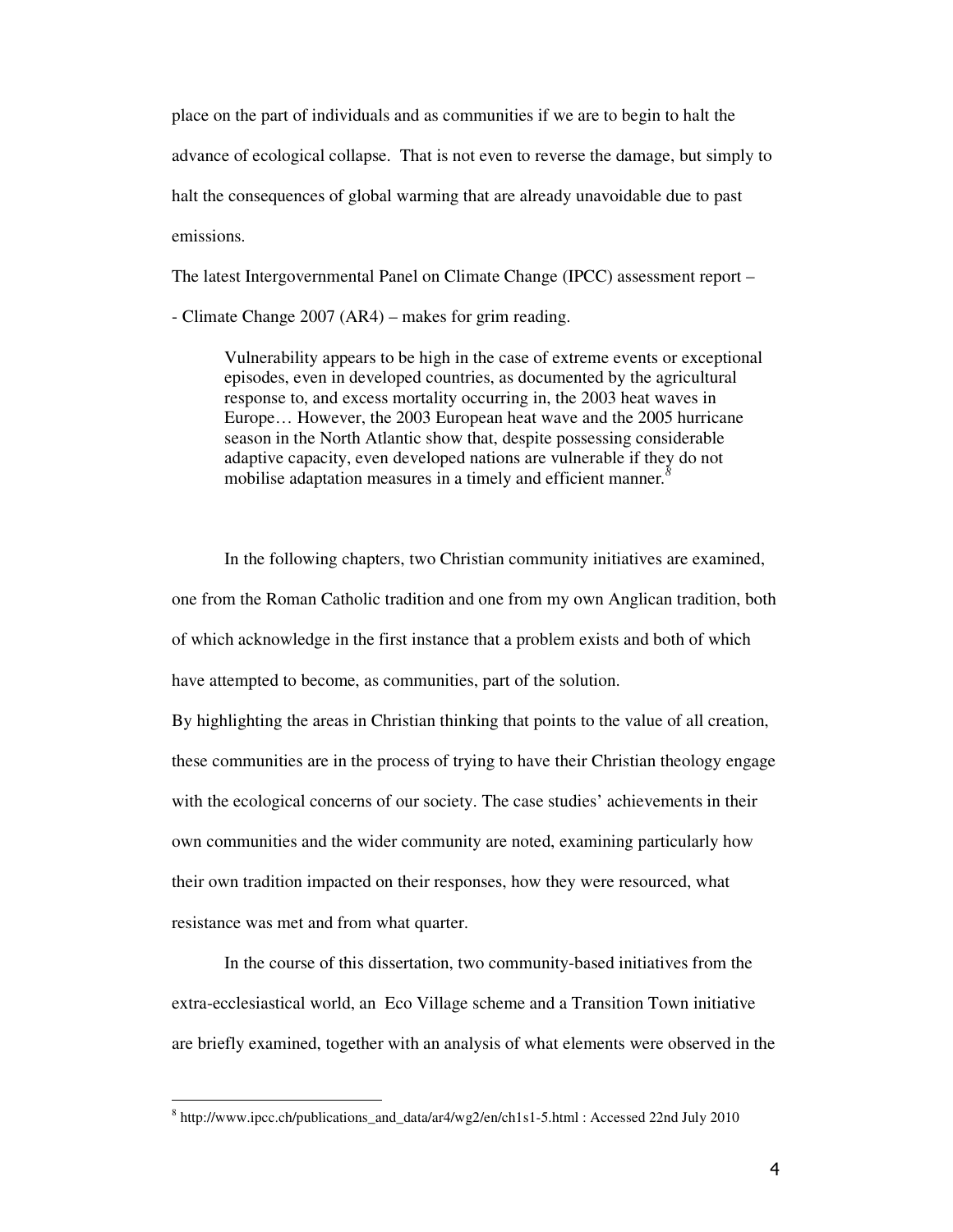two main case studies. In conclusion, existing models or ethical stances are examined to determine whether there is an ecumenical approach applicable to this area and how the continuing discussion is to be resourced theologically*.* 

But before we can begin to examine how some communities are responding to climate change issues, we need to look back a little in time to understand what those issues are and how they have become frontline issues for us all.

## **1.1 The Development of JPIC**

l,

In the 1970s, the World Council of Churches (WCC) recognized the connections that existed between ecological sustainability and Justice and Peace issues. It was felt that social justice and ecological action made sense only when they were considered together as part of the same crisis, because the ethical issues involved in all three areas of Justice, Peace and the environment are closely related.

An example taken from the Brazilian forest is given in Deane-Drummond's book *A Handbook in Theology and Ecology* which helps to illustrate this interconnectedness.<sup>9</sup> The direct causes of rain forest depletion are agriculture, logging (both for timber and for industry), cattle ranching and development. Other causes are human population growth, the survival needs of the poor and world demand for forest products. Although the timber industry leaves a trail of wastage and ecological destruction, there is no doubt that the sale of its goods meets the urgent need for the foreign currency to pay back loans from earlier 'development' projects. Whose interests have a clear priority in this case? Who takes responsibility? Dean-Drummond points to many different ethical issues at play. If we take an

<sup>9</sup> Celia Deane-Drummond *A Handbook in Theology and Ecology* (London: SCM Press, 1996, pages  $75 - 76$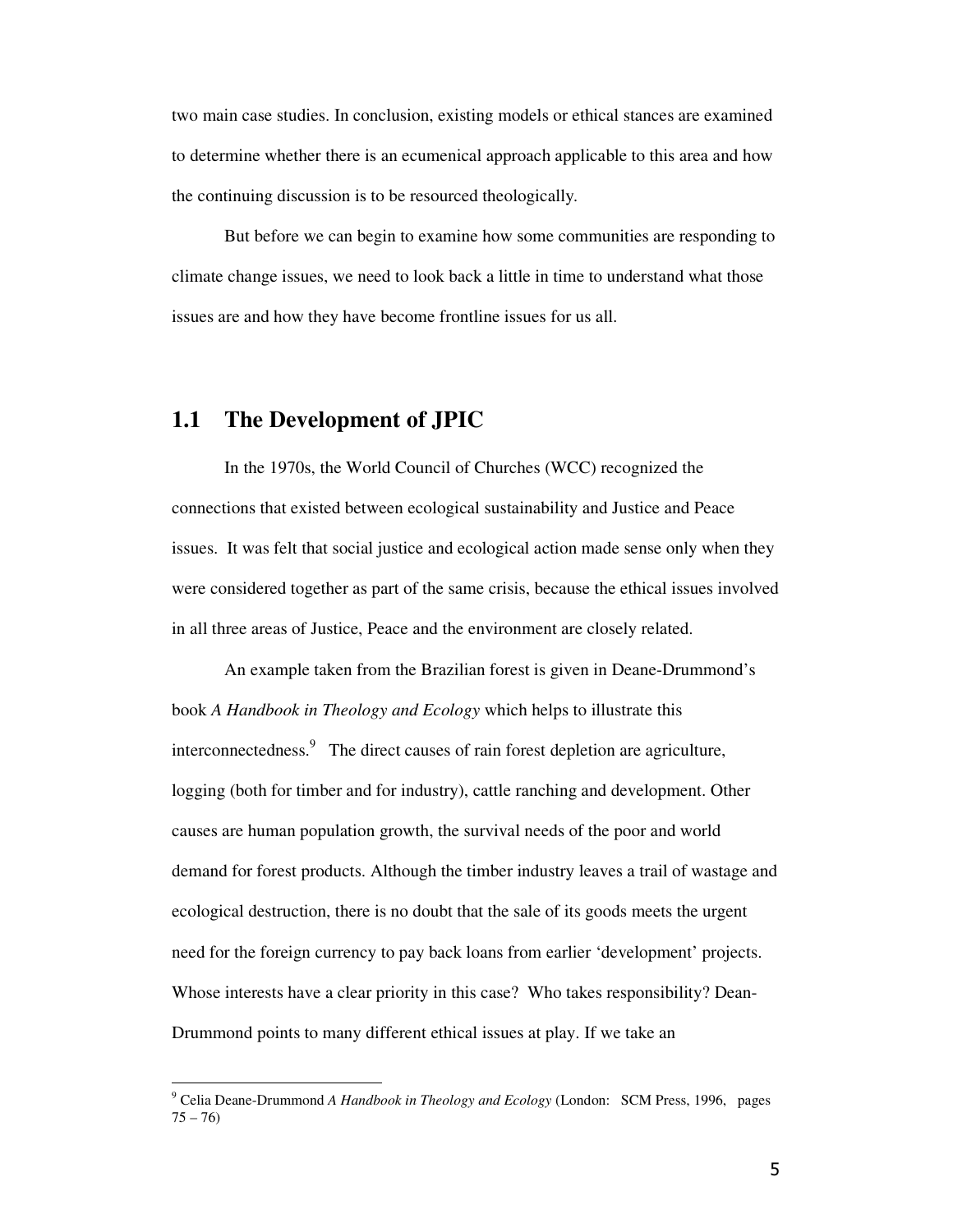*anthropocentric* view, the argument could be that the survival needs of the local people outweigh the damage to the ecosystem; but, on the other hand, is this taking the long-term survival needs of people in general into account, if the depletion of the forests over time will change the climate through an increase in carbon dioxide level in the atmosphere? Then, from a *biocentric* point of view, the non-human species in the tropical rainforest have survival rights too. There is also the added complication of determining who has the priority interest among the human population itself – the poor of the land versus the multinational companies, government officials and world economic system. A further ethical dimension may be that some of the money gained from the logging is being used for military purposes, perhaps even to keep the local population sufficiently oppressed to allow the destruction in the first place!

These are typical scenarios found in many unstable areas of the 'two thirds' world and they highlight the complex and related ethical issues surrounding justice, peace and integrity of creation.

Indeed, at the time of writing this dissertation, the media are reporting on a situation in Borneo where many local Penan women are allegedly being harassed and raped by Malaysian government sponsored loggers who are at the same time devastating the forest that the Penan tribe rely upon for survival.<sup>10</sup>

Even as long as 30 years ago, it was becoming clear that peace and justice depended on a healthy ecosystem where the basics of existence are available to all. Hence, at the WCC's 1983 Vancouver Assembly, the member churches were encouraged to commit publically to a common effort to promote issues of Justice, Peace and the Integrity of Creation, which became known as the JPIC process.

<sup>10</sup> http://www.ekklesia.co.uk/node/12672 : Accessed 21st July 2010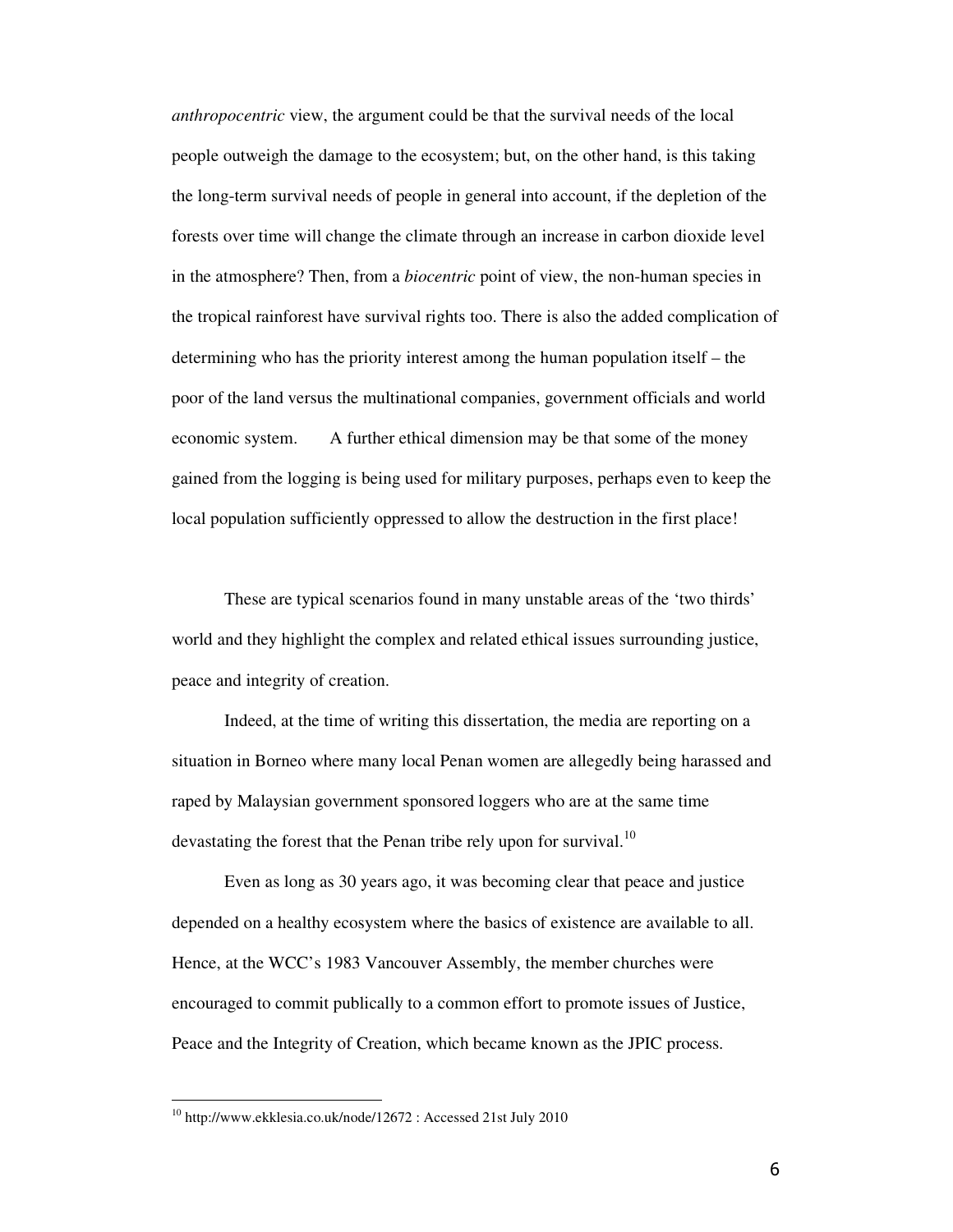The Assembly had realized that environmental problems needed to be tackled along with issues to do with justice, and human rights and peace; and in deliberately choosing the phrase 'Integrity of Creation,' the Assembly was ensuring that a *biocentric* view was taken into account along with the more usual *anthropocentric* view so that 'the liberation of human beings from oppressive structures could then become extended to include the liberation of nature from human manipulation.<sup>11</sup>

 In 1988, the WCC launched its Climate Change Program to promote the transformation of both personal lifestyles and of socio-economic structures that feed into global warming. 1990 saw the World Convocation on Justice, Peace and the Integrity of Creation meet in Seoul, South Korea. Important outcomes from this convocation were that the participants entered into covenant regarding four main issues as well as agreeing to ten general affirmations. The concrete issues included: working towards a just economic order and liberation from the bondage of foreign debt; valuing the true security of all nations and peoples and a culture of nonviolence; building a culture that can live in harmony with creation's integrity and preserving the gift of the earth's atmosphere to nurture and sustain the world's life; and working towards the eradication of racism and discrimination on all levels for all peoples, and finally the dismantling of patterns of behaviour that perpetuate the sin of racism. The ten affirmations from the Seoul gathering, listed below, also clearly demonstrated the agreed principled stance of those gathered. The Affirmations were:

- 1. regarding the exercise of power as accountable to God
- 2. God's option for the poor
- 3. the equal value of all races and peoples
- 4. male and female as created in the image of God
- 5. truth is at the foundation of a community of free people
- 6. the peace of Jesus Christ

l

<sup>&</sup>lt;sup>11</sup> Celia Deane-Drummond *A Handbook in Theology and Ecology* (London: SCM Press, 1996, page 76). Note also the 2000 Earth Charter's statement that it's 'inclusive ethical vision recognises that environmental protection, human rights, equitable human development and peace are interdependent and indivisible' www.earthcharterinaction.org : Accessed  $20<sup>th</sup>$  June 2010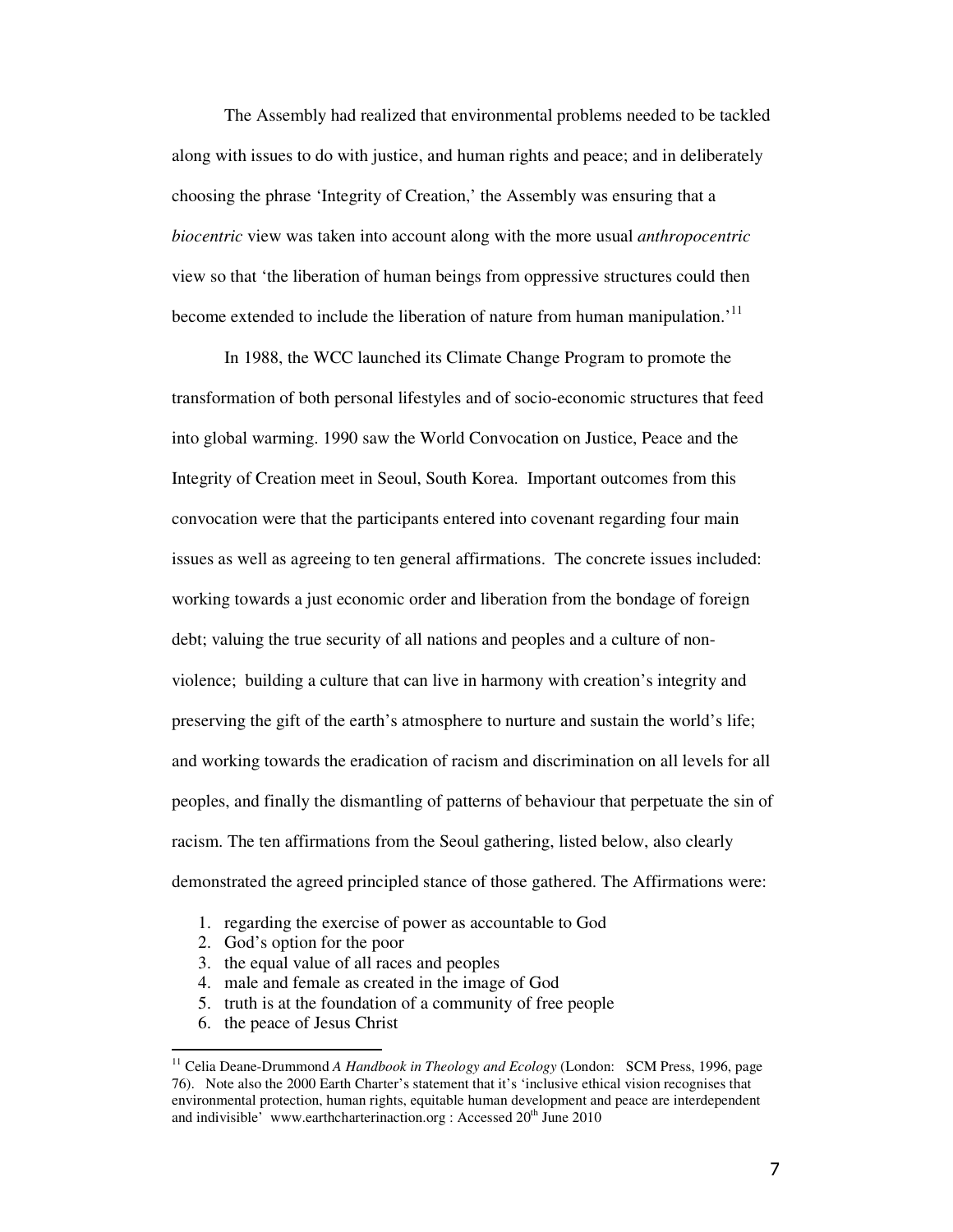- 7. the creation as beloved of God
- 8. the earth as the Lord's

l,

- 9. the dignity and commitment of the younger generation
- 10. and human rights as being given by God  $12$

The key phrase in the JPIC programme, from this dissertation's perspective, is of

course 'Integrity of Creation,' which as a phrase called for honesty and uprightness

while at the same time, theologically, it affirms that creation is dependent on its

Creator while also having a worth in its own right. The phrase reminds us also that

humankind is just a part of the totality of all that is created. This filled a theological

void that had existed till then as Sallie McFague explains:

All theology is contextual: there is no theology 'in general'.

It always presupposes a context, a place, in which one stands to speak about who we human beings are.

Thus, our theological anthropologies speak from the context of race, class, gender, sexual orientation, physical ability, geographical location and so on. But there is one context that has been neglected in the last few hundred years: human beings as a species among many others in a home we all share. Thus, several decades ago the WCC enlarged its motto from 'Peace and Justice' to 'Peace, Justice and the Integrity of Creation' Peace and Justice depend on a healthy ecosystem, for there can be no peace or justice unless the basics of existence are available to all.

Hence, in addition to the many other contexts for interpreting who we are, we also must remember the cosmological one. We must move beyond Democracy to Biocracy, beyond loyalty to our own tribe to a view of ourselves as citizens of Planet Earth<sup>13</sup>

The integrity of creation gave a sense of the ethical perspective that was

emerging, one which encouraged a God-centered or *Theocentric*<sup>14</sup> view, which holds

both human interests and the interests of the entire natural world together. It

<sup>&</sup>lt;sup>12</sup> Nicholas Lossky, Jose Miquez Bonino, JohnPobee, Tom F. Stransky, Geoffrey Wainwright & Pauline Webb (Eds.) *Dictionary of the Ecumenical Movement, 2nd Edition* (Geneva: WCC Publications, 2002, page 632)

<sup>&</sup>lt;sup>13</sup> Sallie McFague *A New Climate for Theology: God, the World, and Global Warming* (Minneapolis: Fortress Press, 2008, page 58)

<sup>&</sup>lt;sup>14</sup> 'A theocentric perspective towards nature holds together both poles of our understanding – the specifically human and the broader context of the whole natural worlds in which human life is set ... All three terms 'Justice', 'Peace' and 'Integrity of Nature' are to be recognised as indispensable dimensions of a contemporary Christian Ethic'*.* David Gosling *A New Earth* : *Covenanting for Justice, Peace and the Integrity of Creation* (London: CCBI, 1992, page 68). This perspective will be discussed in more detail later in this dissertation.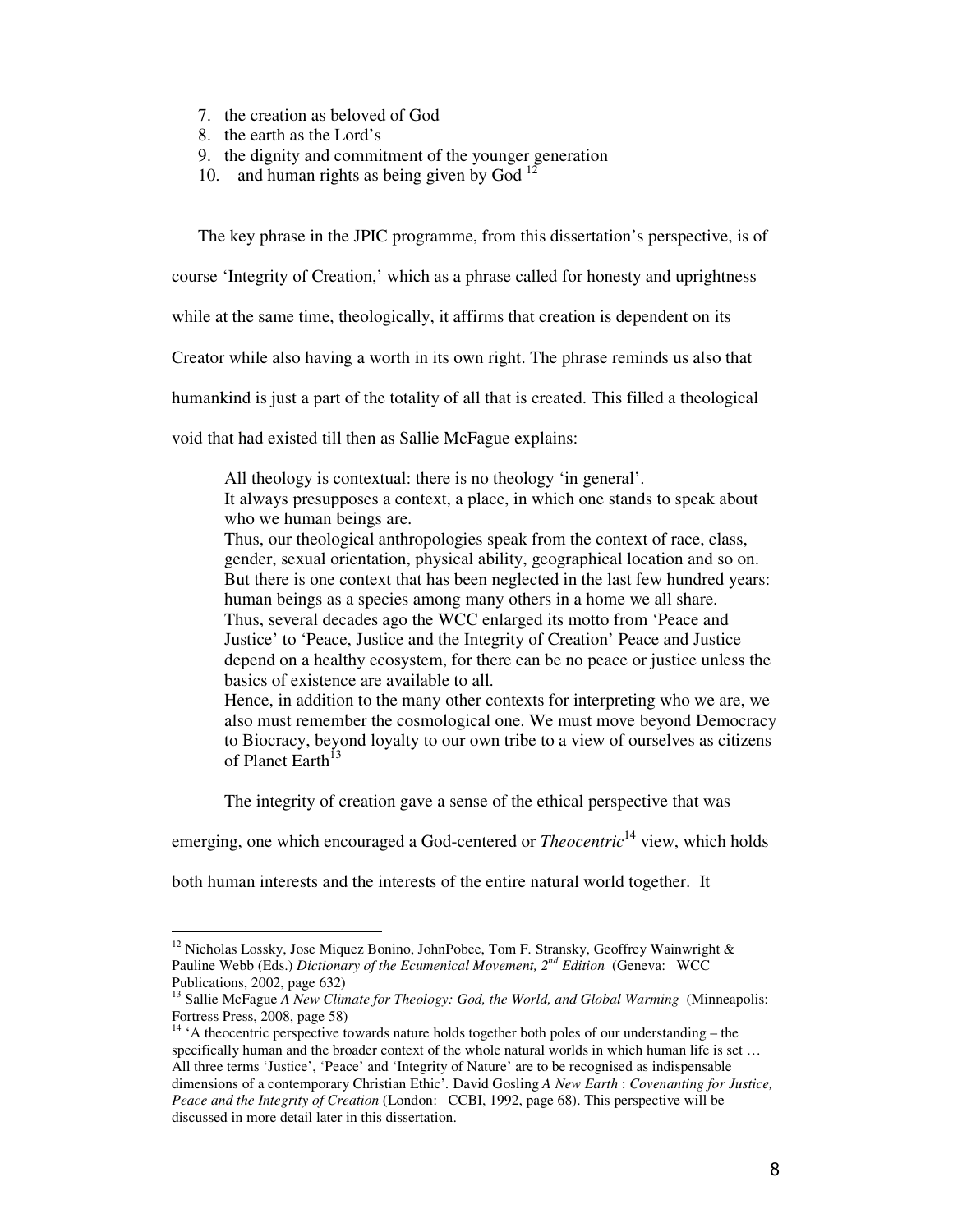emphasizes that we all inhabit, or live into, God's earth; and, the phrase reminds us of the interconnectedness and wholeness of creation and of our calling to actually do something to heal and renew the earth. As David Gosling puts it in his book *A New Earth : Covenanting for Justice, Peace and the Integrity of Creation*

The duty of the Church is to be a sign of the world's coming into being, inviting people to participate in God's creative activity, which encompasses the whole of creation ... The Church is called by God to articulate the vision of *shalom* (Christ ascended), our yearning and the yearning of the whole of creation for it, and to define the path to be taken in terms of what we can see in the life and teaching of Jesus Christ – a path that is celebrated in worship whereby Christians offer the world to God and pray that it may achieve its destiny.<sup>15</sup>

Nature is thus seen as revelatory of the divine, the cosmos is seen as a place of mystery, holy ground. God is close, immanent; this implies a renewed, a sacramental approach which calls people to embrace the mission to heal and restore creation by adopting environmentally sustainable lifestyles as daily spiritual practice so as to act as models for others.

This – sacramental – approach was the motivation behind the first of the case studies,

and it is explained in more detail in chapter two.

<sup>&</sup>lt;sup>15</sup> David Gosling *A New Earth: Covenanting for Justice, Peace and the Integrity of Creation* (London: CCBI, 1992, page 9)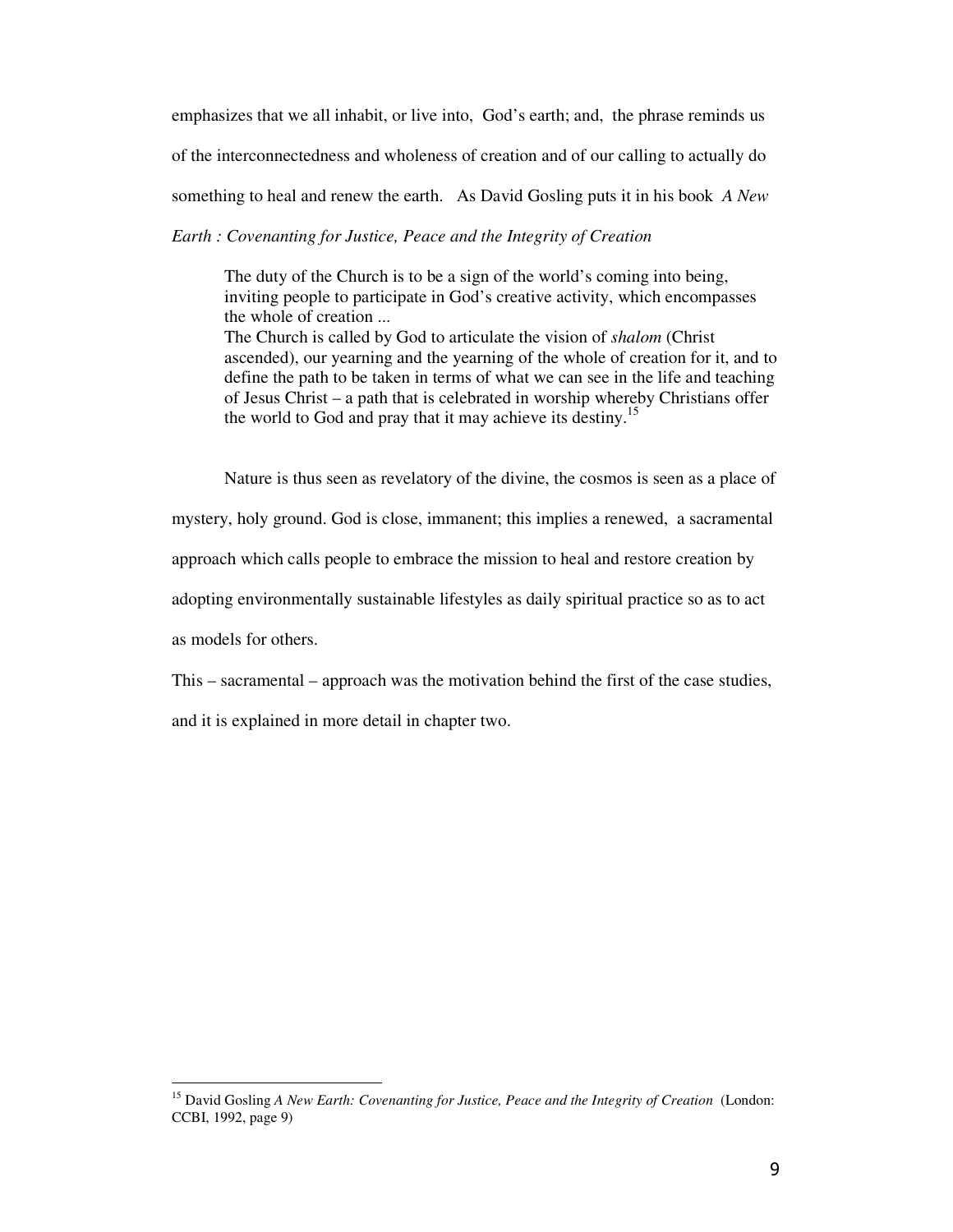## **2 Living Sacramentally : a Roman Catholic response**

## **2.1 Introduction**

I first heard of the County Wicklow Dominican Farm and Ecology Centre, called *An Tairseach* (which in English means 'The Threshold') during 2007 when my son visited there, with his Religious Education class, as part of his Leaving Certificate course. His positive impressions intrigued me; as up until that point, he would have viewed a group of Religious Sisters living together in community as an anachronism in the twenty-first century. Yet at the time, he had been impressed with what he had seen, heard and experienced in the centre.

My daughter followed this same route in 2009 when she too visited the centre with her class group as part of her studies. While she had been equally impressed with the Centre, her visit was clouded by the behaviour of some Christian Fundamentalists in her school group who had insolently called into question the validity of the Sister's Christian ethos, even going so far as to suggest that it was pagan rather than Christian traditions that were being followed. When I asked her how this had been dealt with, her description of the Sister's deft handling of these rude teenagers made me want even more to visit this community and experience it for myself. I undertook a field visit in June 2010.

## **2.2** *An Tairseach*

The Dominican Sisters established the Farm and Ecology Centre in 1998 on their 70 acre lands in Wicklow. They wished to have a new beginning and, to begin to live in an alternative and more sustainable way, working with the land and through this to have a renewed relationship with the whole community of life, human and non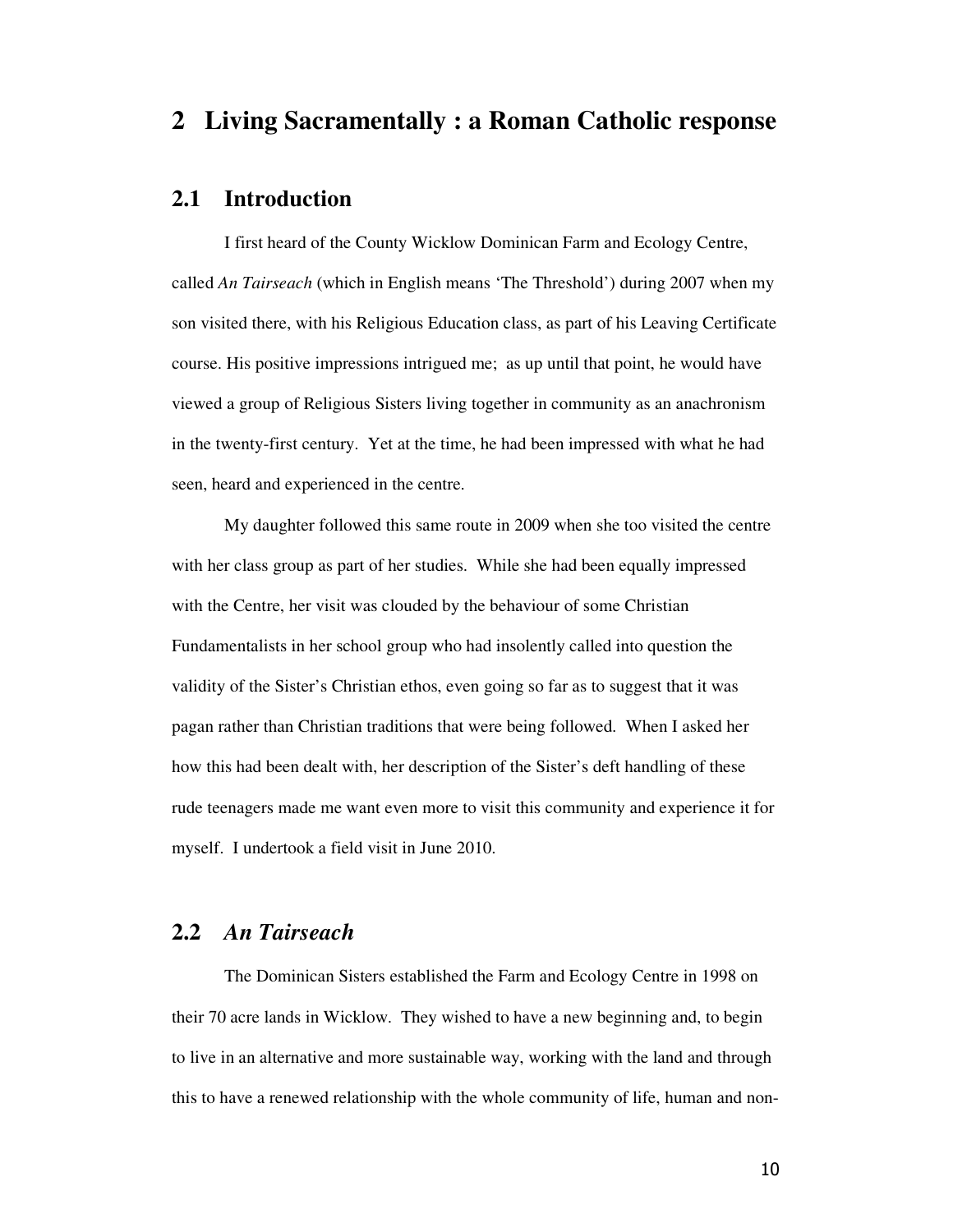human. The name '*An Tairseach'* was carefully chosen to suggest what the Dominican Sisters wished their centre to become – a threshold. They see their farm and ecology centre as providing an opening into a new awareness of the interconnection and interdependence of all life. By creating this centre and welcoming others to it, they hope to allow others to develop and deepen this awareness.

In their organic farm, they model good farming practice where soil fertility is valued and where their food is grown and sold in their farm shop. At the same time, woodlands, hedgerows and other wild life habitats are preserved. A special conservation area of 10 acres has been set aside as a sanctuary for wild-life and they maintain habitats to increase biodiversity.

Their original nineteenth century convent has been refurbished thoughtfully, with a wood-pellet heating system and solar panels, movement sensitive lighting and energy efficient bulbs, and low usage flushing systems; and it seems that every recommended green alternative available has been employed. One particularly useful innovation for me was all the inspiring posters and notices at various spots around the house. For instance, when washing one's hands there was a little poster to remind you that the Earth is one planet and it's water is one water, all flowing from the same source. The effect of these sorts of notices was to help forge connections to a greater whole and remind readers of how their actions affect others. I considered this to be an excellent way of inserting inspiration into actions that had previously been something purely functional.

The main building also has a conference centre, a meditation room, a large chapel, lecture rooms, a library, an art room and also excellent residential facilities. Most of the rooms were equipped with a small kitchen and bathroom.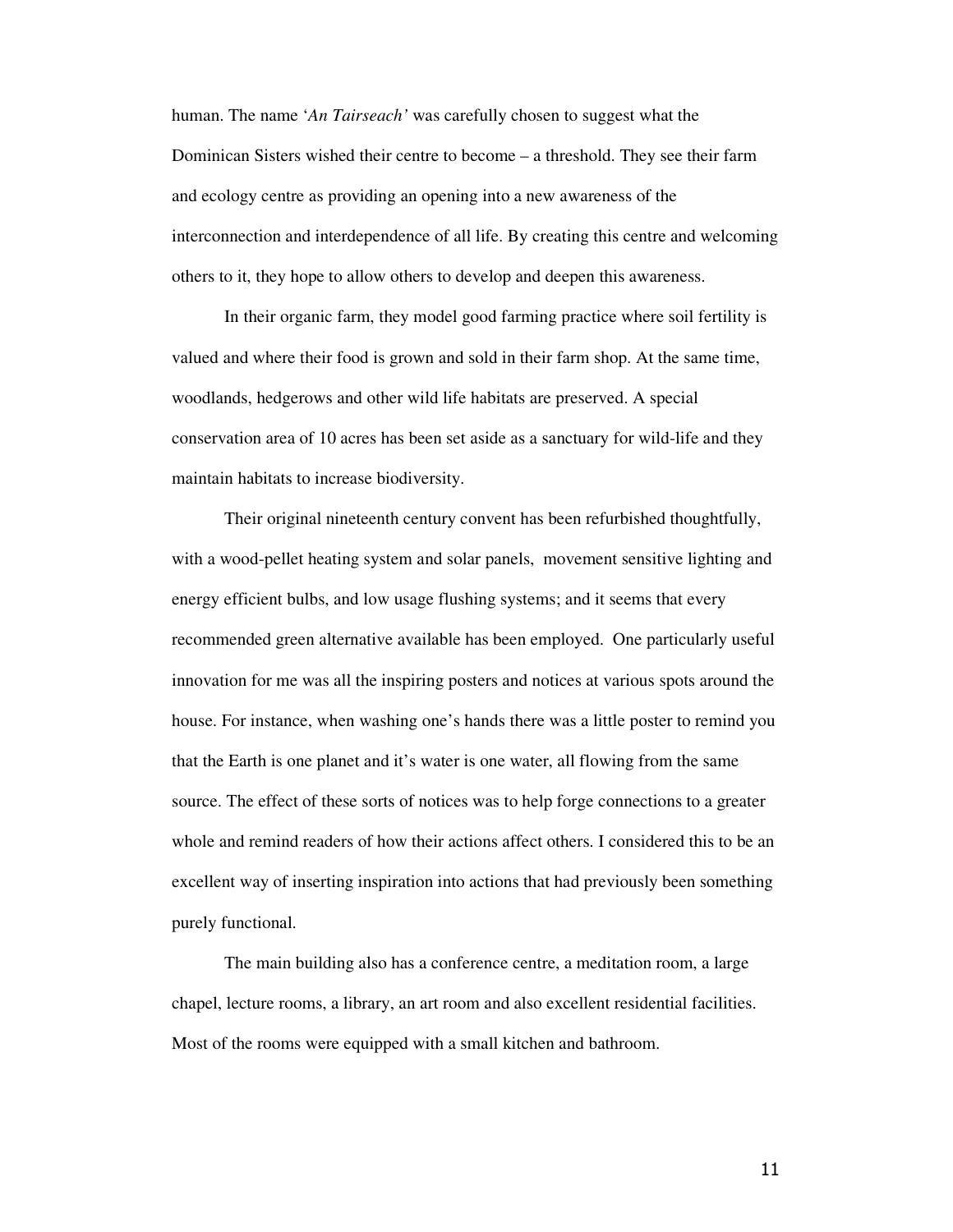In the immediate grounds of the centre, there is an organic garden, a wilderness area, a meditation garden and an orchard. On one of the sunny days that I visited, the penned-in orchard area was peaceful and calm, with long- haired sheep nibbling away at the grass and daisies, under the flower heavy trees – an idyllic nature scene worthy of a Constable painting which provided nourishment for the imagination. While I was aware that these animals would end up in the Farm Shop at some stage, at the same time there was a sense of satisfaction that surely there were no luckier sheep in County Wicklow on that particular day.

In the meditation garden there is a Cosmic Walk labyrinth. The walk is set into the ground in the shape of a large spiral of bricks and stones. The stones are painted with a timeline of scenes of events through our cosmic history, beginning in the central point, representing the 'Flaring Forth,' and moving to the last and outer stone bringing us to the present day. In this simple and effective way, it provides a sense of the vastness of time and space of the universe. I found it to be a most humbling experience to walk and trace the story of the earth's process.

### **2.2.1 What does the community offer?**

In their centre for Ecology and Spirituality, the community offers a wide variety of courses and retreats. Diverse courses include organic gardening, alternative energy awareness programmes, art, dance, meditation, theology and spirituality courses. The community serves healthy, seasonal, organic meals for course participants and has had to add a vegetarian cooking class to its list of courses as a result of the interest generated.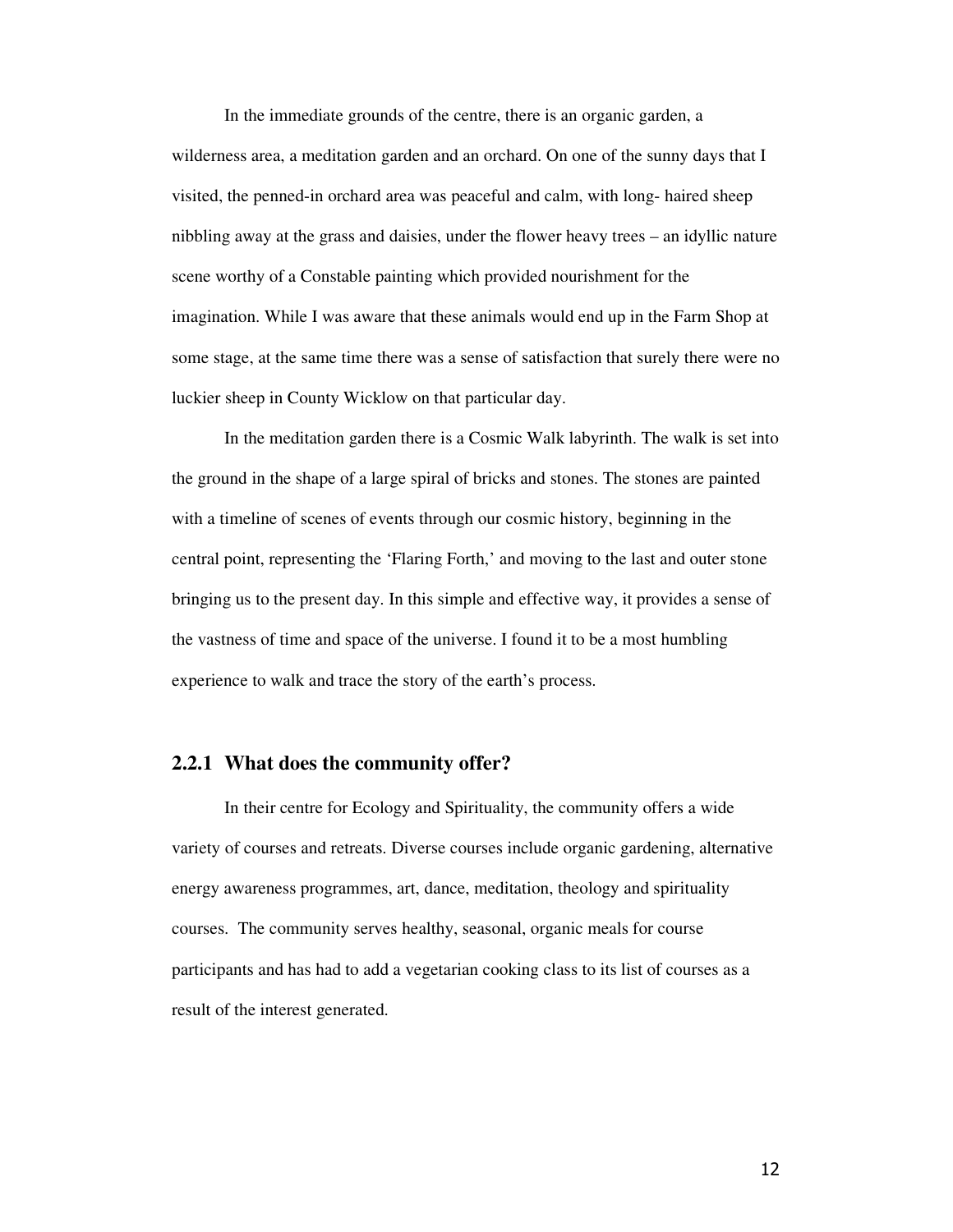These extensive facilities allow the Sisters to spread their vision widely, through residential courses, retreats, school educational trips, parish visits (when I visited the centre there had been a large group of people from a parish in Tallaght, County Dublin, on a day-long retreat led by their parish priest) as well as Open Days when guided tours are offered of the entire farm.

The eco centre programmes help to teach others how to put ethical principles into practice. By using art, music, dance and rituals like the cosmic walk, the community is teaching others simply by celebrating their relationship with creation.

### **2.2.2 In conversation**

l

When I spoke to the Sisters, it became obvious to me that they are living their mission of *telling the story<sup>16</sup>* One of the community Sr. Marian O' Sullivan OP, told me that the idea for the farm and centre took life within their own community, but that they had been inspired by outside sources, in particular the experience of Miriam Therese MacGillis , a Dominican sister and the founder of Genesis Farm in New Jersey. MacGillis herself claims her inspiration from the writings and life of Thomas Berry<sup>17</sup> (indeed, one of the pamphlets for *An Tairseach* contains a quotation from Thomas Berry 'We have silenced too many of those wonderful voices of the Universe that spoke to us of the grand mysteries of existence,' and another recommends Berry's books *The Dream of the Earth* and *The Great Work* as worthwhile to reading before

<sup>&</sup>lt;sup>16</sup> *Telling the story* is a technique of the late Eco theologian and Roman Catholic Priest Thomas Berry which encourages people who have grown away from the planet and forgotten their basic connection to the heart of the universe to allow the story to heal, guide and discipline them back into relationship with creation. Ref. Sarah McFarland Taylor *Green Sisters: A Spiritual Ecology* (London: Harvard University Press, 2007, page 7)

<sup>17</sup> Sarah McFarland Taylor *Green Sisters: A Spiritual Ecology* (London: Harvard University Press, 2007, page 200)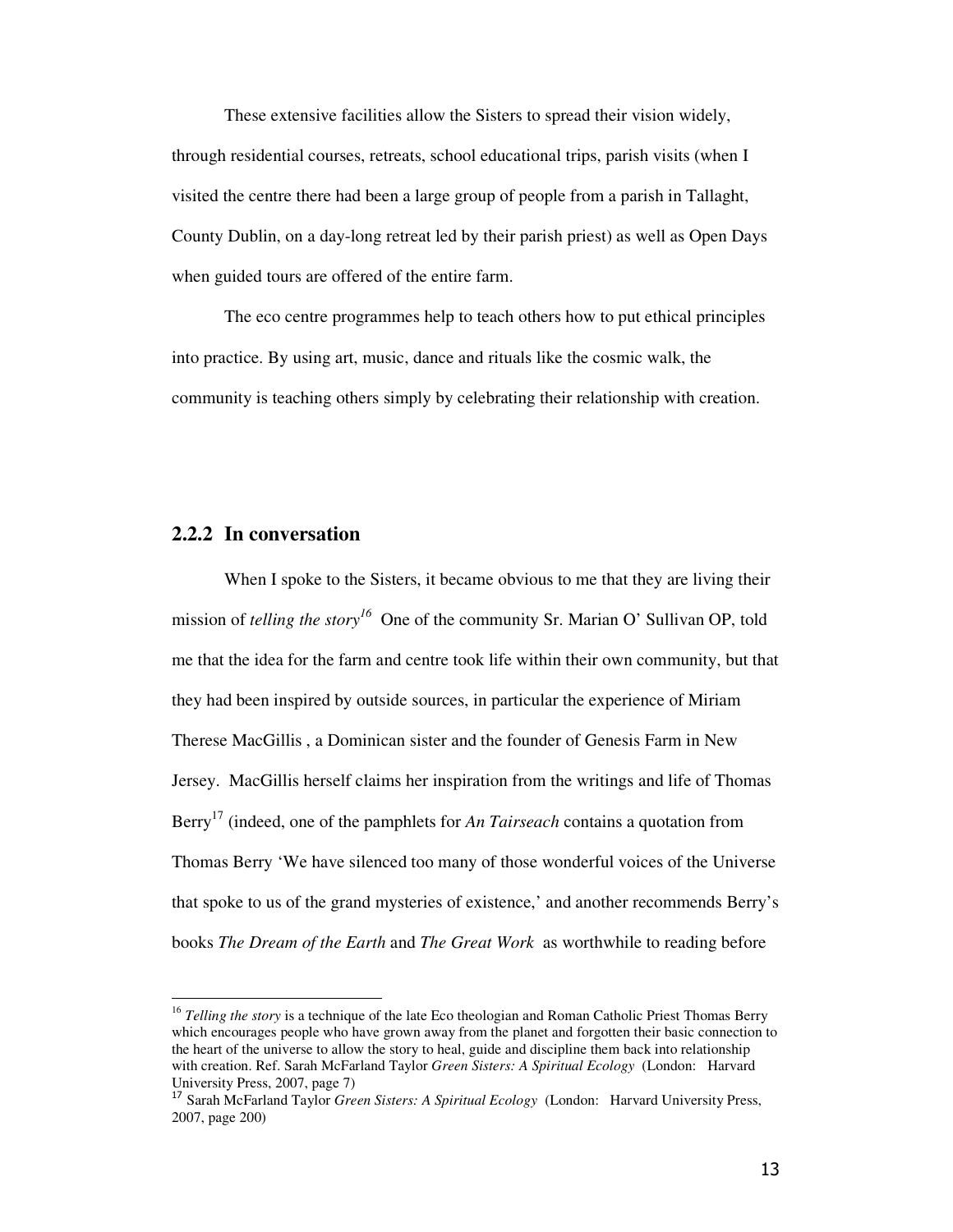attending the Conference – we shall discuss Berry and his influence on the centre a little later, below).

Sr. Marian explained to me that they had heard MacGillis' audio tape *The Fate of the Earth* and had invited her to come to Ireland to give talks and courses to their community. The outcome of that was that when the General Chapter met in 1992, there was a strong impulse to do something practical. The community in Wicklow was chosen as there was already land attached to the Convent. It was decided at that stage to have a theoretical as well as a practical component to the project. Sr. Marian said that at that time, the reason the community felt a compelling reason to do something in this area was its conviction that the Earth was in peril and it considered that a missing piece in Ireland was in the provision of education.

Sr. Marian pointed out that, as the sisters learned more, they chose not to use the word 'Environment,' as it implies that human beings are the centre and all other life-forms are just the environment, whereas they wanted to educate others to understand that the natural world exists in its own right. She said that they quickly realised that there was a whole spirituality to be discovered which asked many searching questions in the style of Thomas Aquinas such as; Who is God? , What is God? , Who am I in this universe? What does Salvation mean? But this spirituality also caused the community to question exactly for whom Salvation is intended; is it only for humans? What is the meaning of the scriptural word there will be a new heaven and a new earth? These were the sort of questions which she said had motivated and informed their new way of being community.

Sr. Marian confirmed that the Wicklow community had been fully supported by its superiors, both financially and morally. She admitted that some of the sisters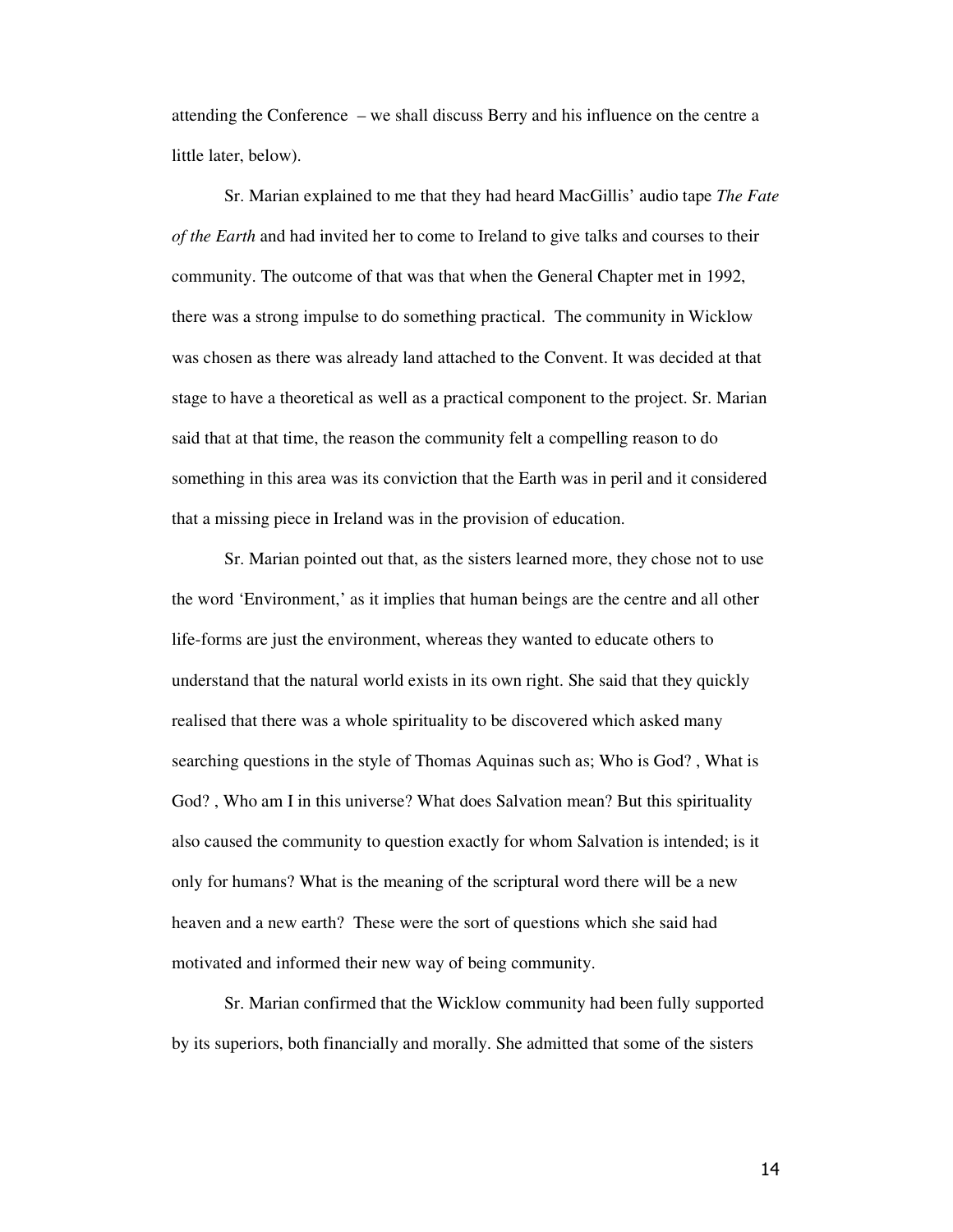had not understood what the ecology centre was about but that no obstruction was met.

She pointed out that most of the sisters are pleased that something was happening in this area as that allowed them to continue living as normal in the knowledge that at least someone in their Order was doing something for the environment. She did mention that the local people in Wicklow seemed glad that the Order had not sold their land as many similar congregations had done at that time. Some locals buy their produce in the Farm Shop, some attend their courses and while many do not know what exactly the Eco Centre stands for, all appreciate the business that the Centre brings to the town in particular with the foreign student groups that visit each summer.

### **2.2.3 Opposition**

Sr Marian seemed glad that the diocese has no jurisdiction over the community but pointed out that they had not tried to impede in any way, although she laughingly said that if they could prove they were teaching heresy they could jump in. This may seem amusing, but it has been the experience of some sisters involved in the environmental movement. The spiritual ecology of the sisters in Wicklow brings together both environmental activism and nature mysticism into a new form of religious life which is not always appreciated by the mainstream religious groups.

When Sarah McFarland Taylor was researching for her book *Green Sisters : A Spiritual Ecology*, (a book that was recommended to me by Sr Marian) she came across many such incidents of official disapproval of environmental consciousness, and not just at local diocesan level either. In 1993, Pope John Paul II issued a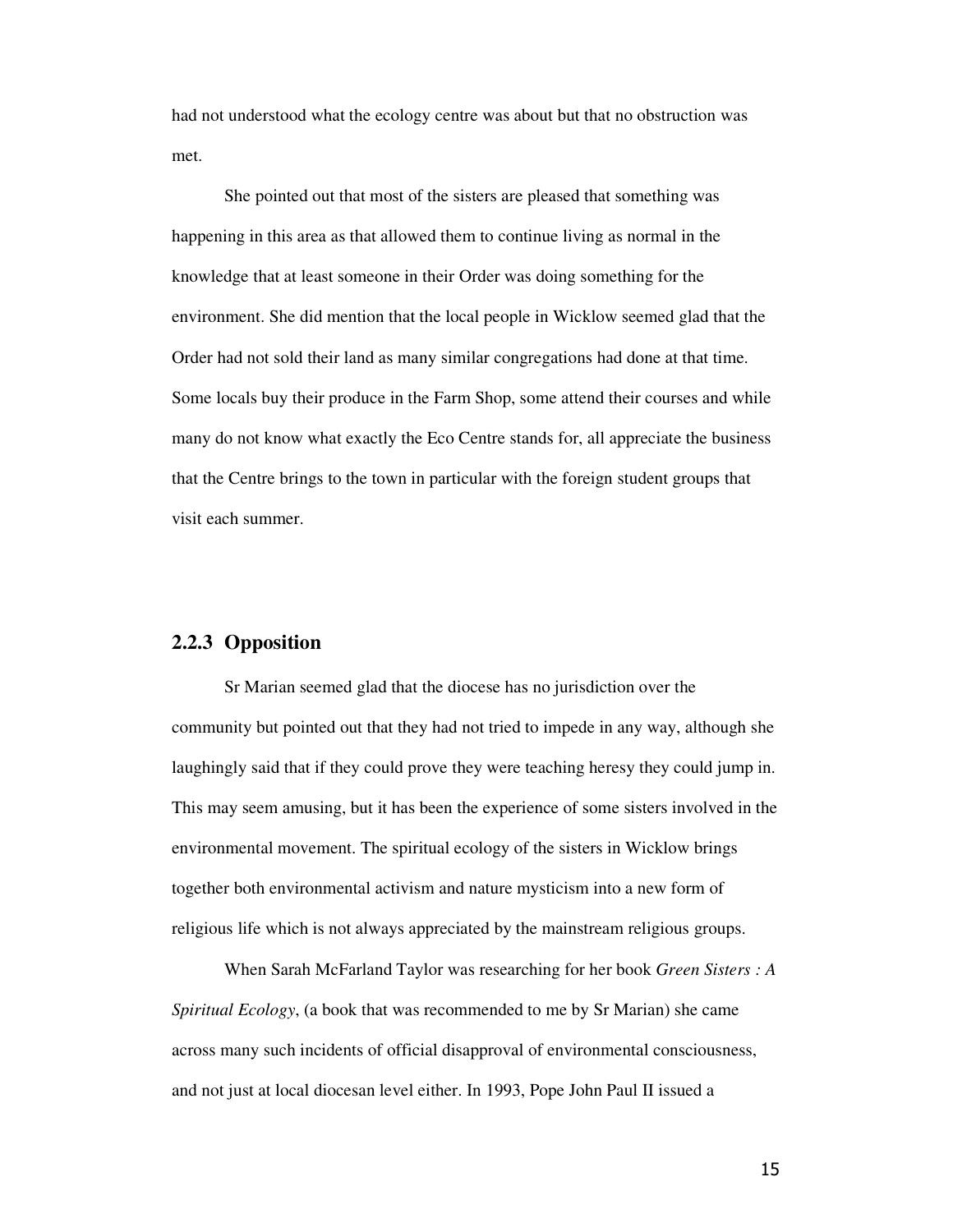condemnation of what he called 'Nature Worship,' warning that 'The Christian faith itself is in danger of being undermined. Sometimes forms of nature worship and the celebration of myths and symbols take the place of the worship of the God revealed in Jesus Christ'18

 McFarland Taylor also notes that Thomas Berry's approach is singled out for censure by Walter Grazer , then director of the Environmental Justice Program for the U.S. Catholic Conference (USCC), who claimed that Berry wants to put 'scripture on the shelf for a while,' which in Grazer's view is going too far left for the average American Catholic.<sup>19</sup> Interestingly, in as much as the allegedly-withheld scientific report managed to cast doubt over the IPCC's entire contribution to the climate change debate,<sup>20</sup> Grazer's worry is that Berry's approach is allowing conservative Catholics to disregard anything to do with the environment because they can label it all as paganism. In an official Holy See publication on Catholic teaching on the Environment, the author Russell Sparkes further explains this point of view:

However, I feel it only fair to express my concern that Berry goes beyond standard Catholic teaching in downplaying the importance of Scripture and the Church's traditional teaching in ascribing such importance to the natural world. .. I mention this merely to warn the reader interested in reading more Christian thinking on ecology that some of it is definitely not orthodox!  $21$ 

l

<sup>18</sup> Sarah McFarland Taylor *Green Sisters: A Spiritual Ecology* (London: Harvard University Press, 2007, page 46)

 $19$  Ibid page 48

 $20$  This refers to the scandal when a hacker stole and released scores of documents including emails from a server at Britain's Climate Research Unit (CRU) at the University of East Anglia, which is a major climate-change research centre. It later emerged that some of these documents suggested that data on human activity and global warming may have been deliberately suppressed so as not to cast doubt on the overall findings of the IPCC. As the Washington Post Editorial of November 25th 2009 put it 'Climate scientists should not let themselves be goaded by the irresponsibility of the deniers into overstating the certainties of complex science or, worse, censoring discussion of them' http://www.washingtonpost.com/wp-dyn/content/article/2009/11/24/AR2009112403549.html : Accessed 21st July 2010

The IPCC refuted the claim of the hacker saying 'no individual or small group of scientists is in the position to exclude a peer-reviewed paper from an IPCC assessment'

http://www.ipcc.ch/pdf/presentations/rkp-statement-4dec09.pdf : Accessed 22nd July 2010

<sup>&</sup>lt;sup>21</sup> Russell Sparkes *Global Warming* (London: CTS Publications, 2009, page 25)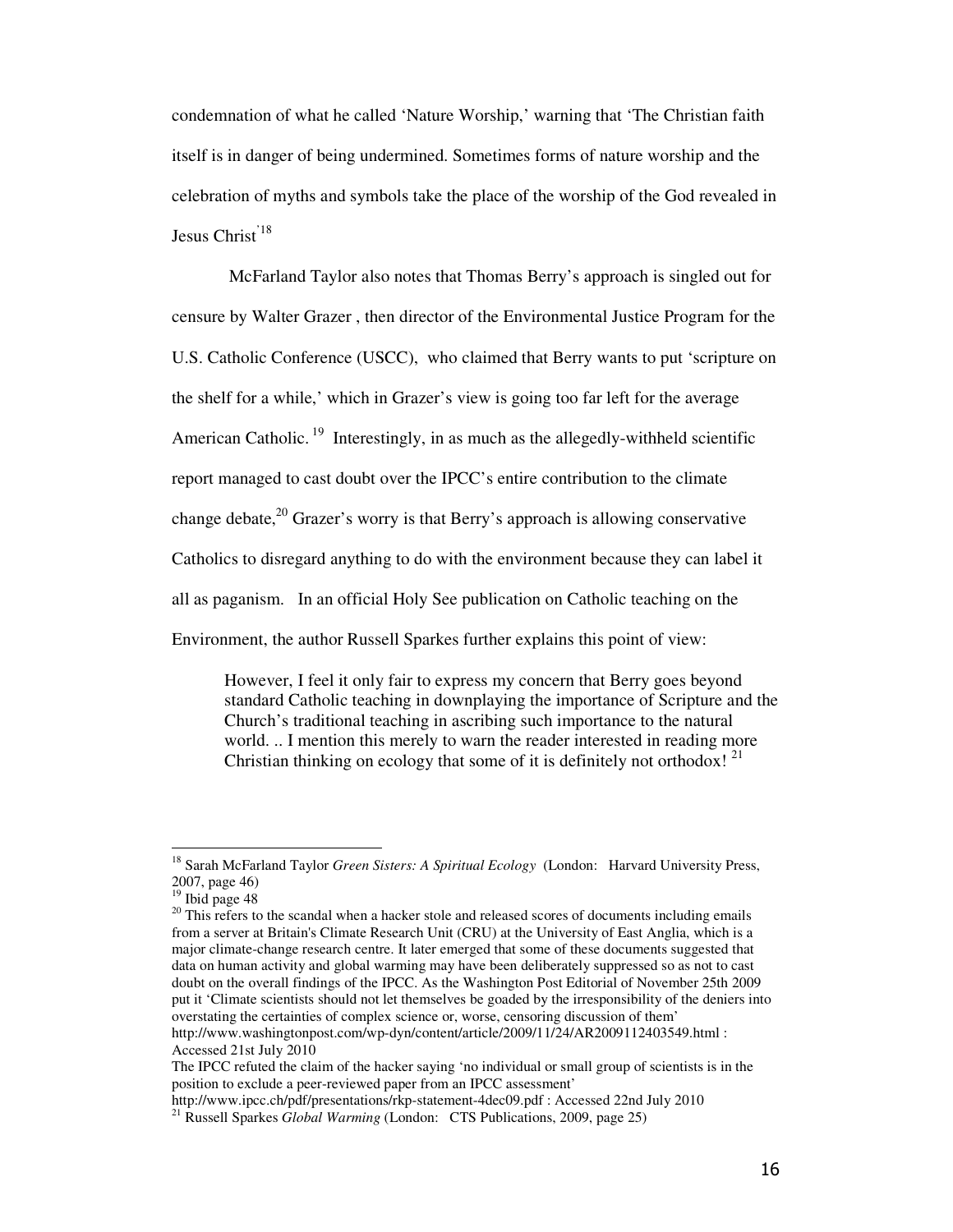I have personally experienced this narrow view of ecotheology, although it was not in a Roman Catholic context. In 2002, while I was still an ordinand in theological college in Dublin, I was accused by a fellow student of being, in his words 'A Priestess of Wicca' for having the temerity to attend the April  $22<sup>nd</sup>$  Earth Day Liturgy in a City Park. It was easy to laugh it off as a crank observation at the time, but it serves to highlight a basic problem for some people in separating out naturalism – that is the doctrine that all religious truths come from nature and not from revelation – and nature itself.

As McFarland Taylor points out, worries exist about the kind of spontaneity that forms spiritual beliefs about nature without the guidance of scripture and Churchbased authority.<sup>22</sup> The sisters who support Berry's theological approach may dismiss such criticisms, but they can sometimes be confronted by similar accusations and assumptions, indeed as I mentioned earlier in this chapter, this was exactly what had happened when my daughter visited the Wicklow centre with her school.

Another critique perhaps of the sacramental model is that it values the natural above the man-made, in other words, it prefers the wilderness meadow to the housing estate. There is no point in setting aside a little pristine wilderness if at the same time other less traditionally beautiful areas are treated as no more than a commodity 'The wilderness of the Sahara will disappear unless little pieces of non-wilderness become intensely loved by lots of people' is how Wes Jackson of the Land Institute in Salina, Kansas states the matter, thus highlighting that either every square foot deserves our respect or none of it does.  $23$ 

l

<sup>22</sup> Sarah McFarland Taylor *Green Sisters: A Spiritual Ecology* (London: Harvard University Press, 2007, page 49)

<sup>&</sup>lt;sup>23</sup>Larry L. Rasmussen *Earth Community, Earth Ethics* (Geneva: WCC Publications, 1996, page 240)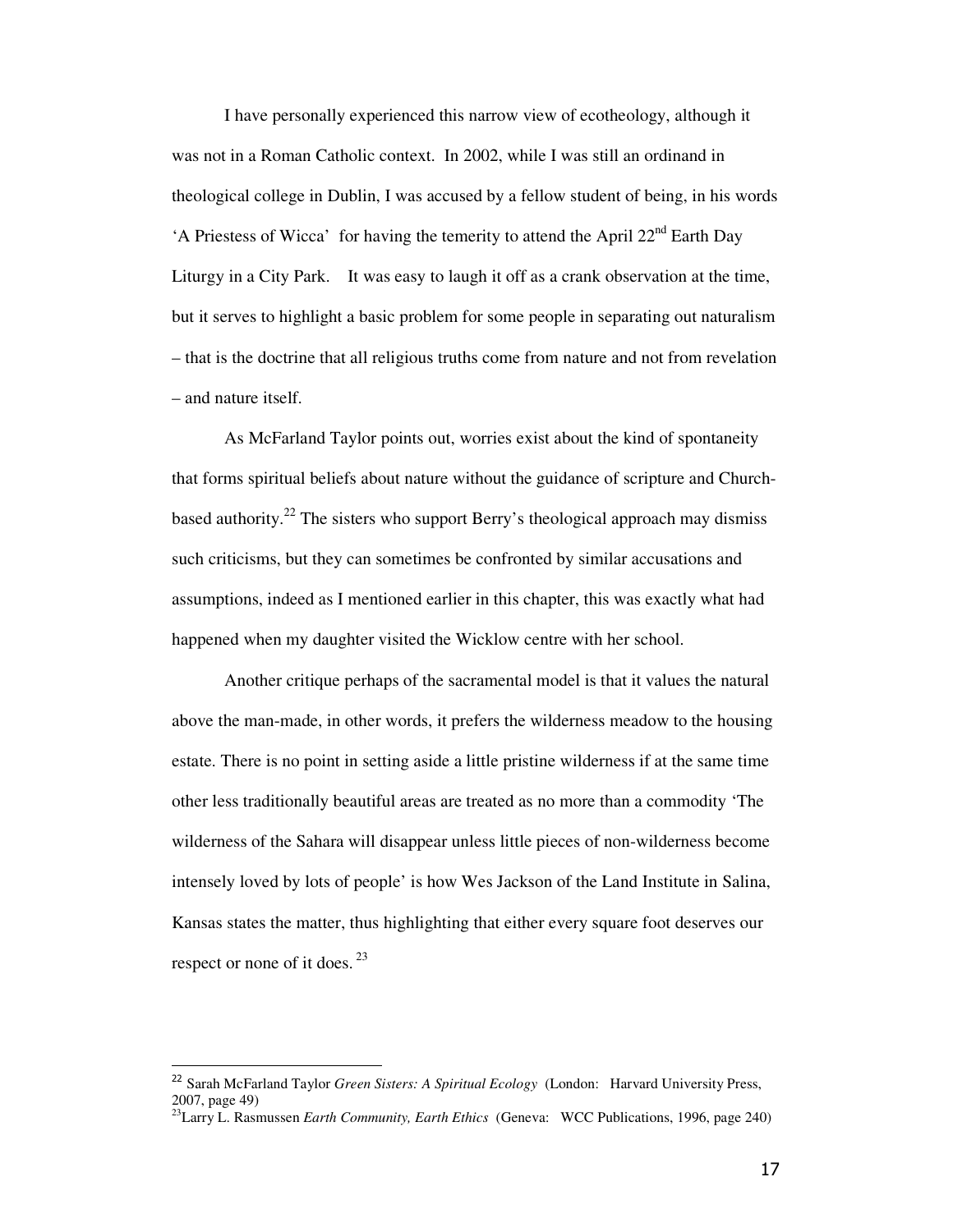## **2.2.4 Spirituality**

Pantheism has long been regarded as a heresy; to understand God as the world and the world as God is seen to collapse God into the world and damage God's otherness, blurring into a vague womblike sense of harmony. Those who mistrust Berry's theology think that he fell into a creation-centered spirituality, sacramentalising nature to the diminishment of God's transcendence, but Berry's Panentheism is a different animal , seeing God in the world but not putting limits on God either. Larry Rasmussen argues that :

God is not totally encompassed by the creaturely, but the creaturely is the one and only place we know the divine fullness in the manner appropriate to our own fullness $^{24}$ 

The panentheistic awareness of God is sacramental awareness where the sacraments are considered vehicles of God's grace coming to us with the form of matter. For most Christians, the actual bread and wine are the Body and Blood of Christ, the waters of baptism symbolize new birth as the initiate is raised up from the waters of chaos and death. While the Catholic and Orthodox Churches recognize seven sacraments, regardless of how many sacraments are available in the Christian traditions, these traditions also recognize that the principle of sacramentality means much more than this.

Creation itself is sacramental. According to Genesis, everything that God created was 'very good,' and so the view is that God's goodness comes to us through Creation.<sup>25</sup> The traditional understanding is of humankind as stewards of creation but

<sup>24</sup> Larry L. Rasmussen *Earth Community, Earth Ethics* (Geneva: WCC Publications, 1996, page 280)

<sup>25</sup> *The Green Bible, NRSV* (London: Collins, 2008, Genesis 1:31)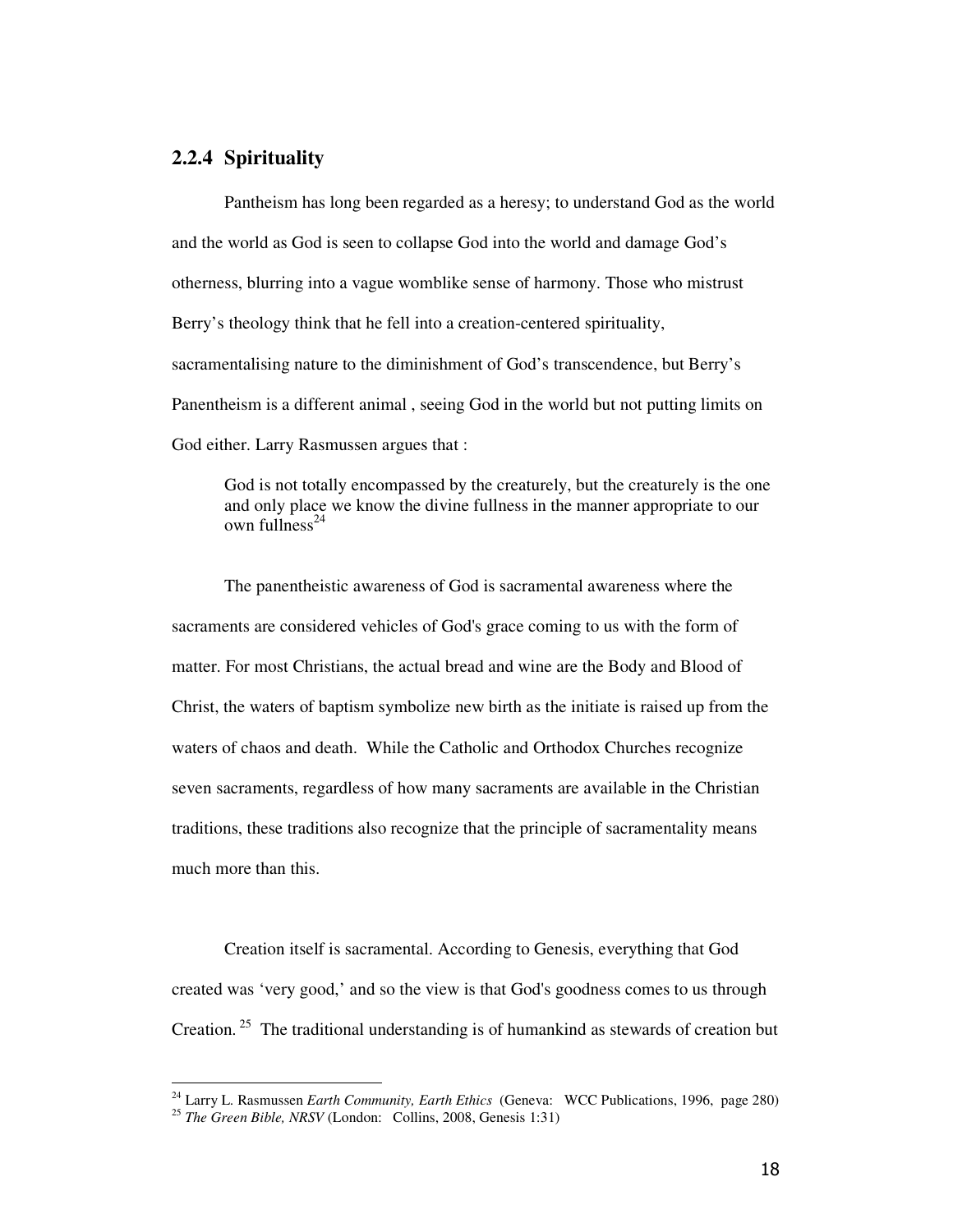this may allow or encourage us to treat nature as something apart from us, and to allow humankind to be fully in control, 'managing' the planet – sometimes in a benign way but always in the end for the benefit of humankind as apart from 'nature'.

Traditional theology begins usually with theoretical doctrines rather than experience in community. This allows the theology to be remote from the experience. The sisters in the Dominican Community in County Wicklow are looking to live out a different model. The Bossey Circle (see Appendix A) is, a World Council of Churches diagram and a methodological tool designed to show the interplay between the four elements of science, theology, ethics, and action. It underscores how our theology informs our ethics, which in turn informs our action, which in turn informs our scientific and social analysis which in turn informs our theology, and so on; the Bossey Circle offer a way to understand what the sisters are trying to do in *An Tairseach.* 

Our understanding of the integrity of creation influences our perspective on all other areas of our lives. In their own way, the sisters in *An Tairseach* want to bring a new awareness of the interconnectedness, interdependency and unity of all life. They are looking again at their tradition, at their scriptures, asking the questions mentioned earlier and in this light are discerning God's requirements for creation care. Then they are asking 'Now what must we do?' and are putting what they know and believe into practice.

As a religious community, they have made ecological sustainability a part of their daily spiritual discipline by living sacramentally. As Sallie McFague puts it:

l,

An incarnational understanding of creation says nothing is too lowly, too physical, too mean a labour if it helps creation to flourish, we find God in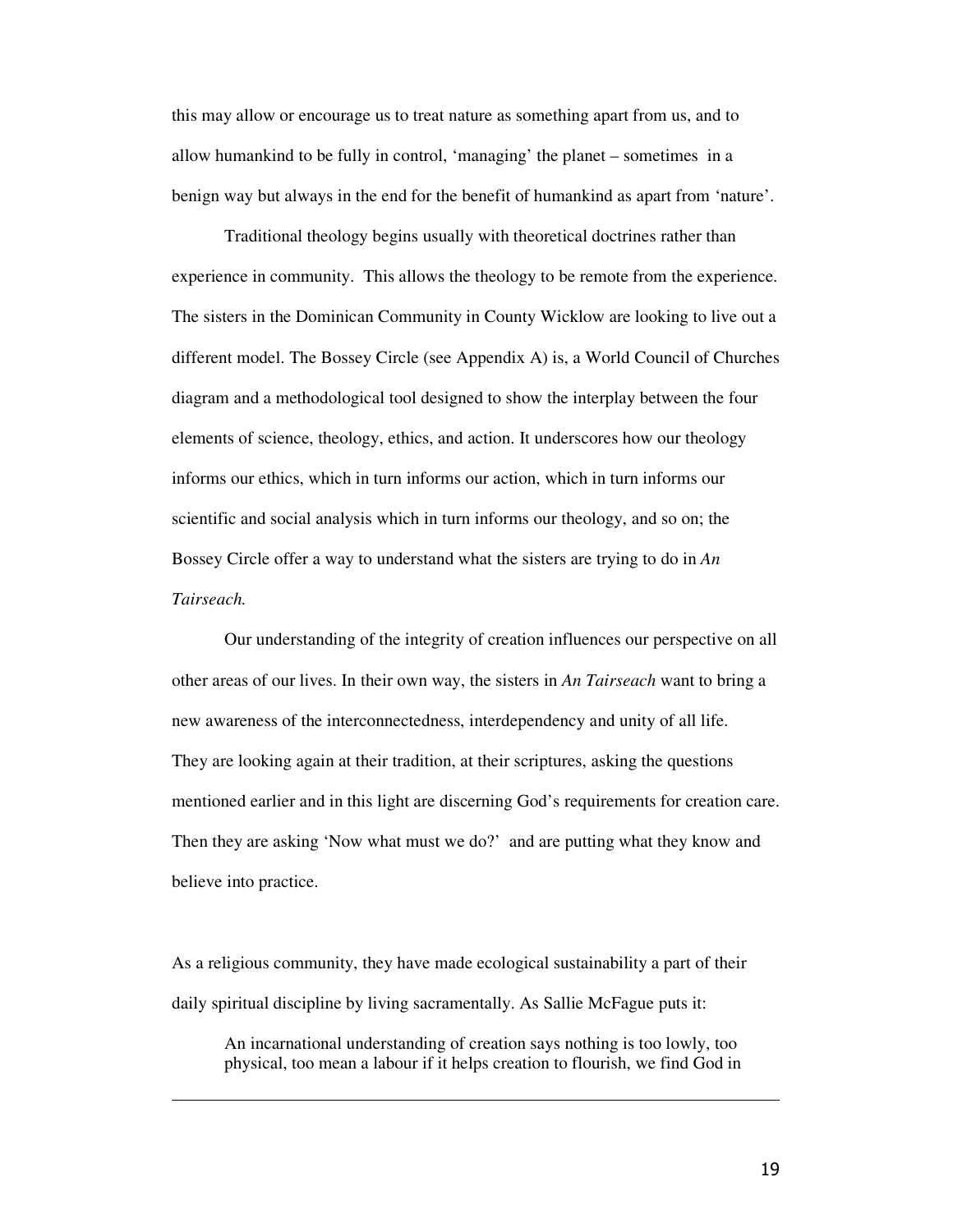caring for the garden, in loving the earth well, this becomes our devotion, our central task. Climate Change then, becomes a major Christian issue. To be a Christian in our time, one must respond to the consequences of Global Warming*. 26*

## **2.3 Conclusion**

l

At the end of my stay with the sisters in Wicklow, I wrote a note in my journal that my experience in meeting the sisters and seeing them at their work, had the effect of driving a wedge into my consciousness. The discipline of daily life infused with moments for contemplation and spiritual reflection encourages us to live differently; in fact I would challenge anyone to stay and learn with the sisters and remain untouched.

Paul Hypher, a member of the Bishops' Conference of England and Wales pointed out that 'There is a clear complementarity between the Roman Catholic emphasis on creation and sacramental theology and the Reformed emphasis on penance and conversion'*<sup>27</sup>* and in the next chapter, I look at a second case study, one in which I was personally involved, where one Anglican diocese is trying to live prophetically by repenting of its old way of living and living in a new, more sustainable way.

<sup>&</sup>lt;sup>26</sup> Sallie McFague *A New Climate for Theology: God, the World, and Global Warming* (Minneapolis: Fortress Press, 2008, page 73)

<sup>27</sup> David Gosling *A New Earth : Covenanting for Justice, Peace and the Integrity of Creation*  (London: CCBI, 1992, page 74)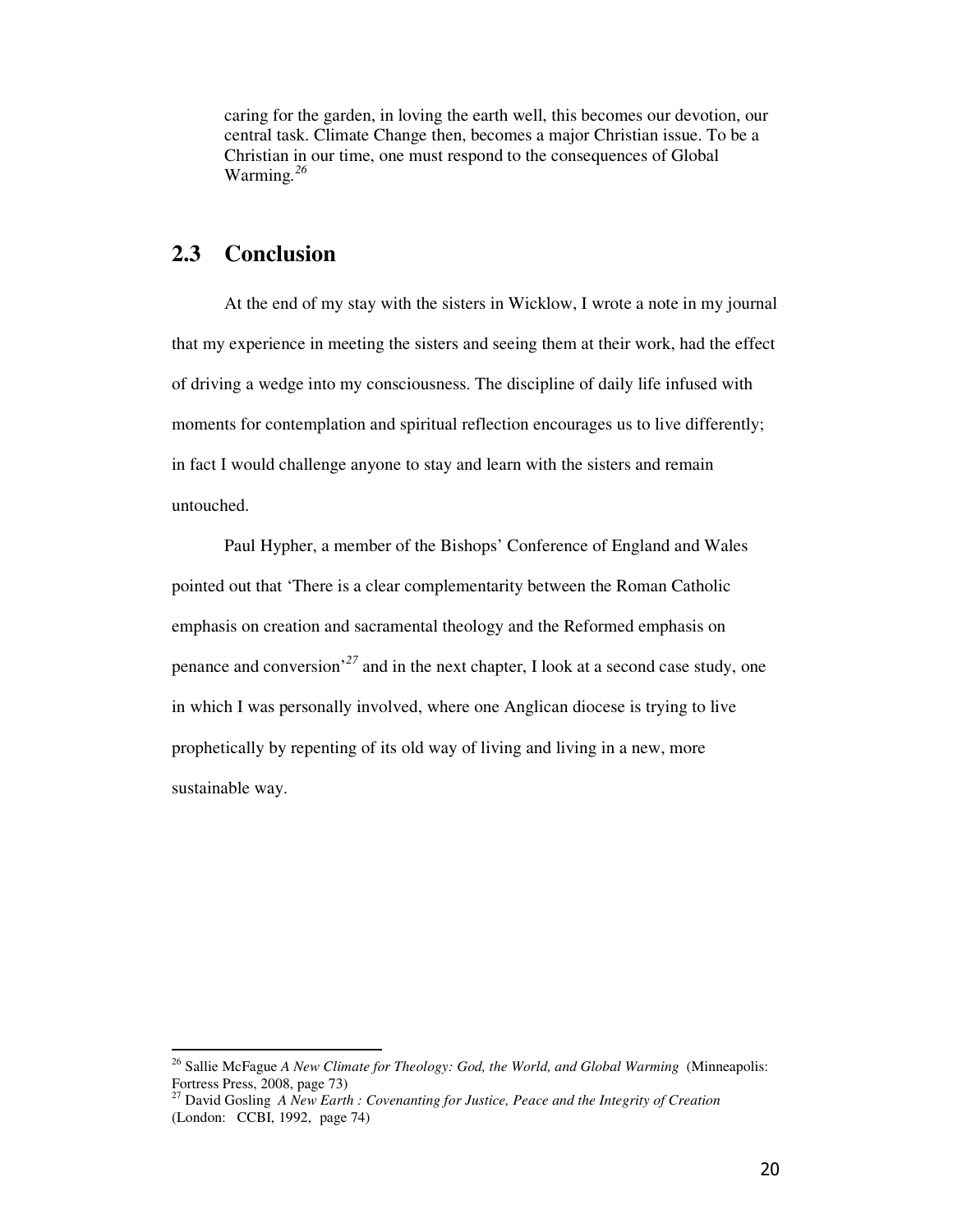## **3 Living Prophetically : an Anglican response**

## **3.1 Introduction**

Given my personal involvement in the case study examined in this chapter, methodologically I have relied primarily on narrative to enable the reader and writer to gain a better sense of perspective about what has happened in the past and what may happen in the future.

My diocese of Cashel & Ossory in the Church of Ireland (a province of the Anglican Communion), covers an enormous geographical area in the south east; counties Kilkenny, Carlow, Laois, Tipperary, Wexford, Waterford, and Wicklow. The diocese is attempting to live prophetically within the guidelines of a Green Charter which affirms its commitment to environmental awareness.

The driving force behind this initiative is the Right Reverend Michael Burrows, bishop of Cashel and Ossory, who was consecrated to the diocese in July 2006. He is convinced that his churches should be encouraging their congregations to adopt a more energy friendly lifestyle, especially perhaps in their use of fossil fuel. This led him in January 2008 to convene a small diocesan environmental awareness committee consisting of himself together with Marianne Young, a Lay parishioner in Wexford and myself, a Vicar in Kilkenny.

The charge to this deliberately compact committee was to look closely at the diocese and examine how we could give a lead to the whole community through our worship and our living by making a visible link between the environment and faith at a local level. We wanted to see how we could encourage, at a diocesan level, the drive to have a new sense of what was 'enough' based on a less materialistic view of what constituted a good life.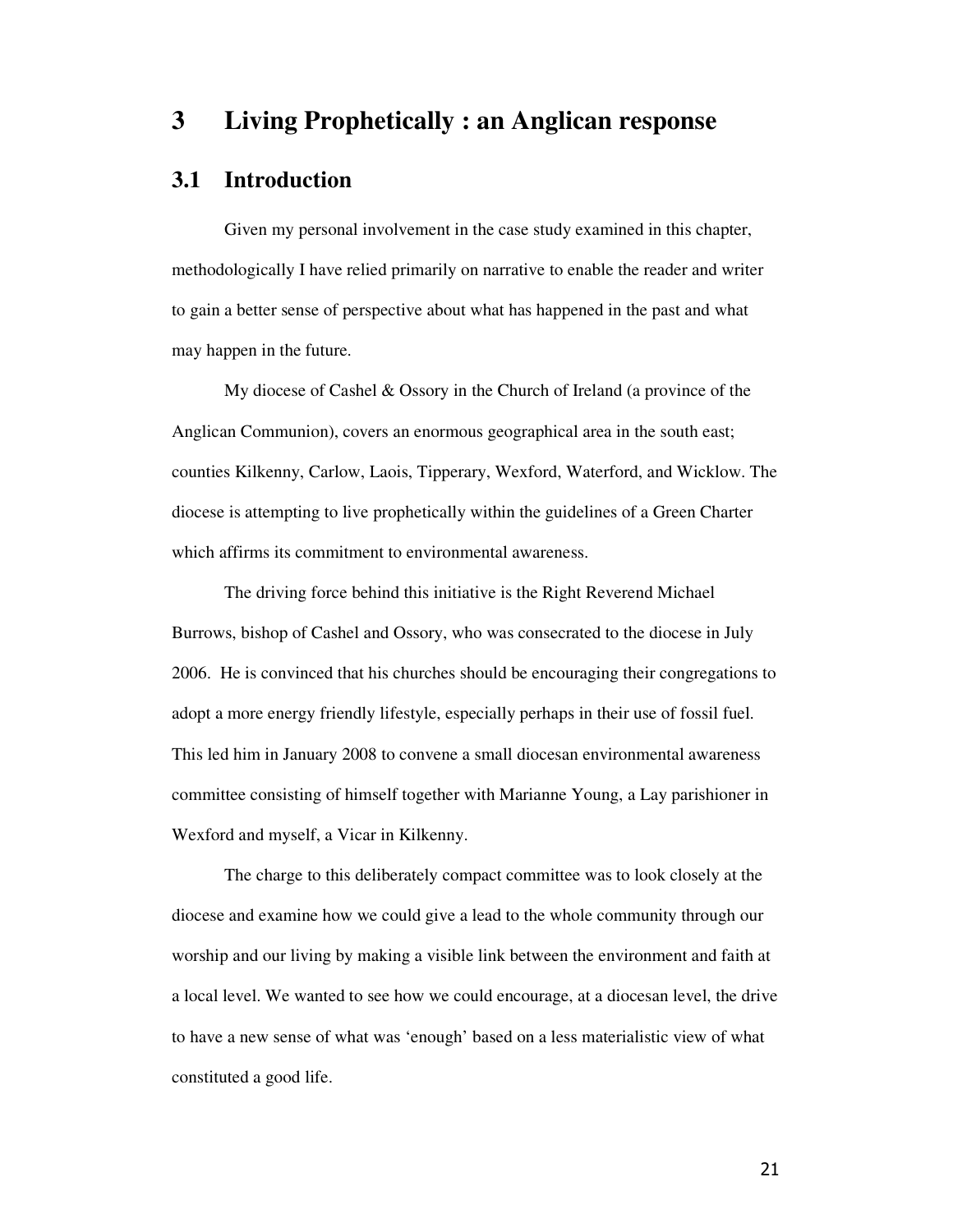A personal response does not just mean an individual response. We wanted to think as *persons-in-community* <sup>28</sup>or as individual members of a wider network, in this case, the diocese. We wanted to see what could be done at this level to impact on the problem of climate change.

The two committee members had been chosen by the bishop to represent different perspectives and geographical areas. Marianne is an Australian married to an Irish farmer and living in Wexford, she has had extensive exposure to climate change issues in her native Australia where they have been feeling the effects of global warming for many years now and her agricultural experience in Ireland was to prove invaluable in the months ahead. I had been chosen as an urban dweller with an interest in both ecology and theology.

## **3.2 The Process**

l

The first stage of the process was to familiarize ourselves with what was happening in the world outside of our diocese. We both attended a 'Christians in Science' conference with a theme of 'Ireland and Global Warming' which was held in Belfast in February 2008. The speakers were first class; Prof. Sir John Houghton FRS of the Intergovernmental Panel on Climate Change (IPCC) spoke on the global emergency from an international perspective, Dr. John Sweeney of ICARUS Maynooth spoke on the impact global warming was having on Ireland and finally Prof. Bob White FRS of the Faraday Institute, Cambridge spoke on possible Christian responses to global warming. A lively questions and answers session brought many interesting perspectives to light. Most of the conference attendees were from the Scientific community and therefore some of the topics aired during this session were

<sup>28</sup> Larry L. Rasmussen *Earth Community, Earth Ethics* (Geneva: WCC Publications, 1996, page 145)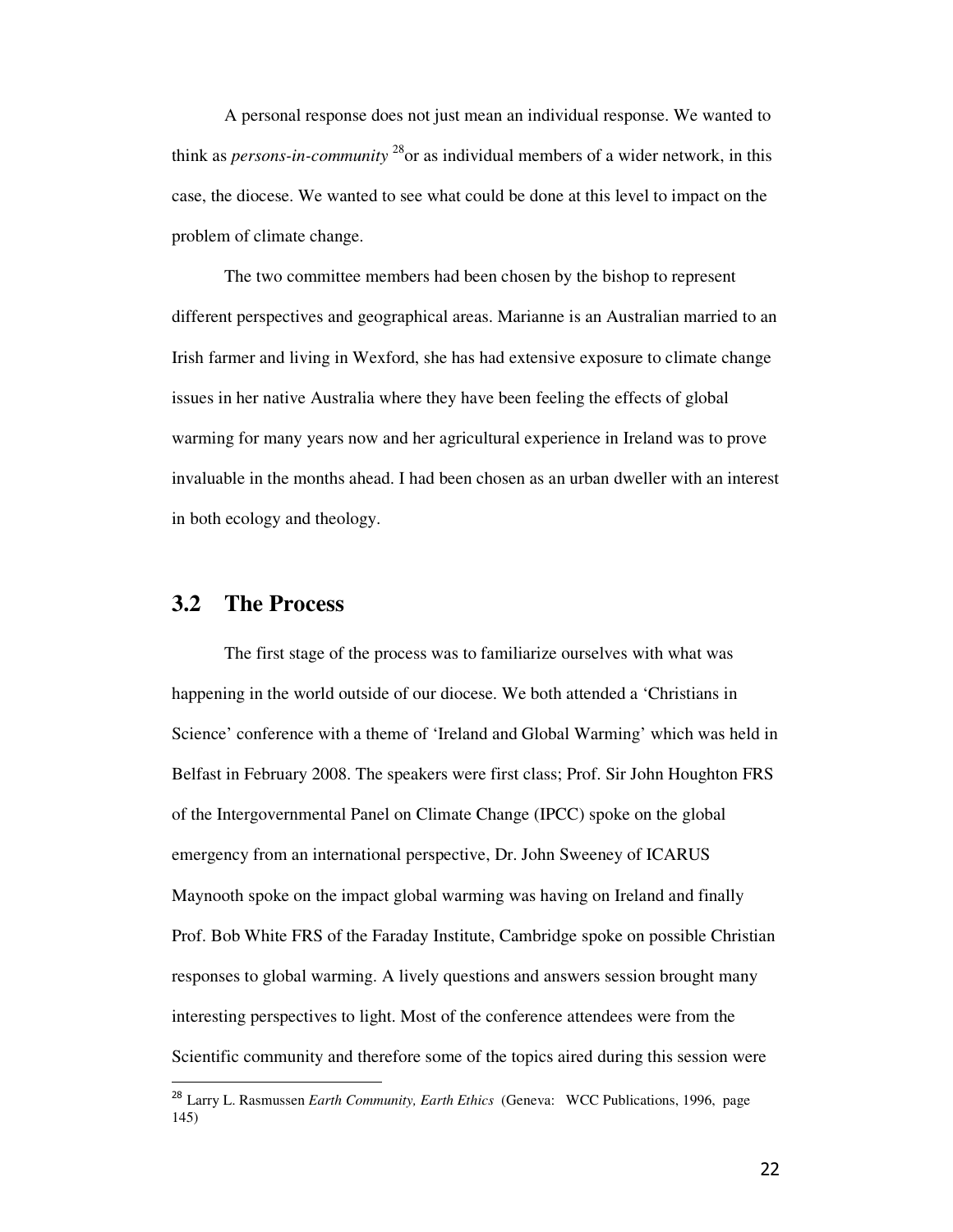extremely technical which detracted slightly from our experience as neither of us has a scientific background.

After this conference, we had several meetings as a group to discuss how best we could proceed as a diocese. We wanted to highlight the ecological crisis as we understood it and to promote a way of living that would encourage sustainable lifestyles within the diocese in order to help reverse our contribution to climate change.

The 'Green Charter' (see appendix B) was the eventual outcome of these meetings. This, we considered, would provide a framework for living prophetically and lightly in our world. We planned to introduce the Charter at our annual Diocesan Synod, where we would propose its adoption by the gathered delegates. On the practical side, we arranged to have A3 Charters printed and laminated, one for each of the 149 Churches in the diocese. We thought that following good Protestant tradition, this laminated poster could be nailed to the door of the church declaring to the world our intentions! We also arranged to have the 296 pages *Green Pages* <sup>29</sup> Guide distributed to each of the Select Vestries<sup>30</sup> in the diocese. This guide might be termed the environmentally friendly Yellow Pages as whatever service or product is being sought, the green pages will have the eco-friendly version of it. Buying 200 of these national directories ensured that each Select Vestry had a comprehensive list of green products and services at their fingertips, and would be encouraged to take the green option when purchasing services or supplies or planning renovations.

l

<sup>&</sup>lt;sup>29</sup> http://www.greenpages.ie/ : Accessed  $26<sup>th</sup>$  July 2010

 $30$  Select Vestries are the democratically elected groups in each parish that control the '3 Fs' – the Fabric, Furnishings and Finance of the parish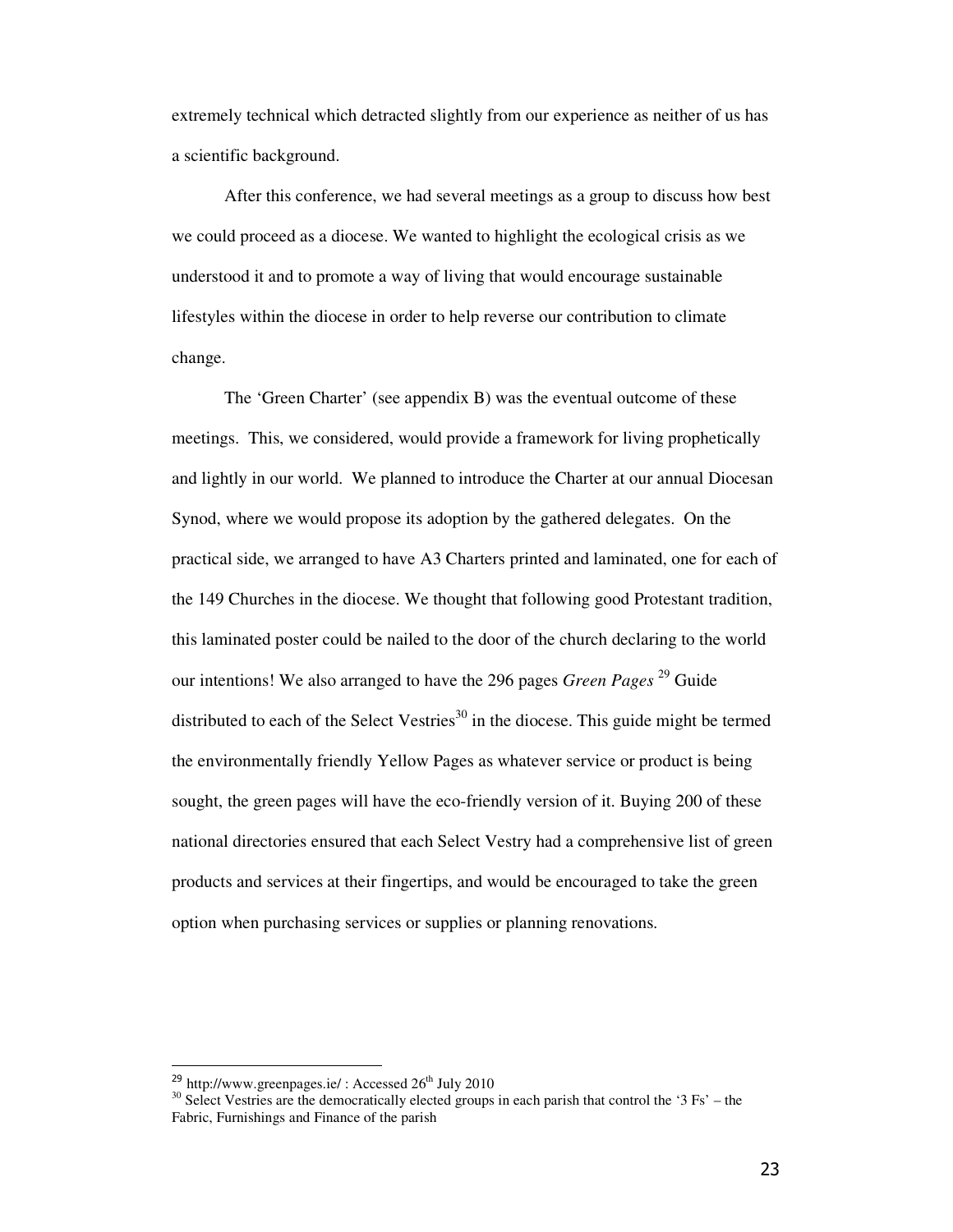A final initiative considered worthwhile at the time was to simultaneously launch an annual environmental competition which would encourage parishes to undertake various eco friendly projects and I speak more about this later below.

#### **3.2.1 Diocesan Synod**

And so in October 2008, at the Cashel & Ossory diocesan Synod, held that year in Carlow, a proposal was made to the assembled delegates that a Green Charter be adopted by the diocese. In order to outline our Christian responsibility in this area, the delegates listened to a summary of the reasons why the Green Charter route had been taken.

The Prophet Isaiah's words were quoted 'They will neither hunger nor thirst, nor will the desert heat or the sun beat upon them<sup>31</sup> reminding delegates of the fact that in a warming world, the words of the prophet Isaiah must surely be our vision for all those affected by a changing climate. For this vision to become reality, it will require a change in the way that we live. As Christians, God calls us to engage with our world. We are supposed to be stewards of his Creation. We acknowledged that in our diocese, some churches are already taking action to tackle the implications of climate change and we applauded these initiatives. We explained that what we are trying to do with the Green Charter is to help and encourage that move forward. We thought that this could be achieved in many different ways; by changing the way in which church buildings can be made more energy efficient, by making our churchyards friendlier to wildlife, by waste reduction in our parish and diocesan offices. We also could encourage recycling and composting or by thinking of green transport and car sharing – in fact we need to change our lifestyles both individually

<sup>31</sup> *The Green Bible, NRSV* (London: Collins, 2008, Isaiah 49:10)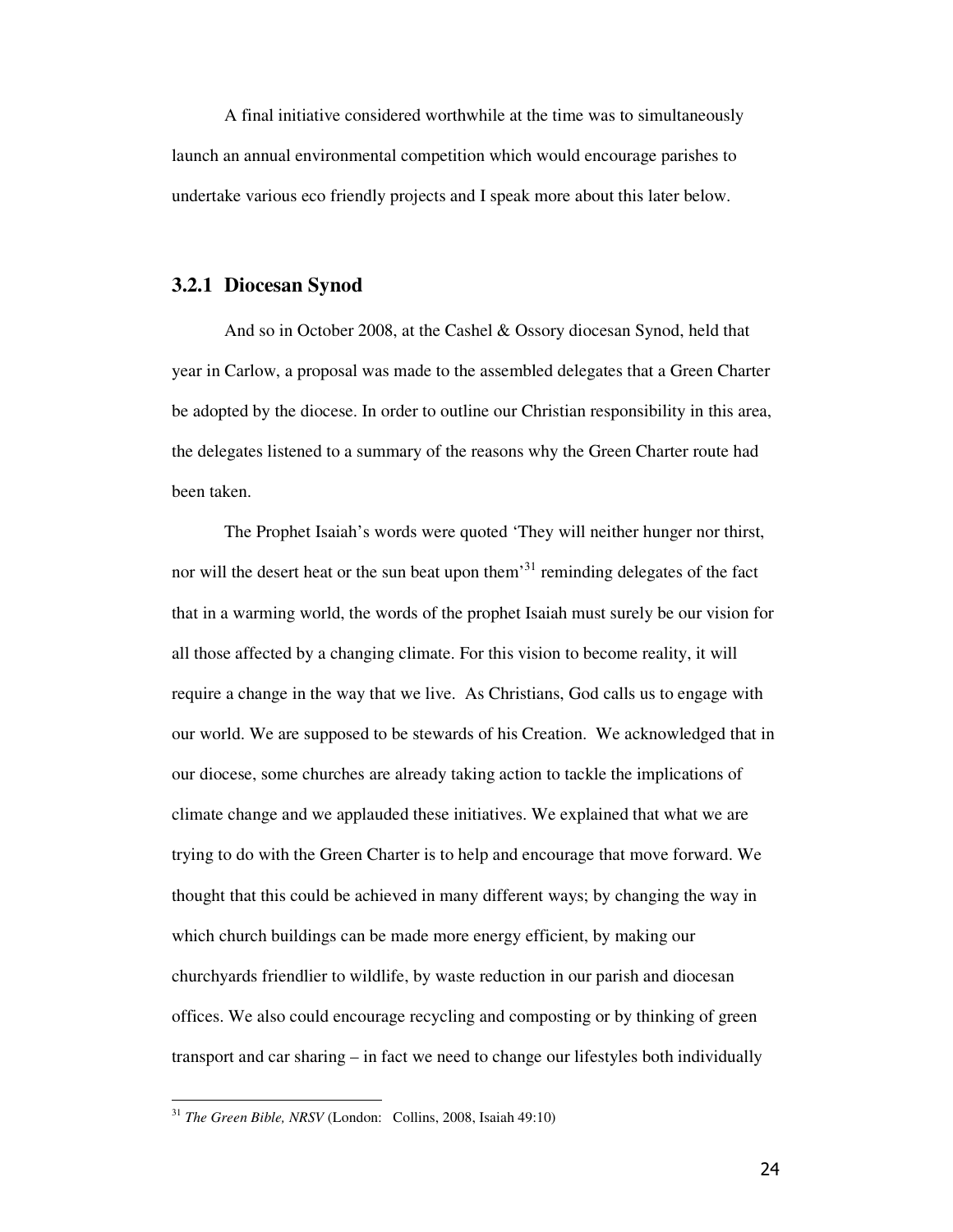and collectively. We considered that as a diocese, we needed to take seriously the negative consequences of our oil dependent lifestyles, and actively encourage our own church communities to increase the pace of their initiatives to meet the challenge of climate change. We highlighted that as a community, we continue to try to live as if there was no tomorrow. This has to be challenged as our current lifestyles are fundamentally unsustainable, depending as they do on 'cheap' oil, and excessive use of non-renewable energy means supplies dwindle, while at the same time, pollution becomes worse.

It was pointed out to the synod that from a Christian point of view at least three values come into play: the need to respect the non-human world for its own value and not as a human commodity, recalling that everything is part of God's wider creation, and remembering that God created the universe before the earth; the earth before people; and people before the Church. The purposes of God go way back into history and do not just start with us.

As a diocese, we must emphasise the need for justice for those places and people who bear the brunt of the damage and pain provoked by human-induced climate change. For poor communities around the world, living in far more extreme climates, there is no switch to flick. For them a changing climate means droughts, floods, crops failing and diseases spreading, with no resources to adapt to the changes. It was felt that as a Christian community, we must acknowledge a 'preferential option for the poor,' a biblical principle highlighted by liberation theologians. We have a responsibility for future generations – human and planetary. The Christian tradition speaks of the life of the world to come, which needs to be earthed and not totally spiritualised. We should not pass on a poisonous legacy for others to sort out in the future.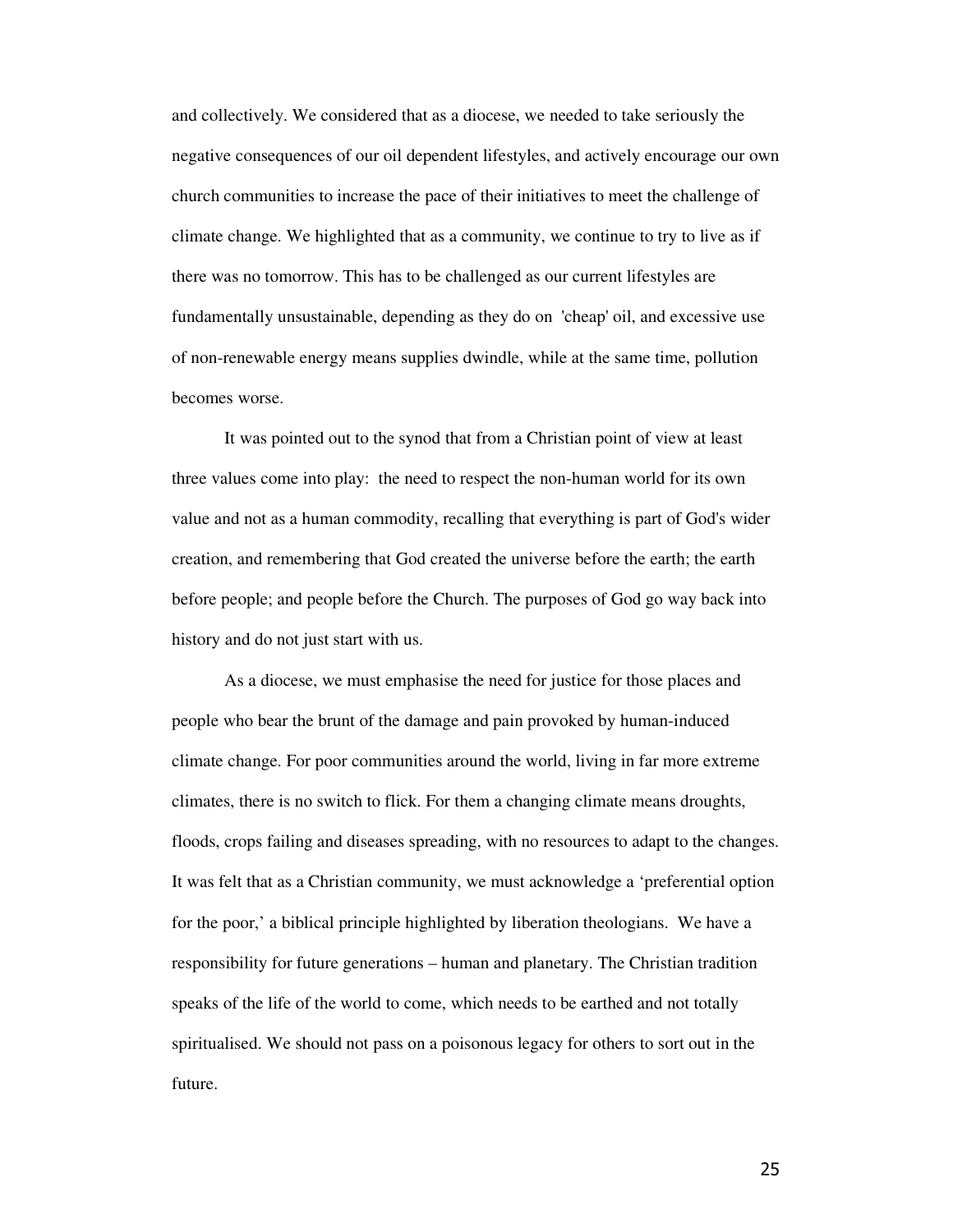We explained that we could develop visions, as a diocese, for being and living differently in an excessively consumerist world. Our local action makes a difference and it must begin with each of us, each parish in our Diocese has an important role to play.

The Green Charter framework would enable us to shout our priorities from the rooftop, to declare our green gospel, as Sallie McFague says :

Religions have as much right to argue for their views of the Abundant Life as do the market forces that endlessly preach a consumer utopia for the privileged  $f_{\text{ew}}^{32}$ 

### **3.2.2 Eco Competition**

l

As mentioned earlier in the chapter, in October 2008 we simultaneously launched a diocesan Environment Awareness Competition which is now in its second year. Parishes or Parish sponsored groups in the diocese can enter this competition in the various categories, which loosely followed the five statements in the Green Charter, with a Capital Project, an Environmental Diligence, a Motivation of the Young, a Church Environs and a Global Awareness category.

In 2009, we had winners in the first four categories but unfortunately none in the Global Awareness category and at the time of writing, all entries have been received for the 2010 competition and yet again we have not had an entry in this category. This is disappointing and we are aware that we need to rethink how to motivate our parishes to think globally as well as locally, as by just thinking locally

<sup>&</sup>lt;sup>32</sup> Sallie McFague *A New Climate for Theology: God, the World, and Global Warming* (Minneapolis: Fortress Press, 2008, page 37)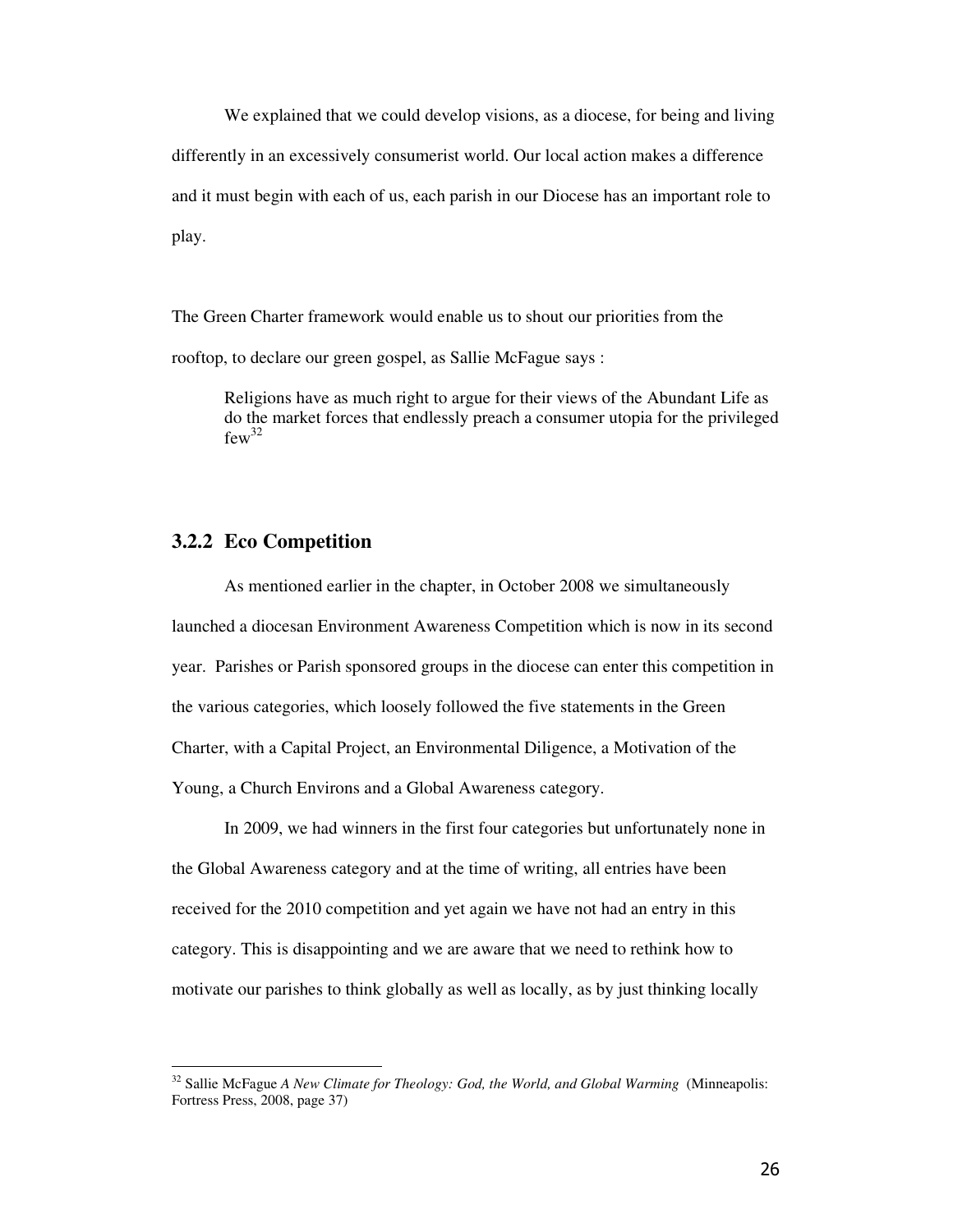we run the risk of separating the integrity of creation from the global issues of Justice and Peace.

In both 2009 and 2010, the range of entries submitted were interesting and varied and have helped inform the committee as to what was happening on the ground in the various parishes in the diocese. This information can then be drawn upon when planning educational exercises like the Eco Seminars or specific pamphlets to be distributed to parishes.

In 2009 there was a great range of initiatives across the diocese which demonstrated just how imaginative people can be. Projects like the entry from the church community in Freshford, County Kilkenny who won the capital Project category. This parish undertook major restoration work in its ancient church and installed a solar-powered heating system, which keeps both the church and parish centre at a comfortable 18 degrees Celsius. They managed to take into consideration the utilization of modern alternative energy systems while at the same time ensuring that the historical structure of this nineteenth century church ,which incorporates a listed twelfth century porch, was maintained.

Last year, the Church Environs winner was a parish with a thirteenth century church graveyard in Stradbally, County Waterford. They replaced a sizeable amount of their aging trees with new trees which included holly, copper beech, lime and hawthorn. The initiative involved all the local community as the trees were sponsored by both parishioners and local tradespeople.

In the Motivation of the Young category, the Carlow Town Group of parishes organised confirmation classes in biology, history and animal husbandry, all on location in the forest gardens of Johnstown House in Carlow. The young people learned all about the reproduction system of trees in the property while studying the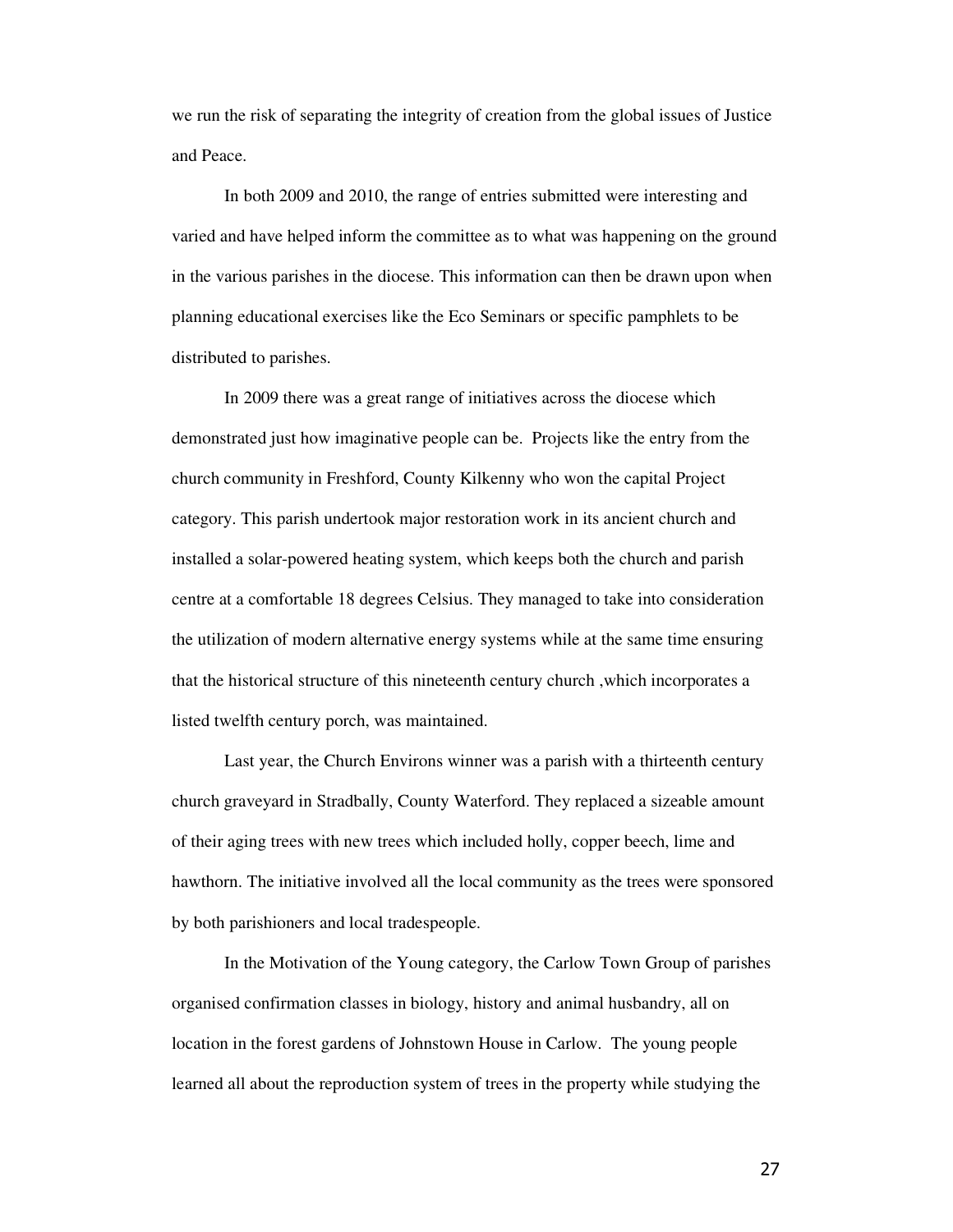saddleback pigs who roam freely in the estate forest. The class was introduced to both the environmental and historical value of the property and presented reports on their visit. Such was their praise and enthusiasm for the project that a further visit for other interested parish members had to be arranged.

The Environmental Diligence category award went to a parish in Goresbridge County Carlow who are lucky enough to have the rarely seen cowslip in great abundance in their church grounds and adjoining graveyard. The seeds were saved by workgroups of parishioners throughout the early summer and distributed to parishes in the diocese to encourage the regeneration of this beautiful wild flower.

The 2010 entries look just as exciting as last year, and although judging has not yet taken place, the entries received include solar panels on a Rectory, bird feeding programs, wildflower sanctuaries and ecologically sensitive restoration programs.

#### **3.2.3 Eco Seminars**

The Environmental Awareness committee also organise annual Eco Seminars both to educate and to generate interest in different ecological areas. These were held in different parts of the diocese in 2009 and 2010 to encourage greater local participation.

In 2009, we held the event in Leighlinbridge, County Carlow where we invited various speakers on a general theme of Eco Awareness. The first speaker was the Dean of Leighlin, the Very Revd Gordon Wynne, who spoke on *Our Christian Responsibility to the Global Effects of Climate Change.* In an interesting paper, he made the point that in his view the three most important things underpinning the balance of our world were Environment, Ecumenism and Fair Trade. The next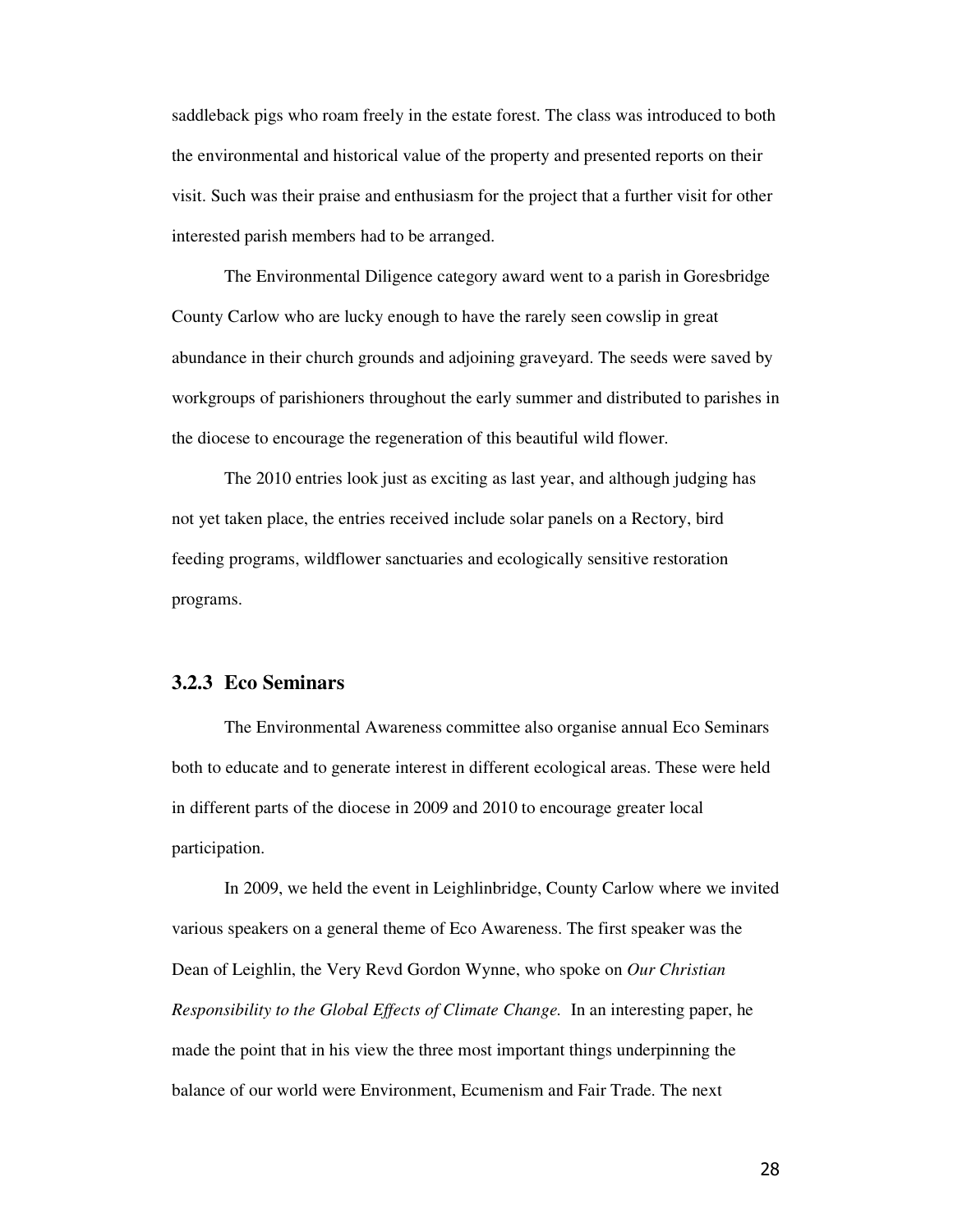speaker was Jonathan Fitzpatrick from A-Rated Retrofitting speaking on *Practical changes and understanding Government Regulations and Grants* He listed many things that can be done to improve the energy rating in homes, highlighting the Sustainable Energy Ireland website as a starting place to source local suppliers and grants that are available. Richard Sherlock from Daikin spoke next on the theme of *Understanding Alternative Energy systems and cost effectiveness.* He helped shed some light on the very many systems that are out there, explaining basic concepts and terms that can cause confusion such as 'Kmh : Kilo Watt Hours'. The fourth speaker was Lorcan Scott from Wildlife Ireland who gave a fascinating talk on *Wildlife & Fauna Awareness in our Church Environs.* Some of the other Stands at the Seminar then had an opportunity to address the gathering, the group behind Leighlinbridge's successful bid to be Ireland's first Fairtrade Village told us of their journey, Transition Towns & Futureproof Kilkenny spoke of the various initiatives that were up and running locally and Christian Aid showed some of the many resources available for children and youth groups which can help get across the impact of climate change in the world. Finally a local Green supplier, Mark Shirley from 2Eva demonstrated some of his equipment which included a device which monitors heat/heat-loss which he said had been used in some Irish airports for detecting fever in Swine flu victims about to travel. The event was well attended and received a lot of local media interest, aided by the fact that, at that time, we had the only Green Mayor in the Country within our Diocese.

The 2010 Eco Seminar held in Kilkenny in May focused on Water as a neglected issue and the theme of the event was *Water – what would we do without it.*  Marianne Young of the diocesan environmental committee gave an interesting talk on the potential of water to provide alternative renewable energy, listing the different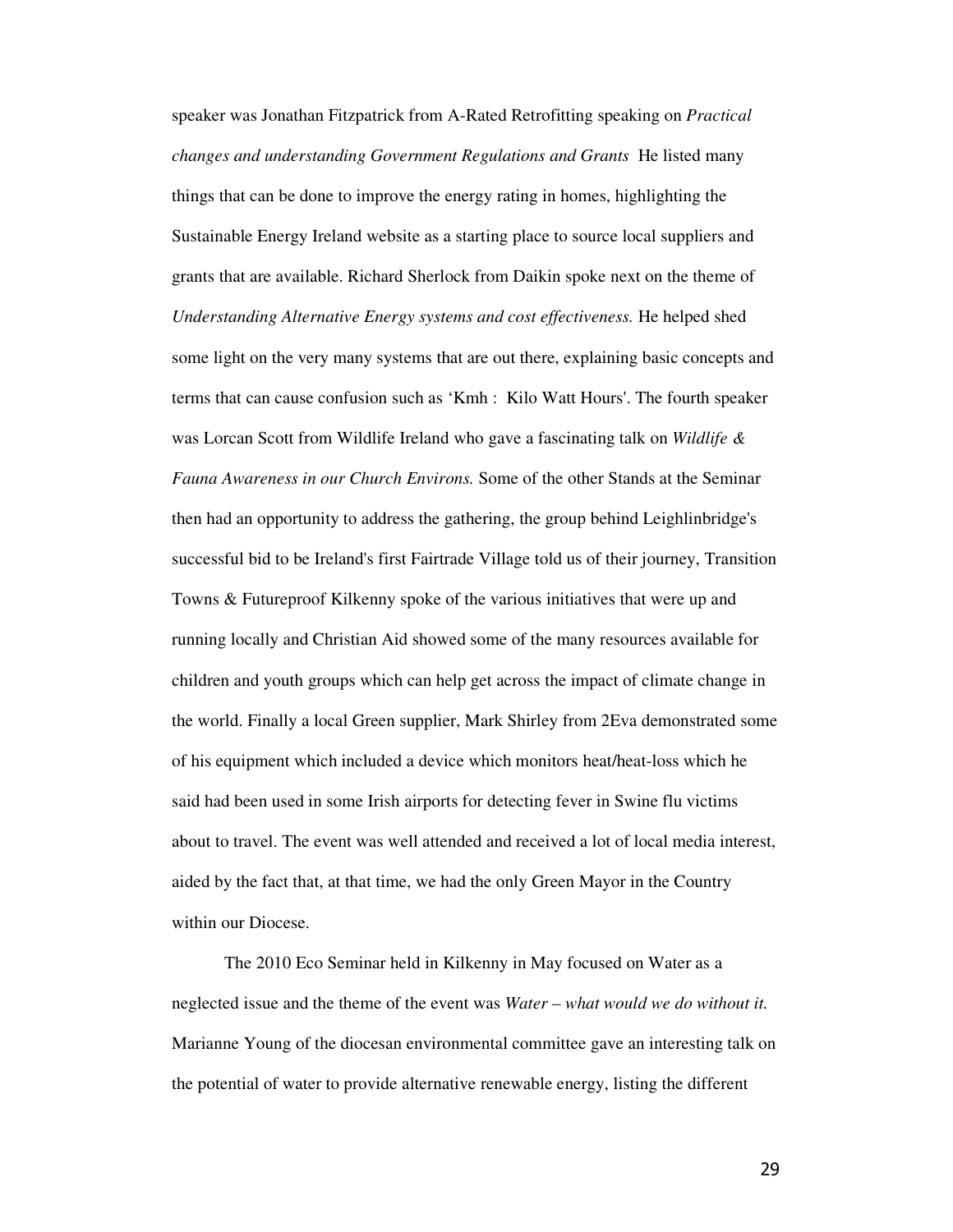problems and opportunities between Tidal, Wave, Wave bob, and Dam-pumped systems. Michael O'Toole , the senior engineer in Carlow County Council spoke about his work in the area of Water Treatment, highlighting the shocking fact that in 2009 48% of the water in County Carlow was unaccounted for. Ray Spain from the South Eastern River Basin Project spoke about his work which is mainly involved with implementing the Water Framework Directive (which consists of 11 different E.U. Directives) in the South East. He pointed out that the South East area (which covers approximately 1/5 of the country) has the worst water quality in the entire country because of a combination of good agricultural land and the high density of population in this area. From a global perspective, Terence O'Malley from S.A.F.E. (Support for Afghan Further Education) spoke about his work in building water tanks in Afghanistan which then allows improvement in basic health care and education to take place.

In summary, the seminars are understood to be worthwhile from an educational perspective and also to have played an important role in keeping ecological matters uppermost in peoples' minds.

#### **3.2.4 Continuing work**

As a committee, we try to keep green matters in the mind of the diocese with regular updates in the diocesan magazine, on the diocesan website and by updates sent directly to each Select Vestry. In this way, we endorse websites like *Generous*, an group of Christians who promote ideas online to enable individuals to live in an ecofriendly way, by encouraging local shopping, fair trading, voting strategically, signing petitions and even marching when appropriate. They are trying to create an online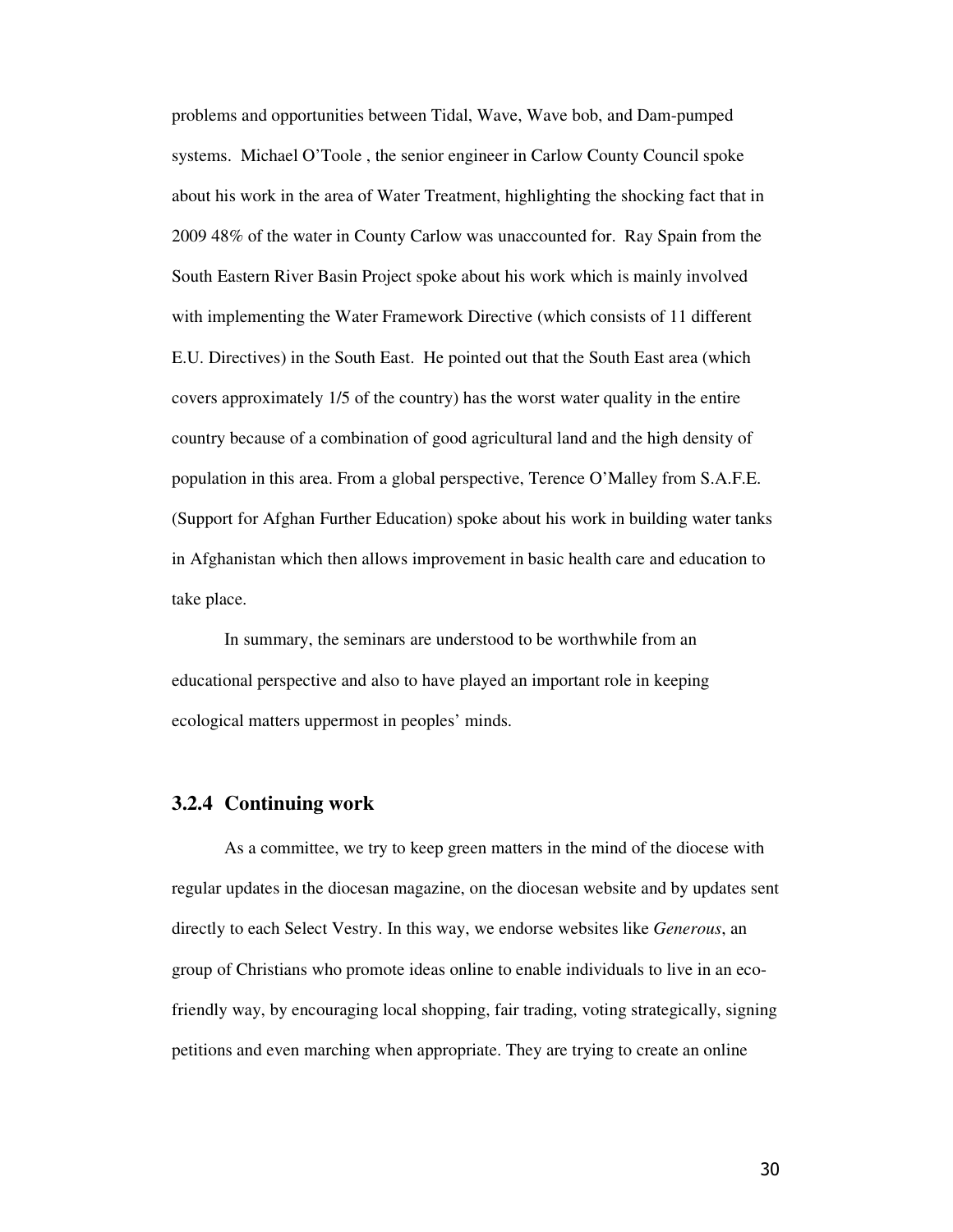community and the following quotation from the anthropologist Margaret Meade is prominently displayed on their website:

Never doubt that a small group of thoughtful, committed citizens can change the world. Indeed, it is the only thing that ever has.  $33$ 

Another such resource we recommend is the *Transition Towns* <sup>34</sup> website which provides information on how people can come together in their communities to face the challenges of peak  $\delta$ <sup>35</sup> and climate change.

We let our parishes know about resources and guidelines from groups like *Eco Congregation*<sup>36</sup> who can help congregations think about how to live the link between their Christian Faith and care of the Environment. We strongly recommend that 'Green Matters' appear as a topic of discussion on the agenda at each Vestry meeting, much as the topic of 'Health  $\&$  Safety' currently does. We have also suggested with some success that one person in each parish be appointed as a Green Liaison person, with a responsibility of seeking out new green initiatives. All of these measures help to keep people in the diocese aware of the Green Charter and of how they can make a difference both locally and globally.

While we can still feel overwhelmed with the problems involved in this area, the attitude in the diocese that has been generated by the Green Charter is one of hope, the feeling that we can make a difference, by just tackling what we can locally and by speaking prophetically to emphasise the need for justice for those places and people

l

 $33$  http://www.generous.org.uk/about/: Accessed  $24<sup>th</sup>$  July 2010

 $34 \frac{\text{http://transition}+\text{direction}+\text{cor}}{\text{http://transition}+\text{cor}}$  : Accessed  $25^{\text{th}}$  July 2010

**<sup>35</sup> '**Peak Oil' is generally understood to be the moment of time when global supply of oil reaches an all time high and goes into decline. This would mean that supply will no longer keep up with demand leading to much higher prices and periodic scarcity which would have a dramatic impact on the global economy, which is totally dependent on cheap and abundant oil supply, not only for transportation, but also for food production and many of the things we take for granted each day.

 $36$  http://ecocongregationireland.org/ : Accessed  $23<sup>rd</sup>$  July 2010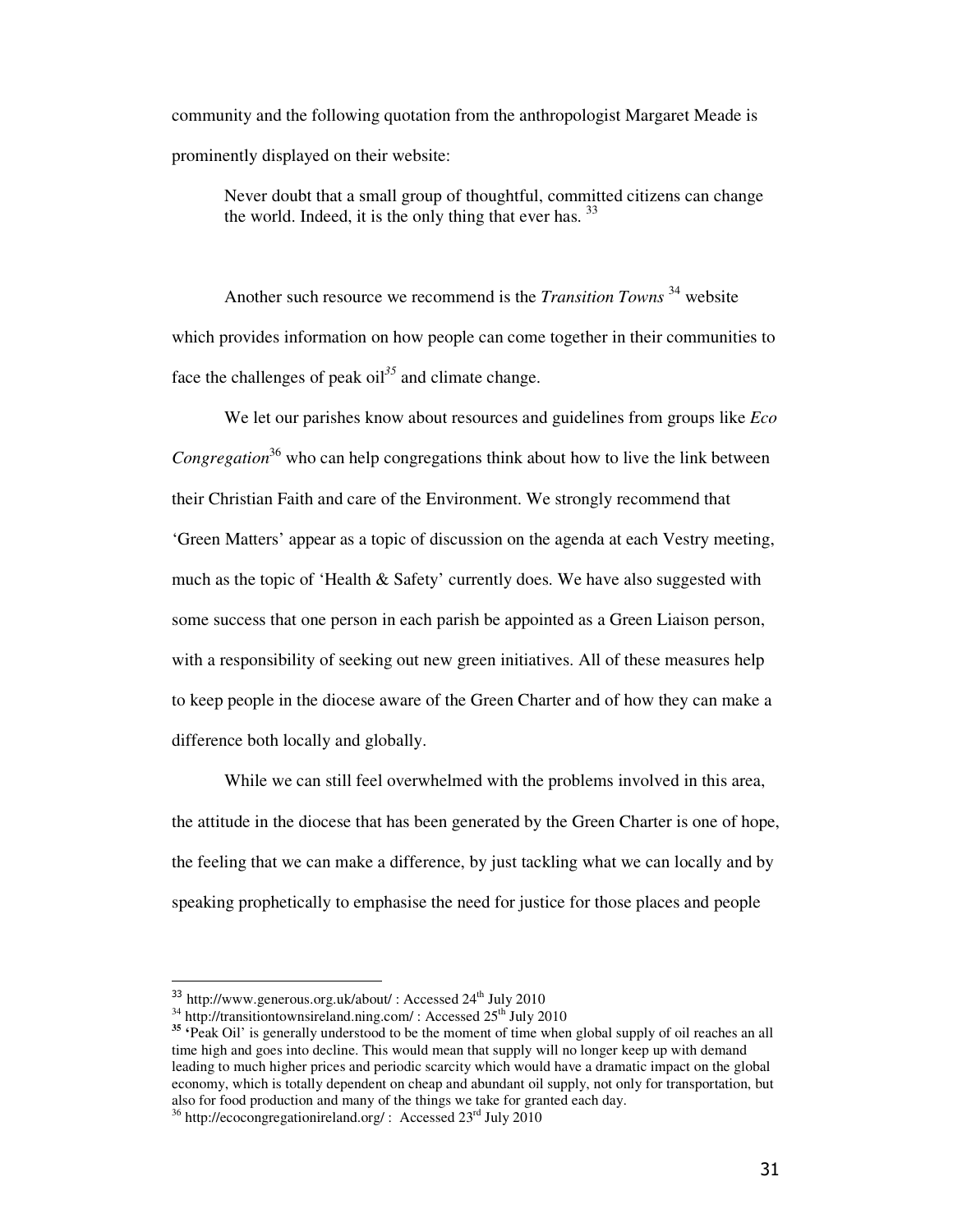who bear the brunt of the damage and pain provoked by our human-induced climate change.

As a small Christian community, we feel that our Green Charter is one way to begin to make a difference in correcting injustices that stand against God's love. As Nick Spencer and Robert White point out in their book *Christianity, Climate Change* 

*and Sustainable Living* :

[Churches are] outposts of the coming kingdom of God that live out the sustainable communal life that is part of that kingdom. They should be opportunities to showcase how sustainable living is not only possible but is also beneficial and joyful $37$ 

We began by living our Green Charter in our own diocese and then the

decision was made to take the next logical step and to go national. As the Eco

Congregation website reported in March 2010

#### **Dioceses of Cashel and Ossory lead way with Green Charter:**

The United Dioceses of Cashel and Ossory are leading the way in the Church of Ireland with their introduction of a Green Charter, which is displayed in all church premises throughout the dioceses. The Dioceses' Environmental Group hope to have a bill introduced at General Synod in May, which will encourage the adoption of a similar charter by all of the other dioceses in the Church of Ireland.<sup>38</sup>

### **3.2.5 General Synod**

l

Having lived, or in more specifically Christian terms, having 'witnessed' the

Green Charter for the last two years, the diocesan environmental committee brought a

motion to General Synod of the Church of Ireland, held in Dublin in May 2010, which

recommended that our Green Charter be adopted as a possible way forward in

environmental good practice. While we felt that our Green Charter would be a perfect

<sup>37</sup> Nick Spencer and Robert White *Christianity, Climate Change and Sustainable Living* (London: SPCK, 2007, page 175)

<sup>38</sup> http://ecocongregationireland.org/archives/869 : Accessed 23rd July 2010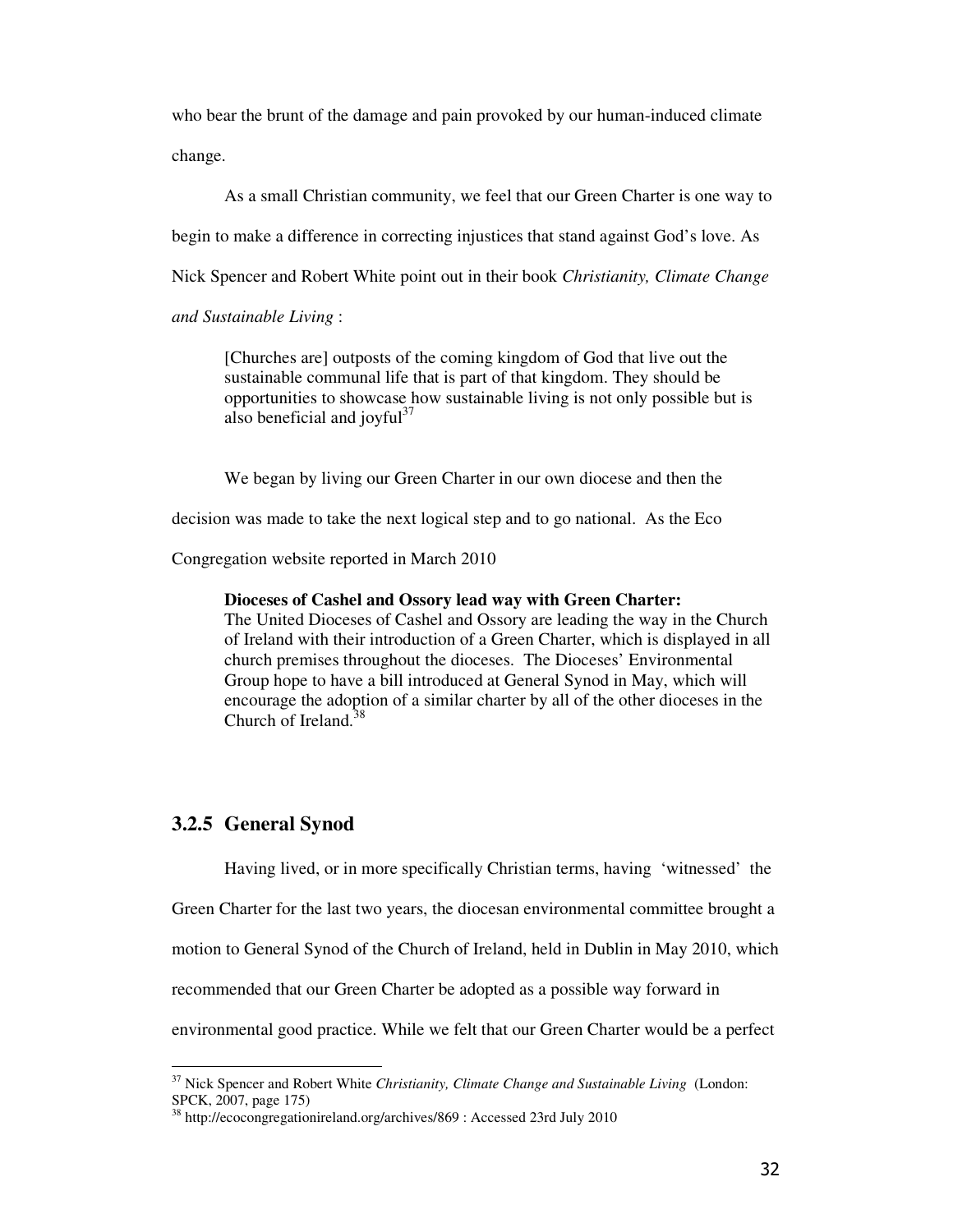framework to be adopted by the whole Church of Ireland community, we also felt that the most important issue was to have some sort of an environmental statement and way forward agreed at a national level, or to put it more correctly, at a country-wide level –as it worth bearing in mind that the Church of Ireland straddles two jurisdictions – Northern Ireland and the Republic of Ireland.

To this end, we carefully drafted the wording of the motion and this nuanced proposal is reproduced here in full.

Motion number 9, proposed by Marianne Young and seconded by the Right Reverend Ken Good, bishop of Derry and Raphoe.

That this synod

- (i) Recognizes the need for the Church of Ireland as a whole to have an authoritative code of Environmental Good Practice
- (ii) Commends the existing Green Charter of the diocese of Cashel & Ossory as a possible way forward
- (iii) Requests the Church and Society committee to consider this and other appropriate documents and to submit a proposed code to the General Synod of 2011 with a view to its being promulgated with the endorsement of the General Synod.

This motion was unanimously adopted by the General Synod and it is our hope that the Church of Ireland, in progressing the Green Charter, can lead the way for other church communities to take our agreed gospel values to heart in the area of environmental good practices.

### **3.2.6 Theology**

The driving belief of the diocesan environmental committee has been and continues to be, that our Christianity has a political dimension and that our values need to be incorporated into the structure of the society we live in. This is accomplished by practical actions which are informed by our theology. The purpose of our Christian life is not just the devotional life of each one of us as individuals but to make a difference to the society we inhabit. In changing our attitudes to the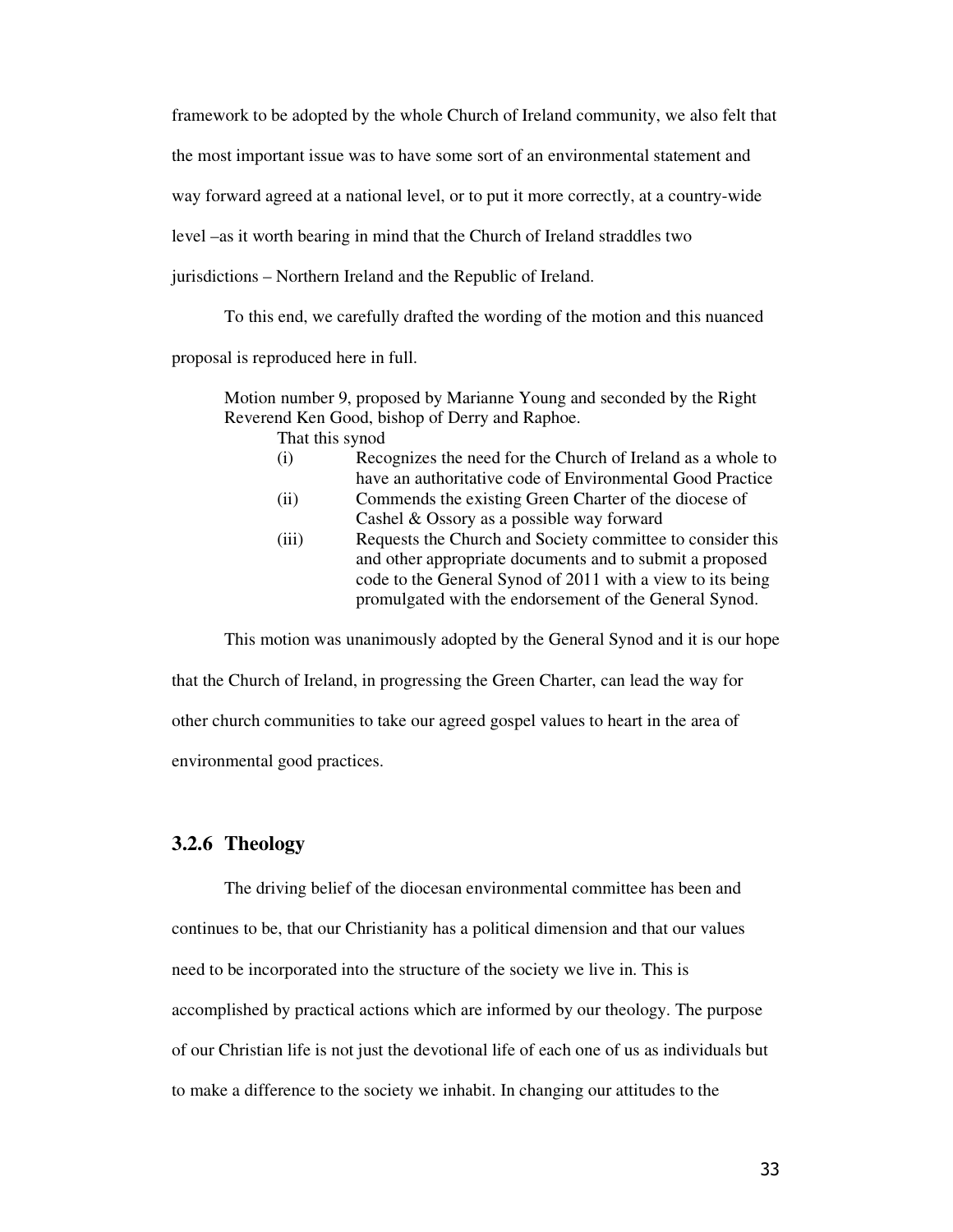environment, we are repenting of our old wasteful, unsustainable ways and, no less than the sisters in Wicklow, we also are turning to a new way of living, or *metanoia*.

We hope that by witnessing with our Charter, we can speak out loudly and prophetically so to enable others to resist the pressures of consumerism and materialism which work against the drive to live more ecologically friendly lifestyles.

### **3.2.7 Opposition**

l,

Thus far, we have met no resistance from within our tradition to the idea of living within the framework of the Green Charter although I am aware of the existence of some who view the whole area of environmental concerns as being somehow anti-scriptural, even animistic or pagan in content.

The feeling of this contingent was articulated by a previous Archbishop of

Canterbury, Dr. George Carey, who remarked about the JPIC process :

We have no divine mandate to create fresh theologies unrelated to the faith delivered to the saints. Some of the things I have read and heard make me wonder if I am hearing the authentic tones of biblical and historic Christianity or the tones of a spirituality which have but an uneasy connection with Christian truth. $39$ 

There are also some Christians are skeptical about the possibility to working with people of other faiths in the area of environmental issues as they view any contact with non-Christian faiths as being potentially in danger of compromising Christian truth claims. Yet as Sean McDonagh points out in his book *Climate Change : the Challenge to all of us* :

<sup>39</sup> Ron Elsdon *Greenhouse Theology* (Tunbridge Wells: Monarch Publications, 1992, page 16)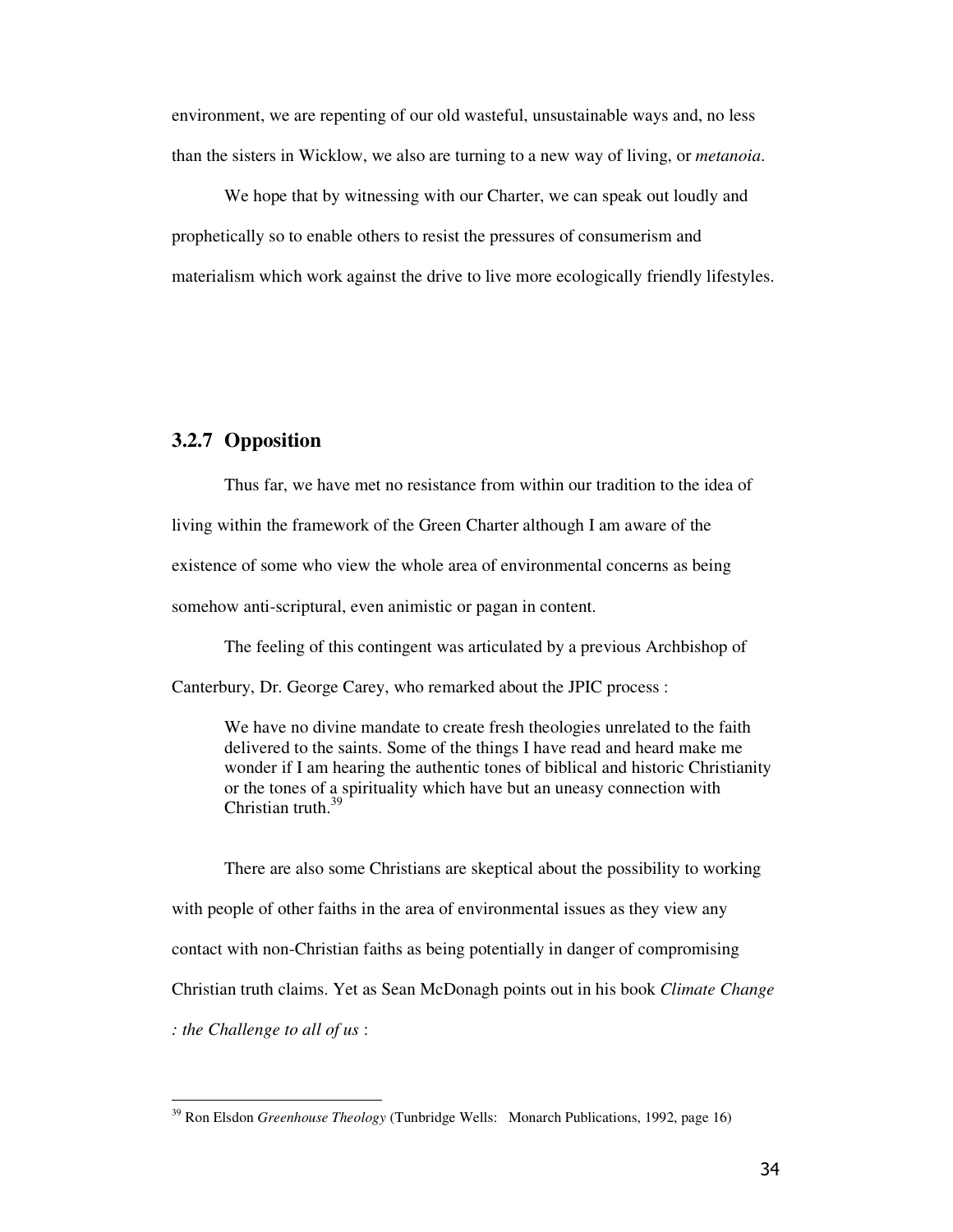A world of searing heat will not distinguish between Hindu, Buddhist, Church of Ireland, Presbyterians or Catholics. It will have the same destructive impact on everyone. Protecting our land, rivers and climate is one area where the churches could unite<sup> $40$ </sup>

## **3.3 Conclusion**

l,

In this chapter, I have discussed one diocese's journey to implement a framework for living in a more prophetic manner. At this stage, before expanding on the theology behind some of the points raised in this and in the case study in chapter two, two responses to climate change that come from outside the ecclesiastical world will be briefly discussed.

<sup>40</sup> Sean McDonagh *Climate Change : the Challenge to all of us* (Dublin: The Columba Press, 2006, page 189)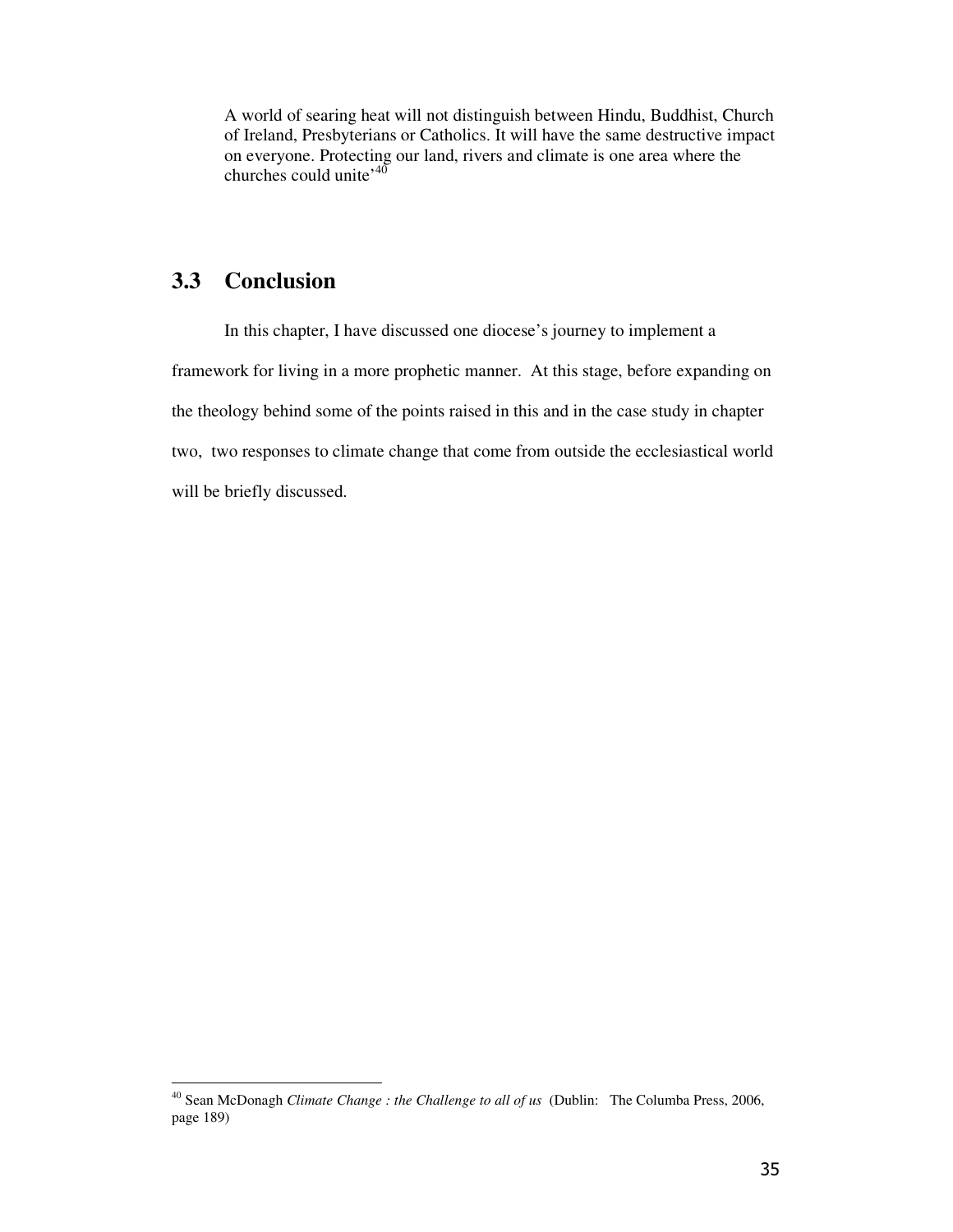## **4 Living Lightly : Two extra-ecclesiastical responses**

## **4.1 Introduction**

As humanity faces a crisis of advancing climate change, the general consensus is that our lifestyles should be more sustainable. Our communities should be regenerative and have the capacity to absorb crises, whether it is financial crises or changing weather patterns, and to learn to evolve with them. Communities will have to learn to be resilient, to be able to overcome the unexpected, to adapt and to thrive.

The two examples given in this chapter demonstrate how these groups have approached the possibility of breakdown in our existing social, economic and environmental systems.

One is the Cloughjordan Eco Village project is County Tipperary and the other is the Transition Towns Initiative, specifically its manifestation in County Kilkenny.

## **4.2 Cloughjordan Eco Village**

The village of Cloughjordan is in County Tipperary and has become famous for being the site of Ireland's first Ecovillage. Ecovillages is a term given to urban or rural communities of people who strive to integrate a supportive social environment with a low impact way of life. They try to integrate various aspects of ecological design, permaculture, ecological building, green production, alternative energy and community building practices.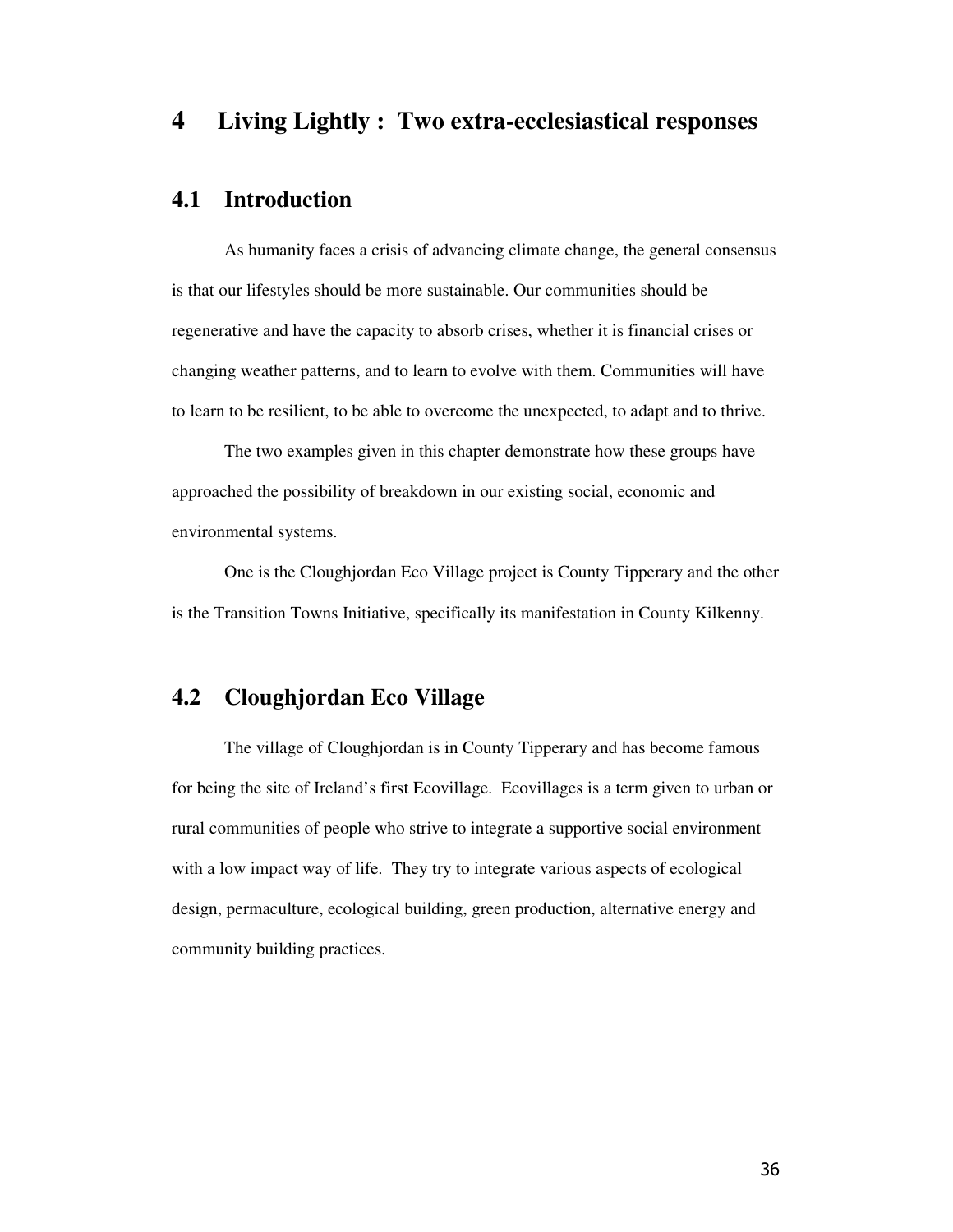The means by which an Ecovillage grows and evolves is best explained from three different perspectives ; Community, Ecological and Cultural, which are listed below. These are from Cloughjordan Ecovillage's own literature.<sup>41</sup>

#### **Community:**

Recognising and relating to the needs of the local community Sharing common resources and providing mutual aid Emphasising holistic and preventative health practices Providing work by fostering ecological business ideas Promoting unending education Fostering cultural expression

#### **Ecological:**

l,

Growing food as much as possible within the community bio-region Supporting organic food production Creating homes out of local materials where possible Using village based renewable energy systems Protecting biodiversity Fostering ecological business principles Assessing the life cycle of all products used from an ecological point of view Preserving clean soil, water and air through proper energy and waste management Protecting nature and safeguarding wilderness areas

<sup>41</sup> http://www.thevillage.ie/index.php?option=com\_content&view=article&id=69&Itemid=14 : Accessed  $22<sup>nd</sup>$  July 2010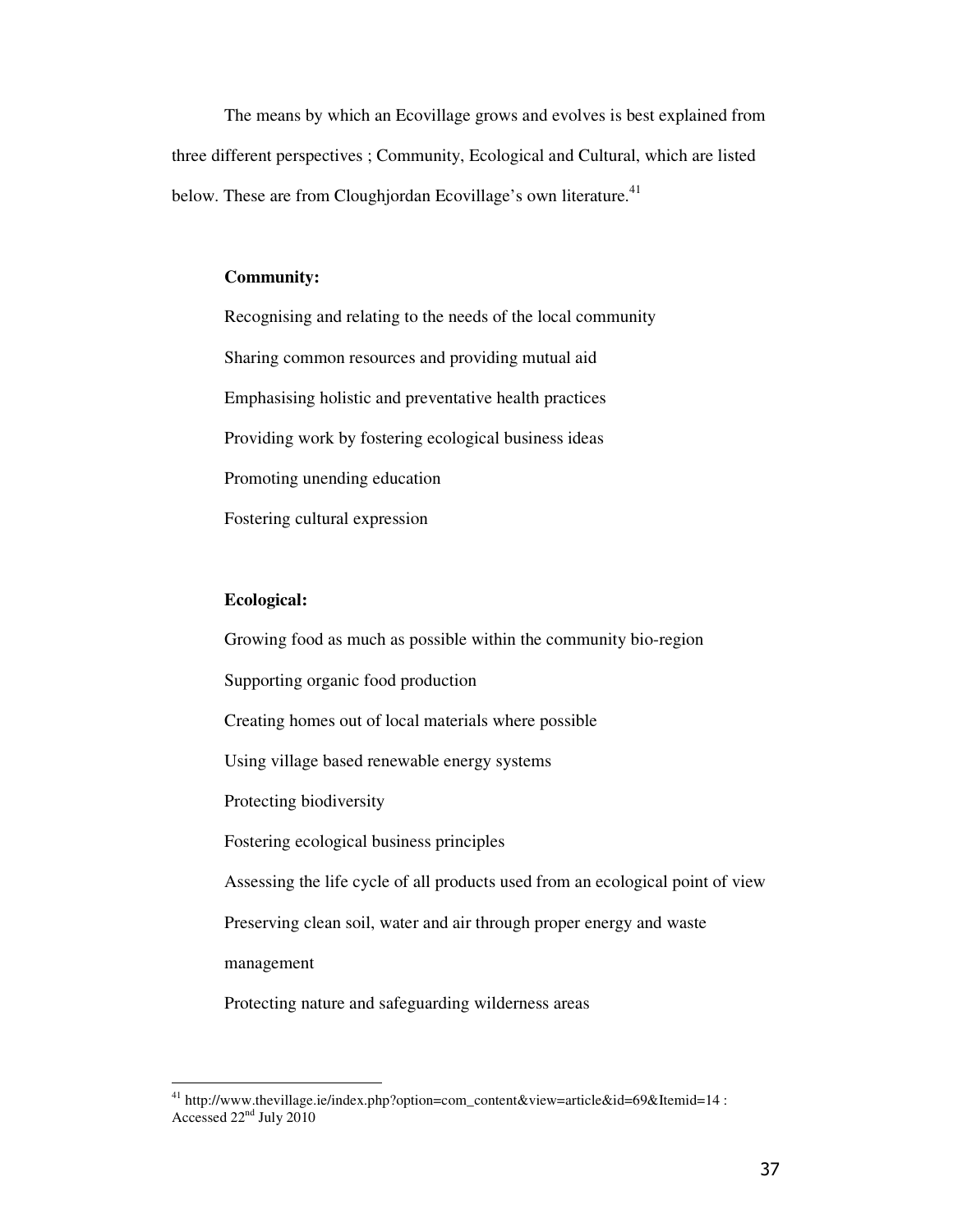#### **Cultural:**

Shared creativity, artistic expression, cultural activities and celebrations Sense of community unity and mutual support Shared vision and agreements that emphasise the cultural heritage and the uniqueness of each community

The Village project in Cloughjordan is not just an eco-housing estate. It is a group of individuals who have set out with an objective of building a sustainable and resilient community. It is still very much a work in progress. With the planned 130 high performance homes, renewable energy for heating, land for growing food and trees, an enterprise centre and community buildings, the project is also championing community supported agriculture, exploring community currencies, introducing local democracy and governance systems and playing a part in the strengthening of the local and regional economy.

Interestingly during this study, there were some remarkable similarities in what the extra-ecclesiastical community in Cloughjordan are attempting to do and what the religious Dominican community in Wicklow is actually doing.

The second example from the extra-ecclesiastical world also shares many of the objectives of the Ecovillage although a major difference is that rather than building community from scratch, this example tries to work with what community may already exist in a given area.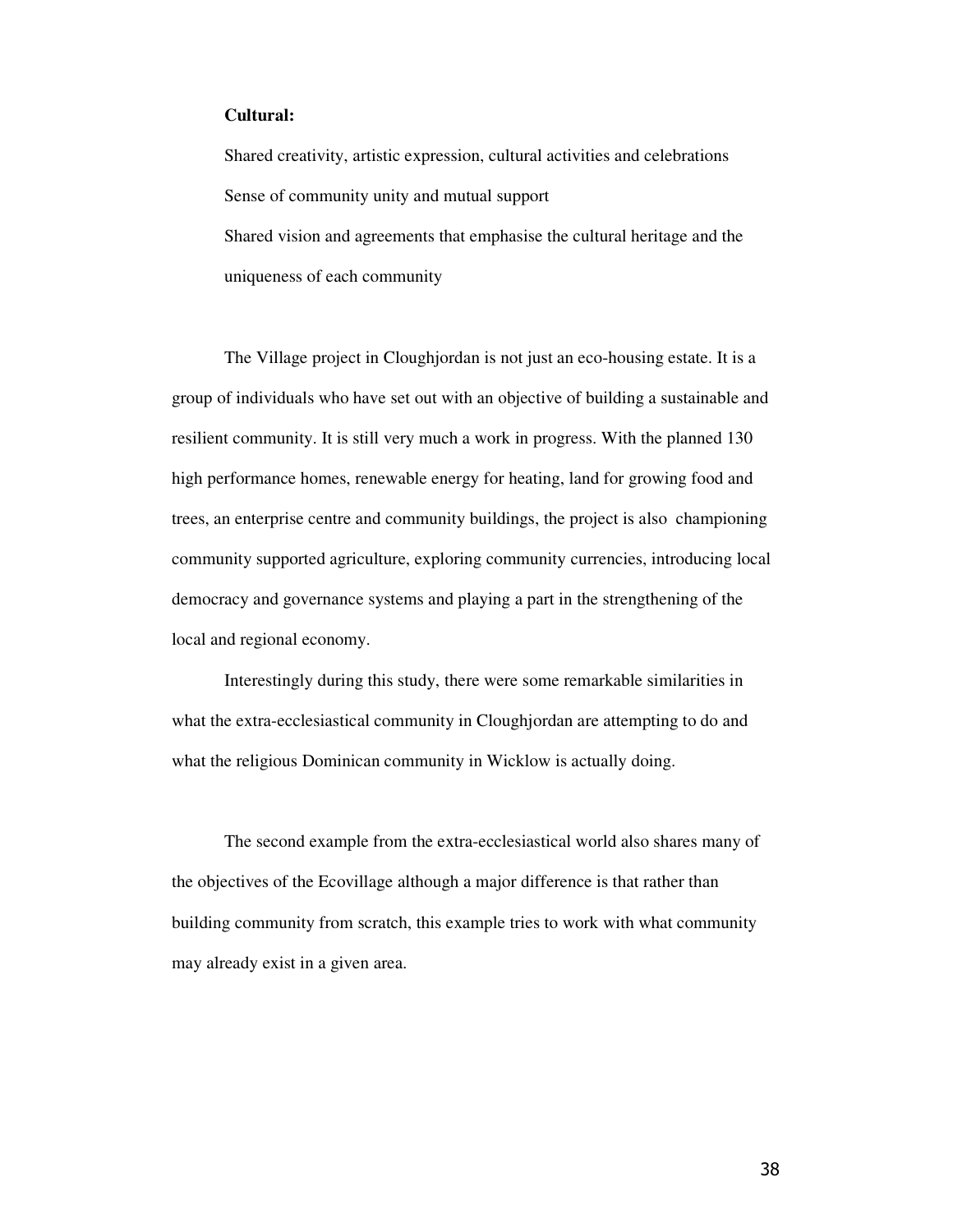## **4.3 Transition Towns Initiative**

The Worldwide Transition Initiatives have dedicated themselves to raising awareness of peak oil and climate change and related issues such as critiquing economic growth. Understanding the psychology involved in the Denial – Despair continuum which was discussed earlier in the Introduction, they have come to the conclusion that it is more helpful to present this potentially distressing information in ways which enable people to feel enthused and empowered rather than powerless.

The normal process of starting up a Transition Town initiative involves the gathering together of a group of motivated individuals within the community who are worried about how their particular community is responding to the challenges of climate change.

They begin by forming an initiating group and then adopt the Transition Model specifically to reduce their carbon footprint and to prepare for the situation that will arise when oil is no longer as abundant as is currently the case. The overall plan is to engage a significant proportion of the people in their community to kick off a Transition Initiative.

All Transition Town Initiatives ask themselves the same question: 'for all those aspects of life that this community needs in order to sustain itself and thrive, how do we significantly increase resilience (to mitigate the effects of Peak Oil) and drastically reduce carbon emissions (to mitigate the effects of Climate Change)?<sup>42</sup>

The initiative then goes on to create awareness about the issue of peak oil, climate change and the need to undertake a community-led process in order to rebuild resilience and reduce carbon. This is done by connecting with existing groups in the community and also by building bridges to local government. They also connect with

<sup>&</sup>lt;sup>42</sup> http://www.transitionnetwork.org/sites/default/files/TransitionInitiativesPrimer(3).pdf : Accessed  $22<sup>nd</sup>$  July 2010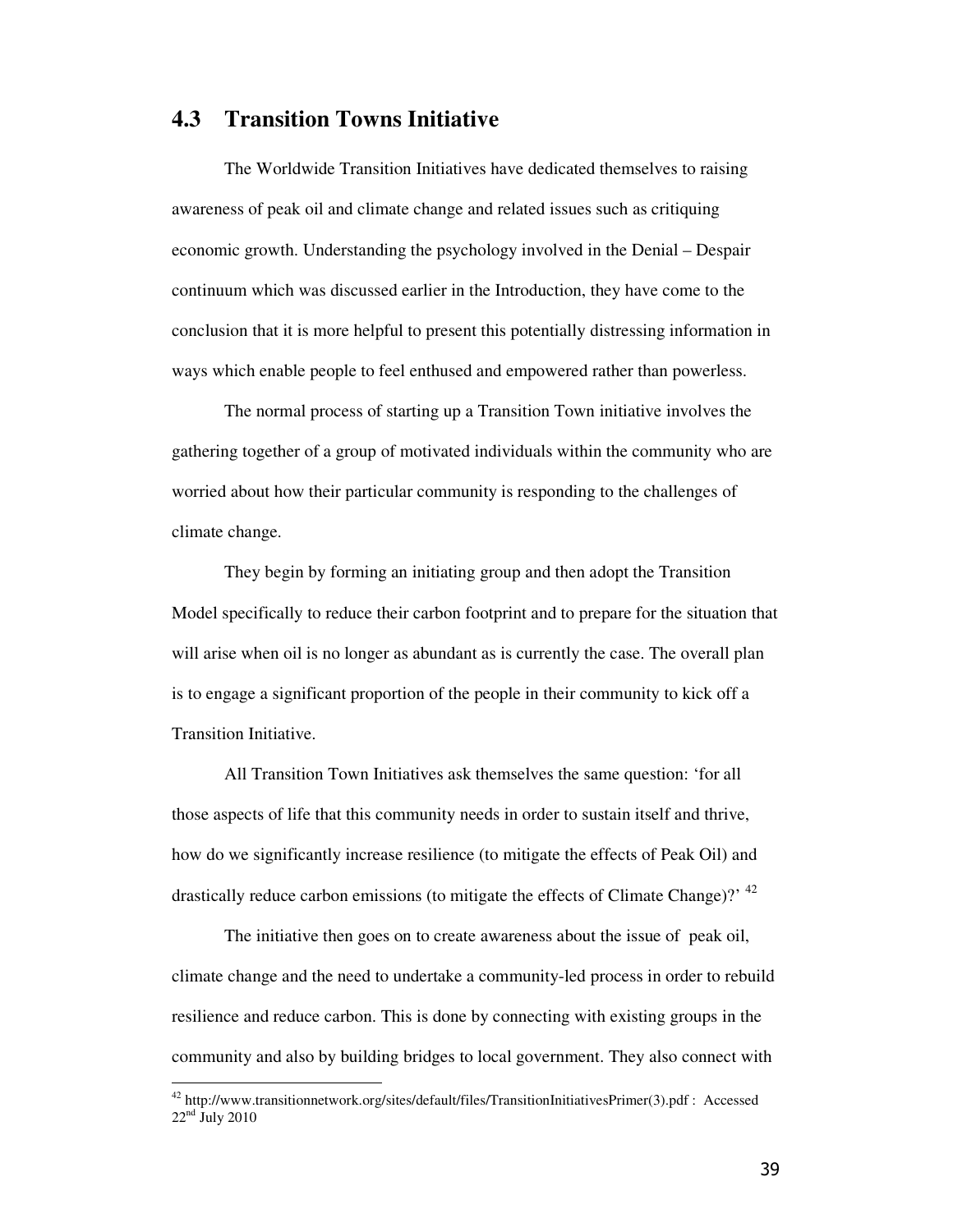other transition initiatives and form groups to look at all the key areas of life (food, energy, transport, health, heart & soul, economics & livelihoods, etc).

Various projects aimed at building people's understanding of resilience and carbon issues and community engagement are initiated in the hope of eventually launching a community defined, community implemented "Energy Descent Action Plan" over a 15 to 20 year timescale.

In the Kilkenny example that I am familiar with, the initiative described above resulted in a group called *Future Proof Kilkenny – part of the Transition Town movement* whose stated aim is to 'raise awareness about the challenges and opportunities and explore how Kilkenny can make its transition to a more sustainable future.<sup>43</sup> The focus in Kilkenny, as in other towns in the movement, is to attempt small-scale positive solutions that strengthen the community, promoting local food production and creating economic resilience.

The Future Proof events are divided into 'Head' , 'Heart' and 'Hands' categories, where the 'Head' events focus on deepening the communities' understanding of the critical issues and how to tackle them. The 'Heart' events try to make new habits and attitudes enjoyable, as one of the flyers states 'If it's not fun – it's not sustainable!' then finally the 'Hands' events are workshops that encourage the community to physically do something – grow food, produce energy, make utensils and so on.

The Transition Towns initiative try to promote a more localised, self-reliant future and emphasise that it is up to each individual within the community to make the transition. As they say themselves in their own publicity, part of the transition

<sup>&</sup>lt;sup>43</sup> http://futureproofkilkenny.org/ : Accessed  $22<sup>nd</sup>$  July 2010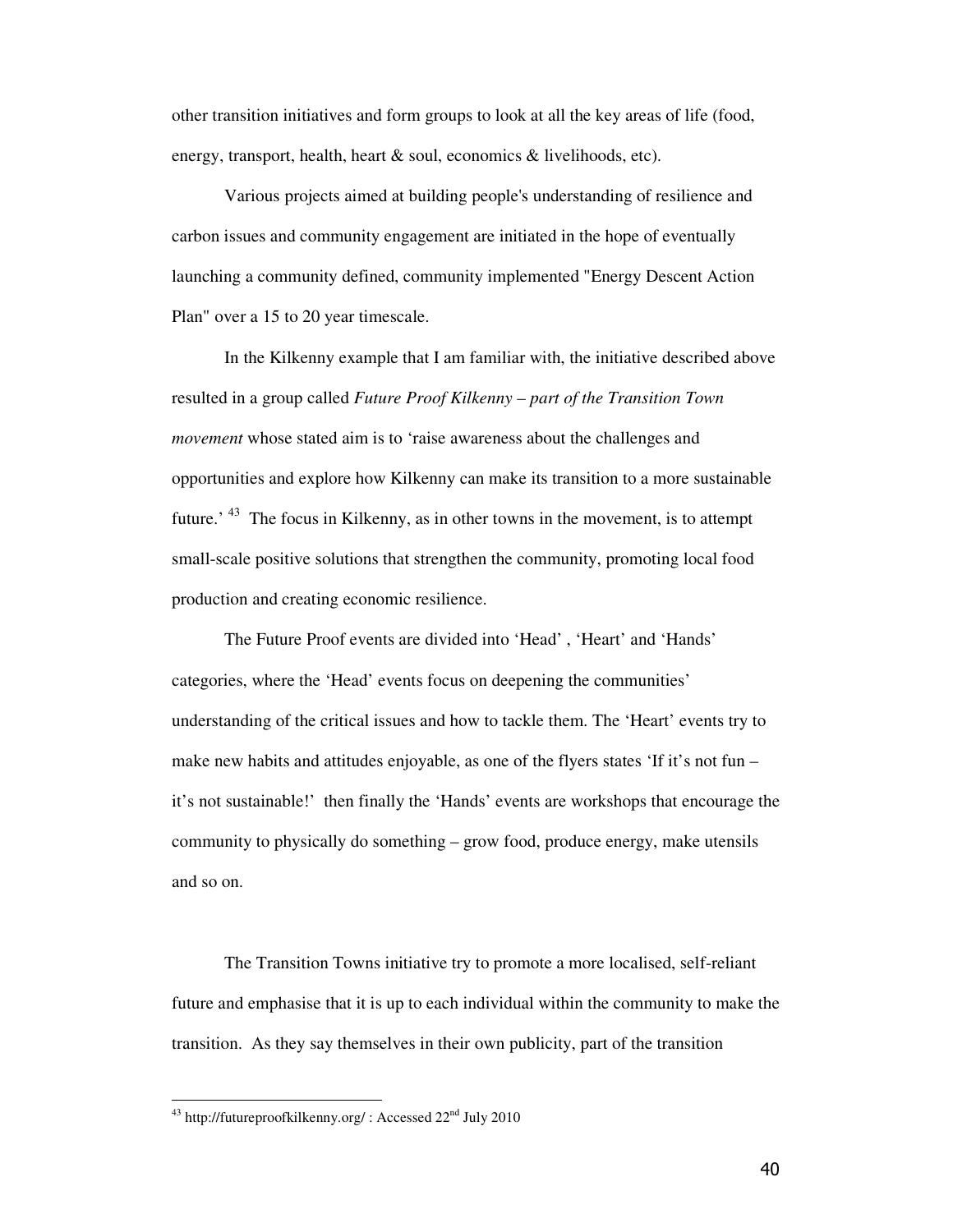process is to form subgroups who will focus on different aspects of life in the town, areas like Food, Arts, Transport and so on, stressing that the aim is not to replace the work of any existing groups but to incorporate them into a forum under the common objective of making a transition to a more sustainable future.

This has certainly been my own experience in Kilkenny as my church has been included in several activities and our own church initiatives have been advertised and promoted by other subgroups under the umbrella of Future Proof Kilkenny.

As in the previous example when the similarities were observed between the religious community in Wicklow and the extra-ecclesiastical community in Cloughjordan, I was struck by the many similarities in the approach of the extraecclesiastical Transition Town initiative and my own diocese's Green Charter approach.

## **4.4 Conclusion**

The subsidiarity principle that whatever can be done competently locally should be done at that level, is adhered to in both of these extra-ecclesiastical examples and this enables better local participation and makes for a more sustainable community. The examples used in this chapter also share a common response to the perceived crisis of climate change – Hope.

Hope is of course, a human virtue and not one reserved specifically for Christians but I believe that it is one that Christians are ideally placed to promote. I shall discuss this in more detail in the next chapter.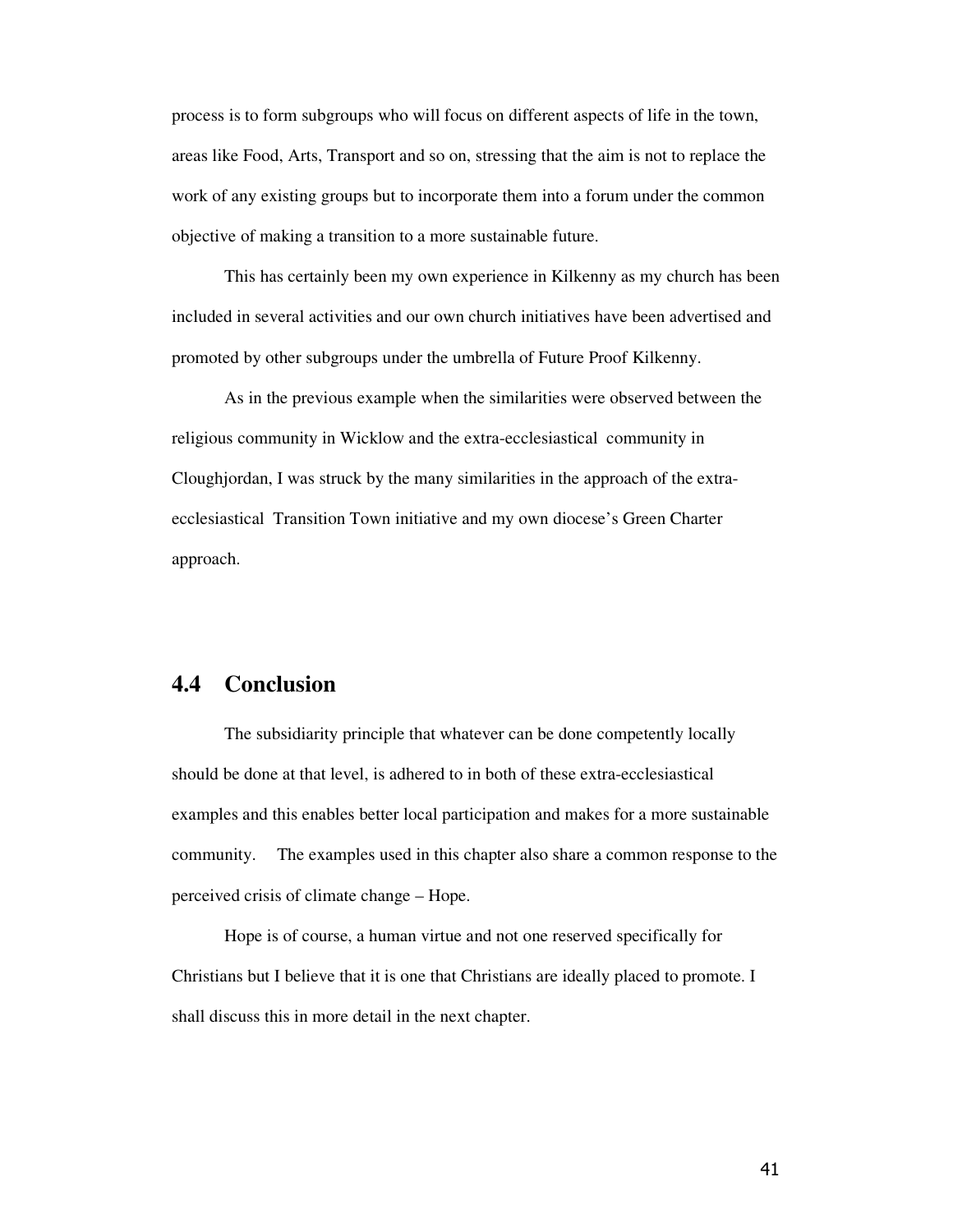## **5 Living Hopefully : the Human response**

## **5.1 Introduction**

l,

The 'secular world' will attend to environmental problems because of fear and self-interest. The tragedy is that Christians have a better and more coherent motive: creation care is a task laid on the church to proclaim and for believers to act. We should be in the lead: we have a moral responsibility, which is also an evangelistic opportunity.<sup>44</sup>

There is a lot in this statement that I would disagree with – I certainly do not consider that the people involved in either the Ecovillage or the Transition Town initiative examined in the previous chapter are mainly motivated by fear and selfinterest and I do not think eco-attitudes should be understood as something to cultivate in order to beat potential converts over the head with, but I wholeheartedly agree with Berry's point that creation care is something that Christians should have a heightened sense of responsibility for – the plus side of the famous Lynn White accusation you might say!<sup>45</sup>

Sallie McFague proposes that the Church should be Ecological 'in a way similar to the classic marks of the Church as one, holy, catholic and apostolic.' She goes on to say that ecological catholicity should not be viewed as a minor addition to

<sup>44</sup> R. J. Berry (Ed.) *When Enough is Enough : A Christian Framework for Environmental Sustainability*  (London: Inter-Varsity Press, 2007,page 180)

<sup>&</sup>lt;sup>45</sup>In 1966, Professor Lynn White, in an address to the American Association for the advancement of science, stated that 'We are superior to nature, contemptuous of it, willing to use it for our slightest whim ... we shall continue to have a worsening ecological crisis until we reject the Christian axiom that nature has not reason for existence but to serve Man'*.* Quotation taken from Ron Elsdon *Bent World : A Christian Response to the Environmental Crisis* (Leicester: Inter-Varsity Press, 1981, page 11)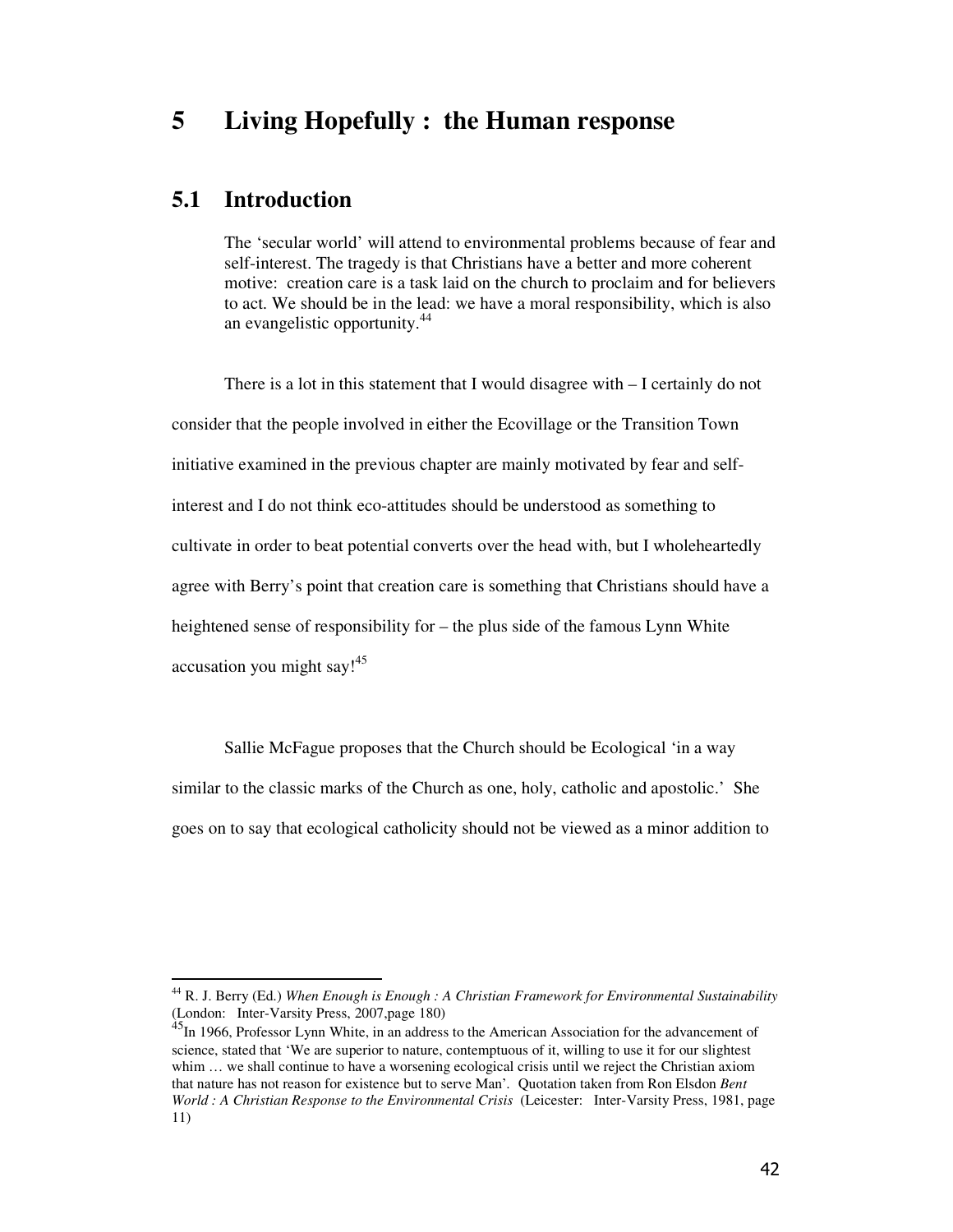the marks of the Church, it should be viewed as central to its mission to preach good news to ALL creation.<sup>46</sup>

## **5.2 What to do?**

As people of faith and dwellers of Planet Earth, it is our common task to find ways to avoid a climate catastrophe. We cannot do this without hope. Theologically, hope can be viewed as a most 'Christian' virtue, reference the New Testament letter of St Paul to the fledgling Christian Community of Corinth, when he reminded them of the importance of 'Faith, Hope and Love' (or 'Faith, Hope and Charity' as the earlier versions of the Bible translated it)<sup>47</sup> Hope is the expectation of and desire of receiving, the means of refraining from despair and the capability of not giving up. It is vital to spread hope so that people can be energized into changing their lifestyles and attitudes so that the imminent threat is lessened. We should, on a religious level, be trying to evolve a theology and a spirituality that is sensitive to the presence of God in the natural world, to re-connect theology with what matters most in our world today.

As with St. Francis' praise-poem, *The Canticle of Brother Sun* , which brings us strongly the sense of a conscious, living Universe, St. Patrick's magnificent prayer, *The Breastplate of St. Patrick*, also expresses a heartfelt awareness of the presence of God in all, the divine found in nature:

I arise today, through the strength of Heaven: light of Sun, brilliance of Moon, splendour of Fire, speed of Lightning, swiftness of Wind, depth of Sea, stability of Earth, firmness of Rock.

l

<sup>46</sup> Sallie McFague *A New Climate for Theology: God, the World, and Global Warming* (Minneapolis: Fortress Press, 2008, page 32)

<sup>47</sup> *The Green Bible, NRSV* (London: Collins, 2008, 1 Corinthians 13.13)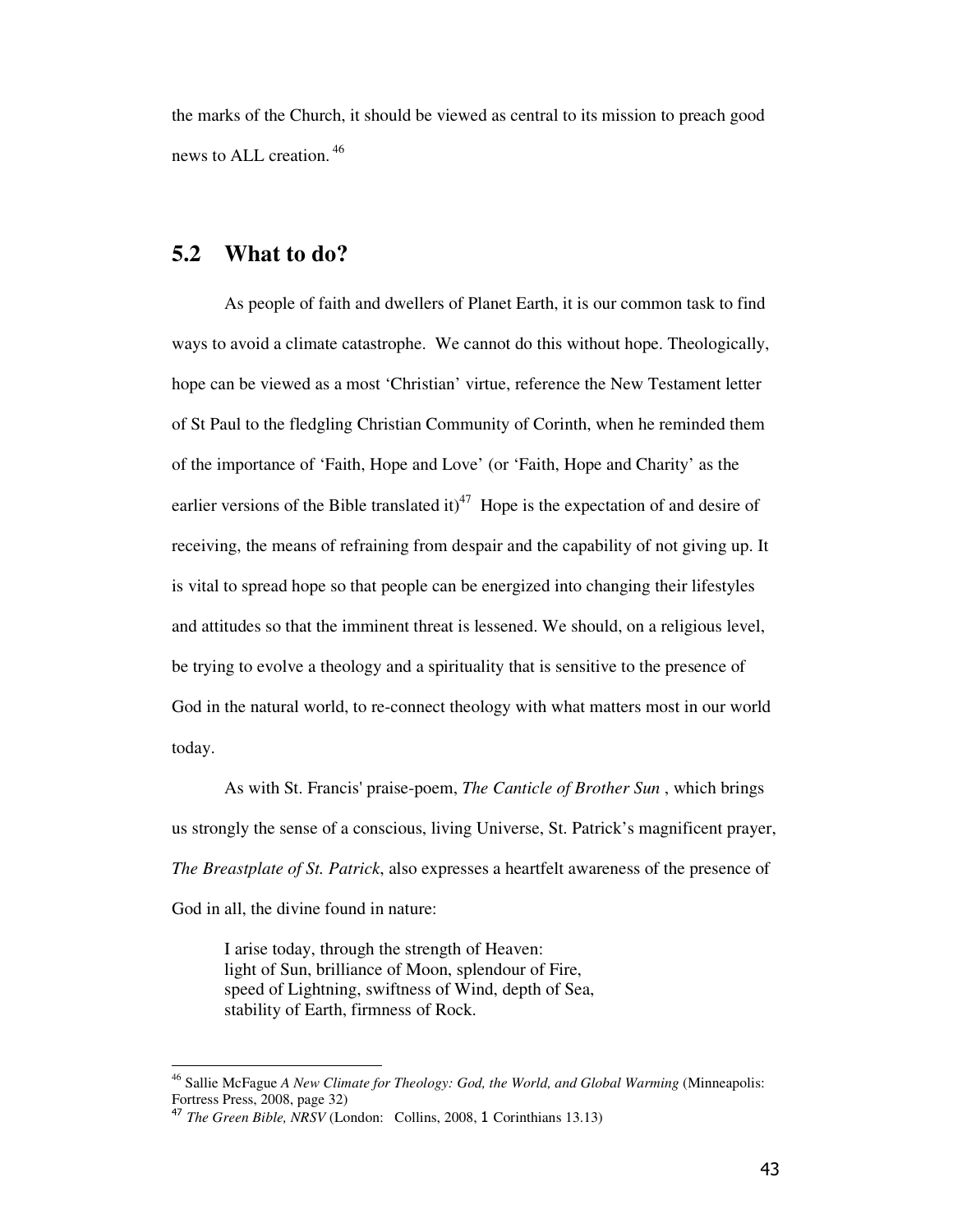Feeling God's presence in the world around him brings Patrick to appreciate that God is in and of everything and everyone, what we would call Panentheism, which I touched on earlier in the chapter on Living Sacramentally.

Christians have, I believe, a pivotal role to play in how we can face the challenge of climate change. It is time that the Christian churches brought to bear their own special contribution, a tradition of virtuous living rooted in faith, hope and love. Traditionally Christians take the long term view, looking back at wisdom traditions and also looking forward to generations not yet born. We have to find ways to communicate our concern with regard to the crisis that we see around us. As we saw from the examples in earlier chapters, it may be that the best way to communicate is to live our concerns, either individually or more especially in community.

We can highlight the areas in our Christian thinking which point to the value of creation. We can look to our faith traditions to help contribute ways to develop strategies, symbols and also community practices which can go some way to healing the damage already done to our world. We have a special responsibility to relate to nature in a respectful and reflective way, neither exploiting nor over-using our common resources. If we have hope in God the creator of all creation, then we will see things differently and live differently and will by our witness, nurture a culture of hope to inspire others. As Robert S Gottlieb puts it in the *Oxford Handbook of* 

### *Religion and Ecology:*

If religious leaders start to preach a green gospel, condemning human treatment of nature for its effects on the non-human as well as the human – it is likely to have more of an effect than statements – Religions themselves – are also at times deeply immersed with realities which are frightening. They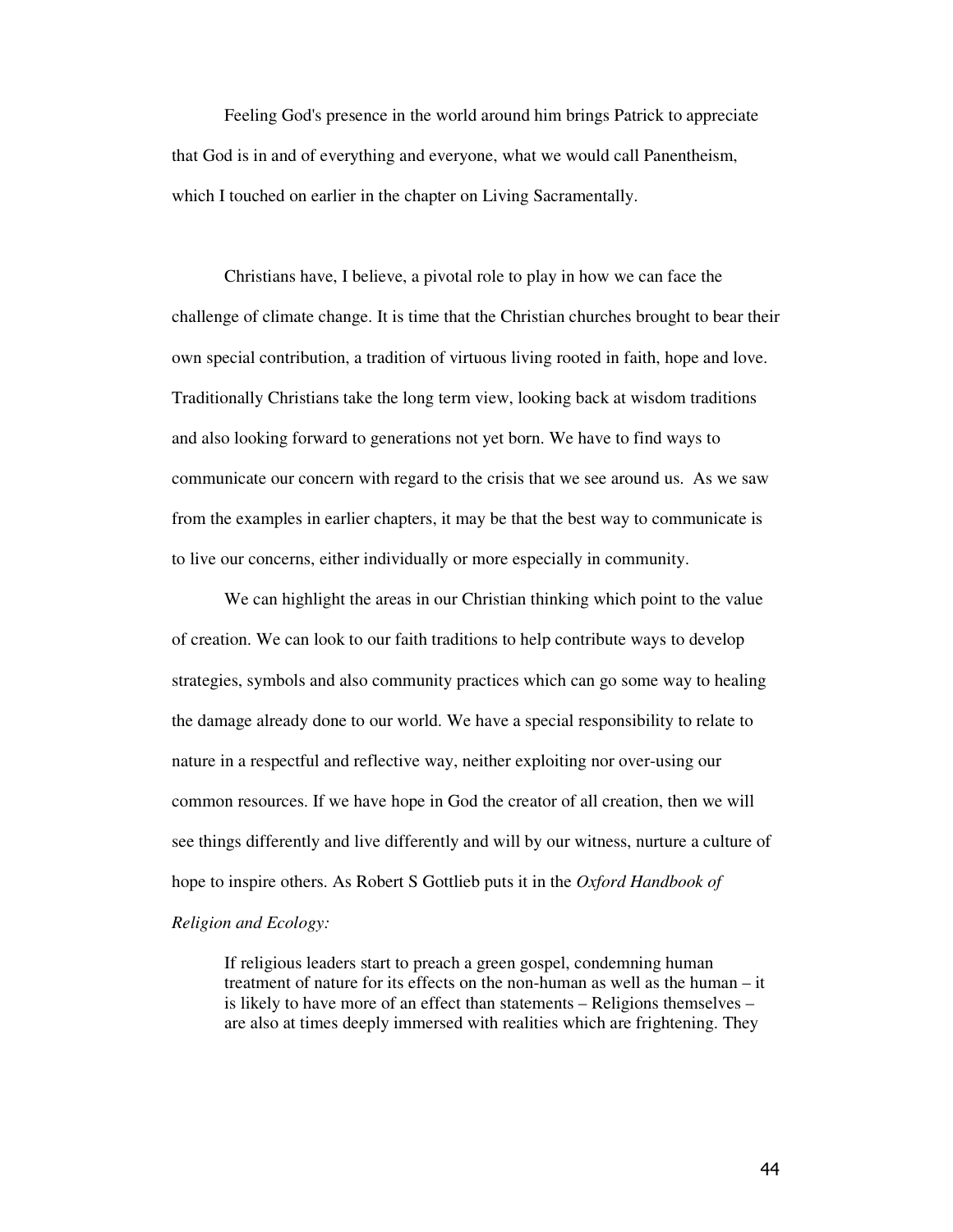can also provide a saving impulse to face life – and our own moral failings – as they actually are*<sup>48</sup>*

Christians must demonstrate that it has an arsenal with tactics for meeting our climate dilemma. We have to mine our scriptures, go back to our traditions and look again for the earth-confirming words that exist there, for as Larry Rasmussen reminds us 'If Christianity does not demonstrate a power that addresses earth's distress and makes for sustainability, its claims to be redemptive ring hollow.<sup>49</sup>

Religion forms our imaginations, and what we believe in turn influences what we do. In other words, our theological affirmations guide us in our actions. It is in recovering the central features of our Christianity, the traditions of the Creator God, the Trinitarian relationship model and the Incarnate Redeemer, that we will discover uniquely Christian Ethics that may be used to speak into the current environmental mess. God as fully incarnate in Christ confirms the material worth of all creation.

Traditional ethics revolve around what is good for individuals and groups within humankind but if we look for a Christian approach to environmental ethics, it is more the *biocentric* rather than the *anthropocentric* stance that is suggested by our scriptures, yet this biocentric approach does not take into account human responsibility for the world.

As Lynn White first pointed out 40 years ago, our human centered view of ourselves as having dominion over the rest of creation has too often been interpreted as an excuse for domination rather than stewardship and so is unhelpful to us in the present crisis. It is not just about us.

l

<sup>48</sup> Roger S. Gottlieb *The Oxford Handbook of Religion and Ecology* (New York: Oxford University Press, 2006, page 13)

<sup>49</sup>Larry L. Rasmussen *Earth Community, Earth Ethics* (Geneva: WCC Publications, 1996, page 272)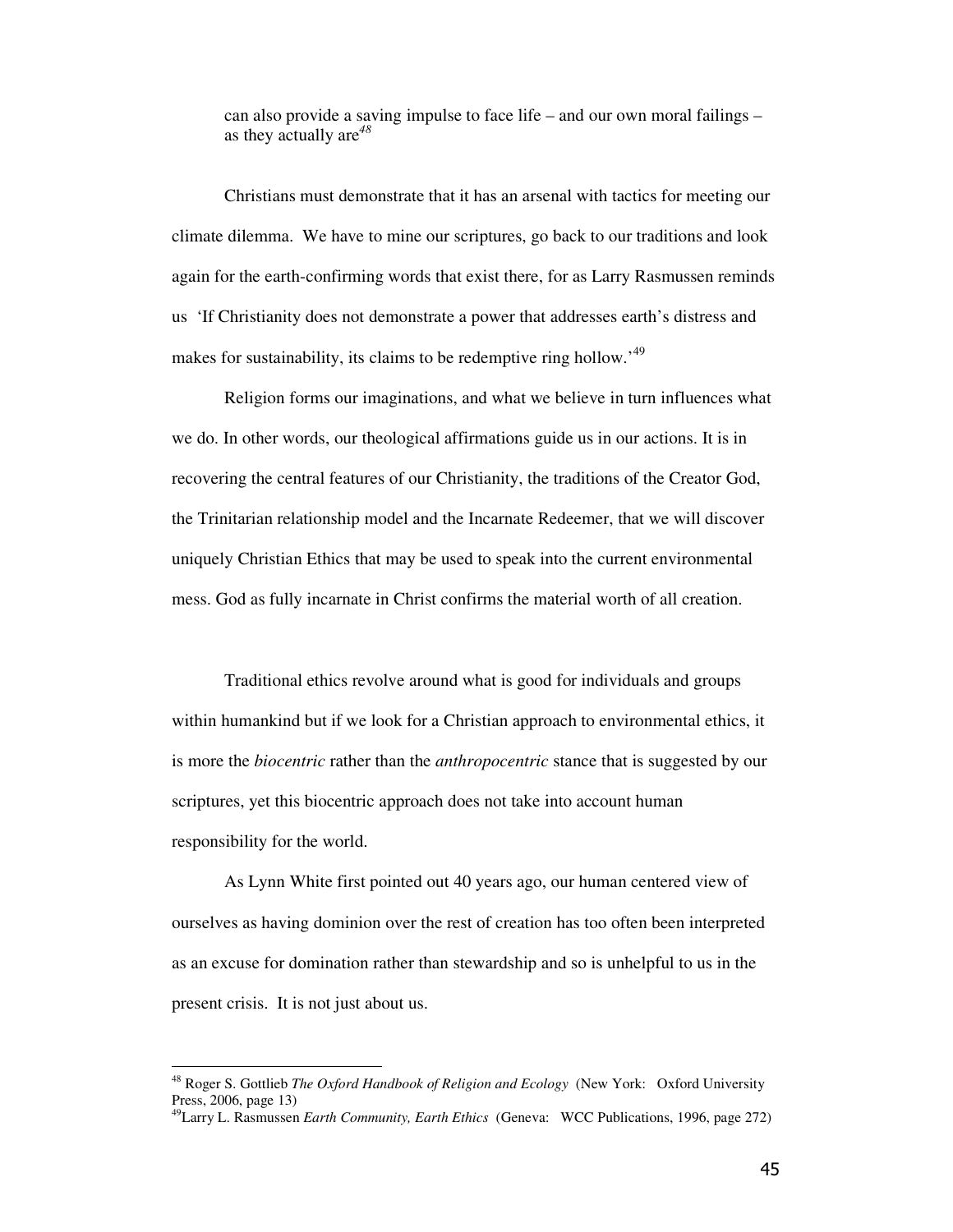O Lord, how manifold are your works! In wisdom you have made them all; the earth is full of your creatures. Yonder is the sea, great and wide, creeping things innumerable are there, living things both small and great.<sup>50</sup>

The biblical theme of the love of God for creation comes across most vividly in the wisdom literature, as in Psalm 104 quoted above; these verses speak loudly of the joy of God who loves all of his creation for itself in a way which is not dependent on whether or not it is useful for humans. This is the message that the WCC are trying to convey in their term 'Integrity of Creation' – that human beings are part of the totality of creation, the dependence of creation to the Creator and the value of creation in itself.

There are many theological views or models which are helpful in underlining the need for a culture of hope as a tool in tackling climate change.

### **5.2.1 Ecumenical model**

l,

The WCC has consistently called on their member churches to practice solidarity with the victims of climate change by resisting the consumerist values of wealth and power which brings ecological harm to the very people who can least adapt to it. Our ecumenical terms remind us that the earth is our shared home, our *oikos*, which links to our ecumenical vision of the whole inhabited earth, the *oikoumene*. When we use the ecumenical model of the *Oikoumene*, or shared home, we will view the whole world as our home, not just as a quarry to be mined of all its resources, but as God's household to be treated with respect.

<sup>50</sup> *The Green Bible, NRSV* (London: Collins, 2008, Psalm 104: 24-25)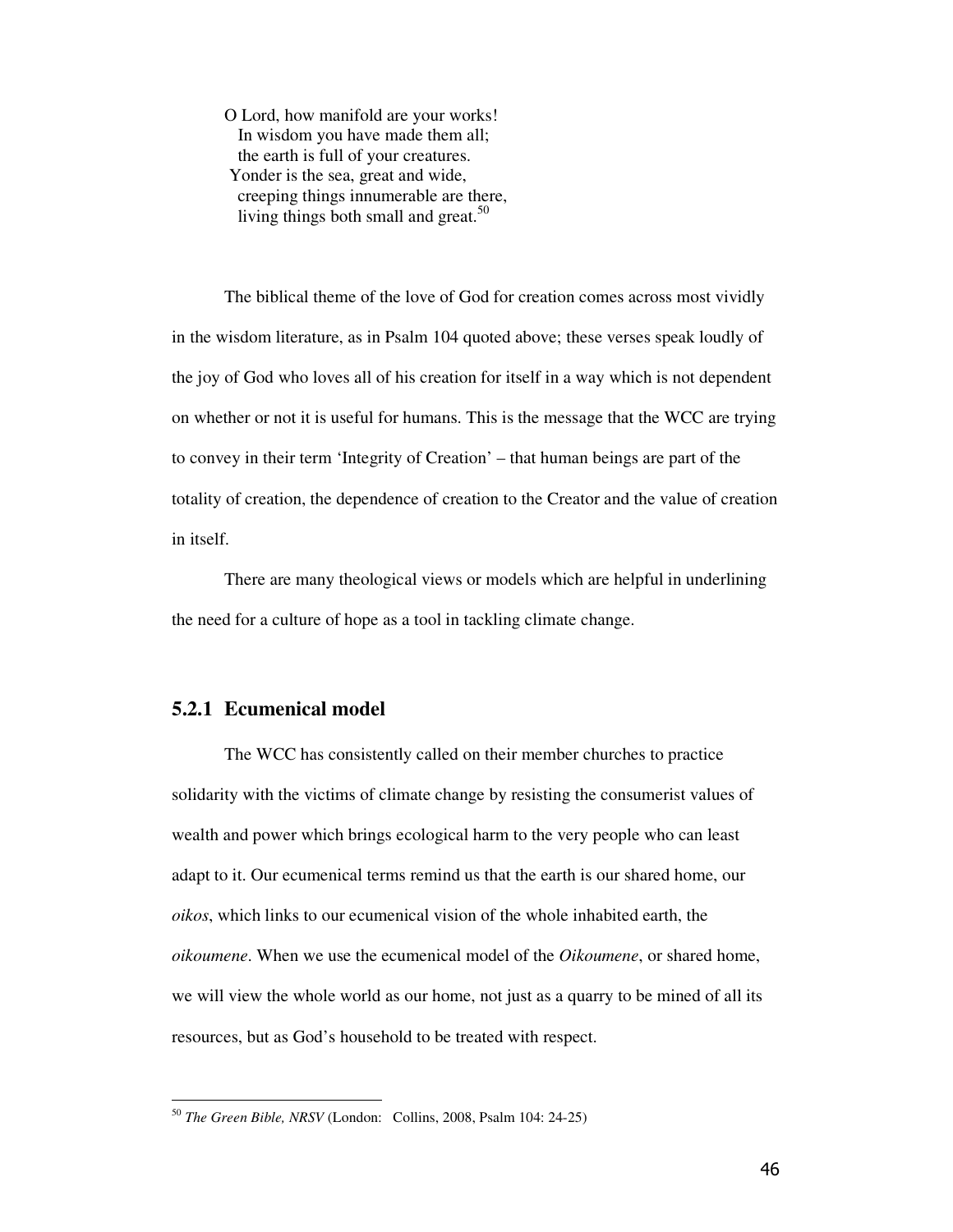McFague speaks of how we must treat the earth as our home and not as a hotel, for if you are living in a home, you follow the house 'rules' – you take only your share, you clean up after yourselves and you keep the house in good repair for others, as opposed to hotel living where as McFague says :

One uses hot water copiously, orders from the room service menu whatever one wishes, dumps the thick, dirty towels on the floor, and heads down the road to the next night's hotel. $51$ 

When the earth is treated as home rather than as a hotel, attitudes are markedly different.

Within the ecumenical movement, major differences do exist in theological understandings, for instance between those who see salvation available in Christ as a matter for individual decision and those who see that salvation is primarily a matter of corporate or community relations. There are also those who view the Kingdom referred to by Jesus is something beyond earth and those who believe he was speaking of how we can experience the kingdom in our reality today. Christians involved in ecumenical ecological theology tend to try to subordinate or soften their theological stances to focus on their common accountability to God to nourish and sustain this world.

*Eco-Congregation*<sup>52</sup> is just one ecumenical environmental initiative trying to encourage this idea of earth as our home, the ideal of the 'whole inhabited earth' or *oikoumene*. The organization developed through a partnership between the Churches Together in Britain and Ireland (CTBI) and the environmental awareness charity *Going for Green* (now ENCAMS). In Ireland, the initiative has been developed in cooperation with ecological representatives from the four main Christian churches – the

l

<sup>&</sup>lt;sup>51</sup> Sallie McFague *A New Climate for Theology: God, the World, and Global Warming (Minneapolis:* Fortress Press, 2008, page 53)

 $52$  http://ecocongregationireland.org : Accessed  $24<sup>th</sup>$  July 2010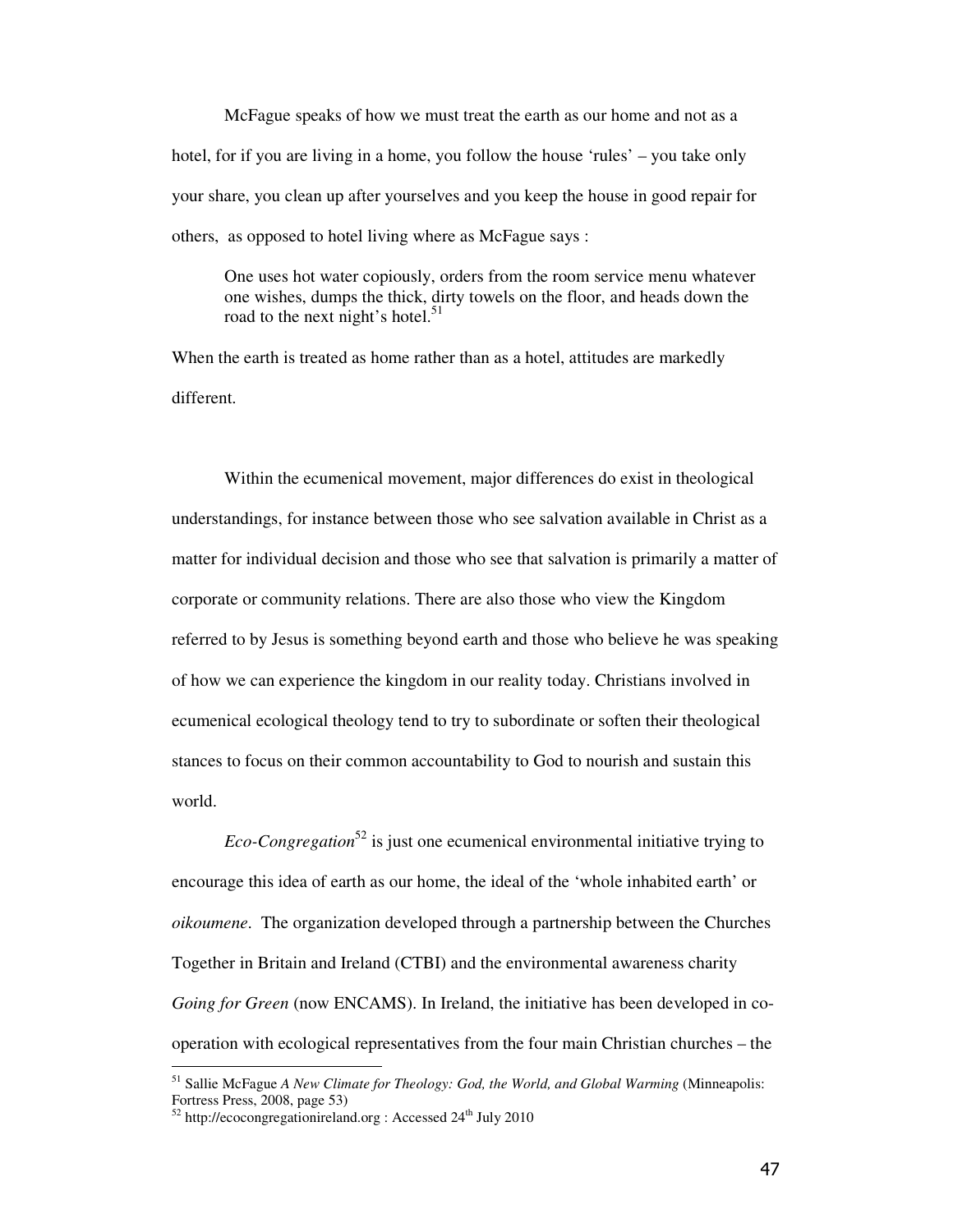Church of Ireland, the Methodist Church in Ireland, the Presbyterian Church in Ireland and the Roman Catholic Church. It provides internet resources which are available to all parishes regardless of denomination, to encourage interest in environmental issues and to offer resources and support to help them to take practical action in the context of their Christian faith. This ecumenical initiative provided many insights for the development of the Green Charter used by the case study in chapter three.

The ecumenical model could be described as viewing the earth as a shared home, a sacred habitat, where all inhabitants have to live together justly and sustainably. This model would definitely be advantageous in helping different churches to give a united theological expression of their shared gospel in terms of the current world situation rather than harking back to their inherited confessional stances.

#### **5.2.2 Theocentric view**

Prior to the JPIC process, the earth was generally viewed by most Christians as something to be managed for the benefit of humankind. The JPIC initiative caused a paradigm shift in Christian thinking towards an understanding that the whole of creation had an intrinsic value. The ethical perspective that evolved from this could be termed *theocentric* , a view which was touched on earlier. This perspective is one which has a God centered view, holding human interest and the broader concern for creation together while at the same time recognising the place of humans as having special responsibilities for all others. Celia Deane-Drummond explains this further:

If we take a theocentric view as a basis for ethics then our understanding of God shapes the way we behave in a closer way than if we remain anthropocentric or biocentric … if we believe God is radically separate from the world then our behaviour will have little effect on God. It becomes easier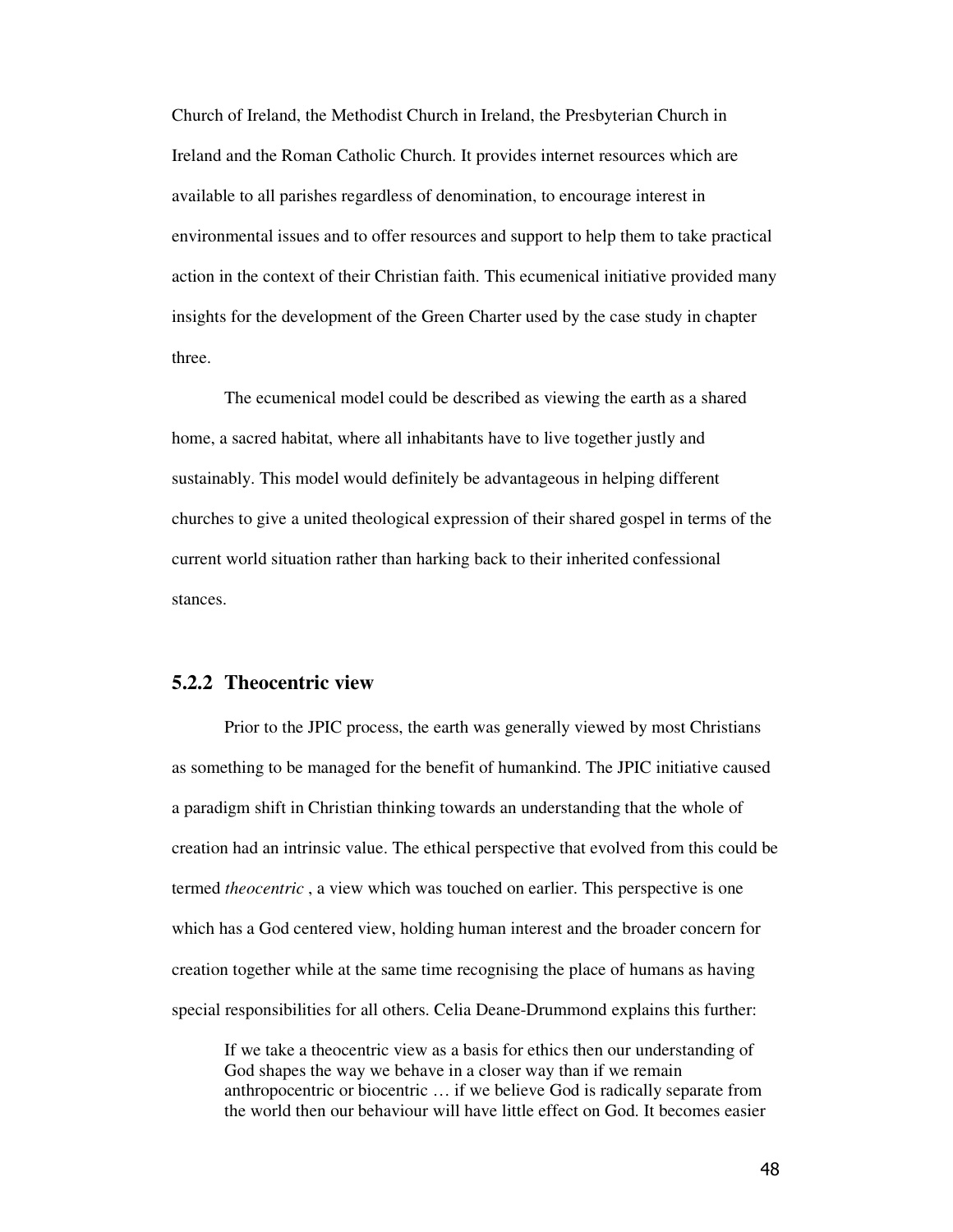to adopt an ethic to human interest alone. On the other hand, if we believe that God is fundamentally involved in the world, then our behaviour will affect God and we are more likely to adopt an ethic that takes into account the interests of non-humans.<sup>53</sup>

A Christian theology of creation celebrates the interconnectedness and interdependence of all within the Cosmic Covenant of God. All of humanity has a special responsibility to care for and protect all of the created order. The inclusion of the cosmic is called for in our traditional Christian ethical framework.

### **5.2.3 Covenantal Concept**

The Covenantal view of Environmental policy is one espoused by David Atkinson in his book *Renewing the Face of the Earth* where he argues that there is a strong moral imperative towards the planet and towards our fellow human beings to do all we can to avert the damage and reduce the likelihood of global warming continuing even at the present pace. There is, he says :

A moral obligation on the present generation not to do things which will significantly damage God's earth, and which will significantly damage the planet's capacity to provide a home for one another now, as well as for our children and grandchildren<sup>54</sup>

As Christians, we must apply the hermeneutic of suspicion and retrieve the correct understanding in our creation scriptures to counteract the old understanding of dominion as allowing humankind's domination. In a similar way to the example of the Anglican response in chapter three, an ecumenical initiative called *Operation Noah* <sup>55</sup> launched in 2004, refer back to the first Covenant God made with the whole of

l

<sup>53</sup> Celia Deane-Drummond *A Handbook in Theology and Ecology* (London: SCM Press, 1996, pages 77-78)

<sup>54</sup> David Atkinson *Renewing the Face of the Earth* (Norwich: Canterbury Press, 2008, page 18)

 $55$  http://www.operationnoah.org/ : Accessed  $24<sup>th</sup>$  July 2010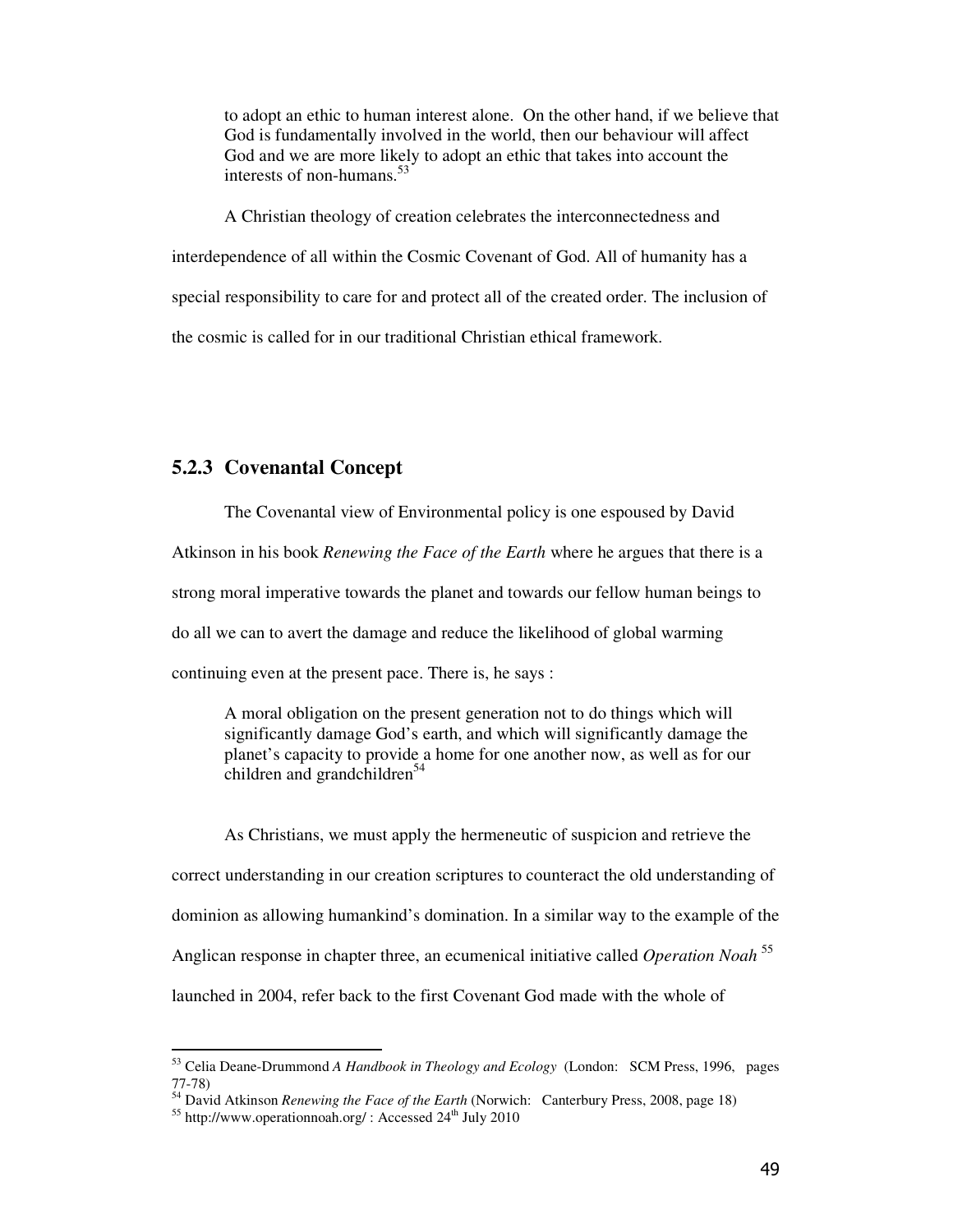creation – the Noahic Covenant – to promote a way of Christian living that is informed by two important imperatives, that of encouraging urgent action to reduce emissions and that of transforming personal lifestyles to become more sustainable. Noah is deliberately chosen as a universal and iconic figure, recognised by many.

In biblical terms, when the earth was threatened by a destructive flood, he was chosen by God because he was an "upright man" and brave enough to exercise leadership and take action when others were skeptical. He was chosen to protect all of creation, not just humankind. In Genesis we read :

But I will establish my covenant with you; and you shall come into the ark, you, your sons, your wife, and your sons' wives with you. And of every living thing, of all flesh, you shall bring two of every kind into the ark, to keep them alive with you:  $56$ 

By using the biblical story of Noah, a positive, hope-filled story, Operation Noah feel that Christians in society can be motivated by their faith to care for creation and can driven by the hope that society can be transformed and enriched through radical change in their own lifestyles and patterns of consumption.

### **5.2.4 Understanding of the World as God's body**

The respected theologian Sallie McFague, whom I have already quoted many times, has recently put forward another model which although similar to the theocentric view, provides fresh insights into the challenges of climate change.

<sup>56</sup> *The Green Bible, NRSV* (London: Collins, 2008, Genesis 6:18-19)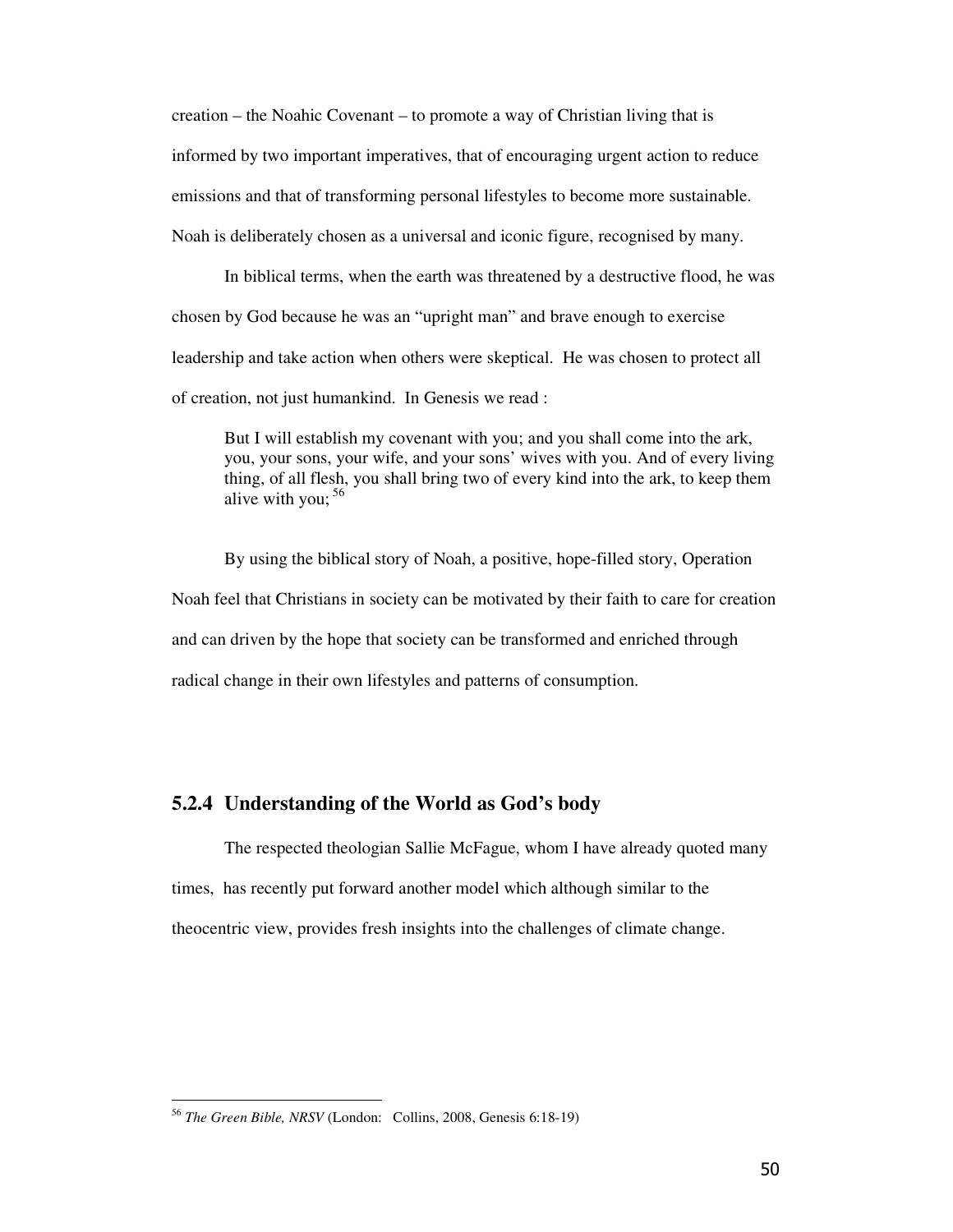As stated earlier, the model we use is important as it is the lens through which we view our relationship with God and the world. It influences who we think we are and how we behave. McFague reminds us that :

Christianity, at least since the Protestant Reformation and especially since the Enlightenment, has through its individualistic view of human life supported the neo classical economic paradigm, the current consumer culture, which is widening the gap between rich and poor and is a major cause of global warming. $57$ 

In presenting a view, in a panentheistic manner, of the world as the 'Body of God,' she hopes to encourage a manner of increased care of, and respect for, creation. She contends that our notion of God informs our attitude to our planet and that the prevalent attitude has been, especially since the industrial revolution, one of domination and despoiling of nature. By viewing the earth as the body of the creator, life would be lived on that earth with the respect and treatment due to the sacred. She also believes that it is essential to restore hope in order to effect any change of attitude :

One of the most important forces behind behavioural change is the belief that things *can* be different, that what we do makes a difference.<sup>58</sup>

She highlights the fact that as Christians, our relationship with God is

primarily incarnational, that God is with us in the here and now, in this world, and that this awareness has implications for our response to climate change. 'it means that we and God are in the same place and that we share responsibility for the world.<sup>59</sup>

Her view of a new ecological theology is that of humans as co-creators, as partners of God, working together for a just and sustainable planet.

<sup>57</sup> Sallie McFague *A New Climate for Theology: God, the World, and Global Warming* (Minneapolis: Fortress Press, 2008, page 85)

<sup>58</sup> Sallie McFague *A New Climate for Theology: God, the World, and Global Warming* (Minneapolis: Fortress Press, 2008, page 53)

<sup>59</sup> Ibid page 58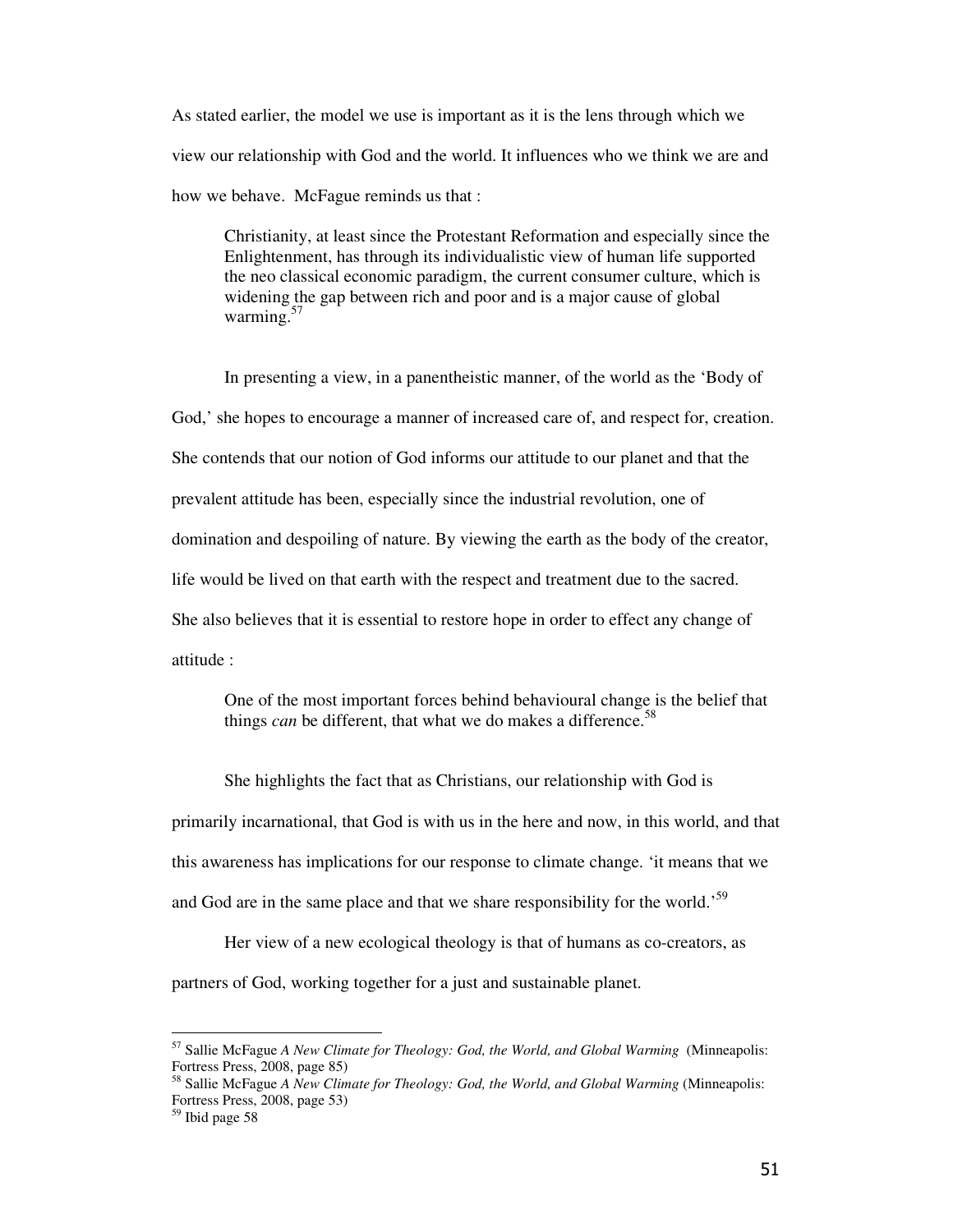Much as the community of sisters in chapter two discovered , viewing the world as God's body suggests that there is only one world, only one reality and that this is a divine reality. There is no point in being dualistic, 'there is no absolute line in dividing up matter and spirit, body and soul, nature and humanity, or the world and God.'  $^{60}$ 

The idea of the God who pervades the entire universe has impeccable biblical provenance. The community in Colossae understood that

He is the image of the invisible God, the firstborn of all creation; for in him all things in heaven and on earth were created, things visible and invisible, whether thrones or dominions or rulers or powers—all things have been created through him and for him. He himself is before all things, and in him all things hold together $61$ 

In the end, McFague decides that she would prefer to have her model 'entertain the threat of Pantheism in preference to the traditional lapse into Deism' after all , as she reminds us , all talk about God is just that – talk – and so it is surely better to 'err on the side of the presence rather than the absence of God'*<sup>62</sup>*

McFague's model of the world as God's body is both a theology of praise to

God and a theology of compassion for the world. It stands in opposition to the traditional theology of redemption which tends to focus on sin and pain in this world and the promise of escape to the next.

l

 $60$  Ibid page 105

<sup>61</sup> *The Green Bible, NRSV* (London: Collins, 2008, Colossians 1:15-17)

<sup>62</sup> Sallie McFague *A New Climate for Theology: God, the World, and Global Warming* (Minneapolis: Fortress Press, 2008, page 114)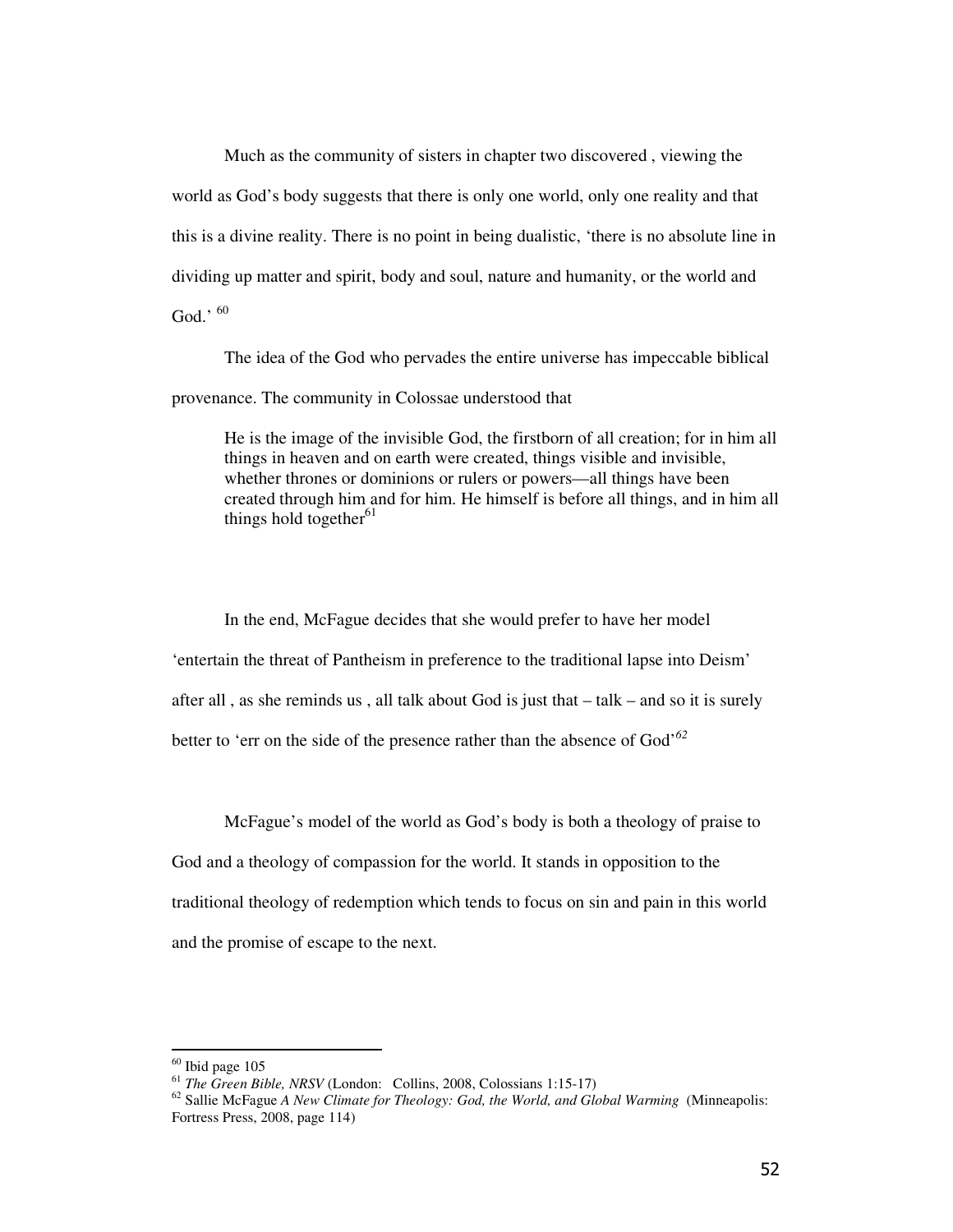## **5.3 A case for Hope**

'Climate change, quite simply, is the issue of the  $21<sup>st</sup>$  Century'  $<sup>63</sup>$ </sup>

It has already been mentioned that McFague's overriding reason for writing her latest book was that she saw an urgent need to develop a new theological model which would try and change the way we think, about ourselves, about God and about our relationships with the rest of creation. She contends that :

It is not one issue among many, but, like the canary in the mine, it is warning us that the way we are living on our planet is causing us to head for disaster; we must change.<sup>64</sup>

In this dissertation I have outlined what some communities, recognizing the seriousness of the current environmental crisis, have tried to do. How they have, acting within their traditions, attempted to tackle head-on this central, major issue of climate change.

The Roman Catholic Sisters living in community, farming the sacred land and trying to educate others into embracing a sacramental relationship with creation.

The Anglican Diocese, trying to act prophetically, by repenting of their former wasteful ways, by converting to a new sustainable way of living, and in their witness, trying to reform their entire church community to do likewise.

The two extra-ecclesiastical initiatives who are relying on each member of their community-based projects to generate a sense of communal values which will be markedly different from the consumerist ideology that surrounds them, and how they are, in some respects, mirror images of the religious responses of the two first studies.

 $63$  Ibid page 15

 $64$  Ibid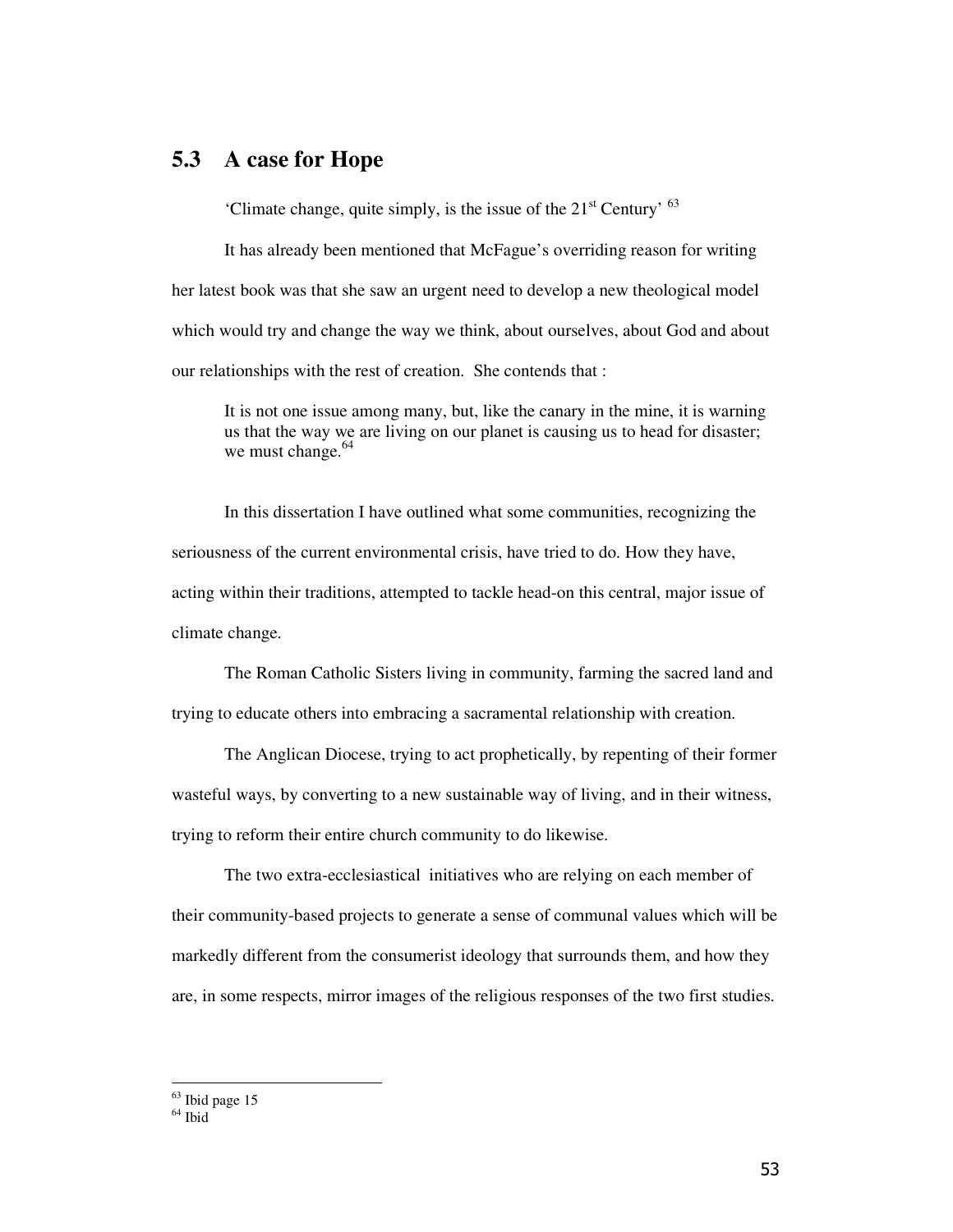All are trying to change; all are living with hope that such a change will tip the balance for our planet. McFague reminds us that all the other issues that we say we care about – Social Justice, Peace, Prosperity, Freedom – cannot happen unless our planet is habitable.<sup>65</sup>

As the opening sentence to the 10 affirmations of the Seoul Convocation put it 'In this world marked by injustice, violence and the degradation of the environment we want to reaffirm God's covenant which is open to all and holds the promise of life in wholeness and right relationships.<sup>66</sup>

It is this chaotic world situation which contains as Larry Rasmussen calls them 'the three great instabilities of Injustice, Unpeace and the Disintegration of Creation' that makes climate change the one single issue of our time and that is why we must all, from every tradition, all religions and none, move together to effect change.  $67$ 

The desperate environmental situation facing us in 2010 makes our own lack of hope one of the most difficult obstacles we have to overcome.

On the denial – despair continuum, when we move away from denial we have tended to allow despair to overwhelm us. Danny Maguire, writing in *Ethics for a* 

<sup>65</sup> Sallie McFague *A New Climate for Theology: God, the World, and Global Warming* (Minneapolis: Fortress Press, 2008, page 15)

<sup>66</sup> D. Preman Niles *Between the Flood and the Rainbow* (Geneva: WCC Publications, 1992, page 168)

<sup>67</sup> Maguire, Daniel C. and Rasmussen, Larry L. *Ethics for a Small Planet : New Horizons on* 

*Population, Consumption, and Ecology* (Albany: State University of New York Press, 1998, page 119)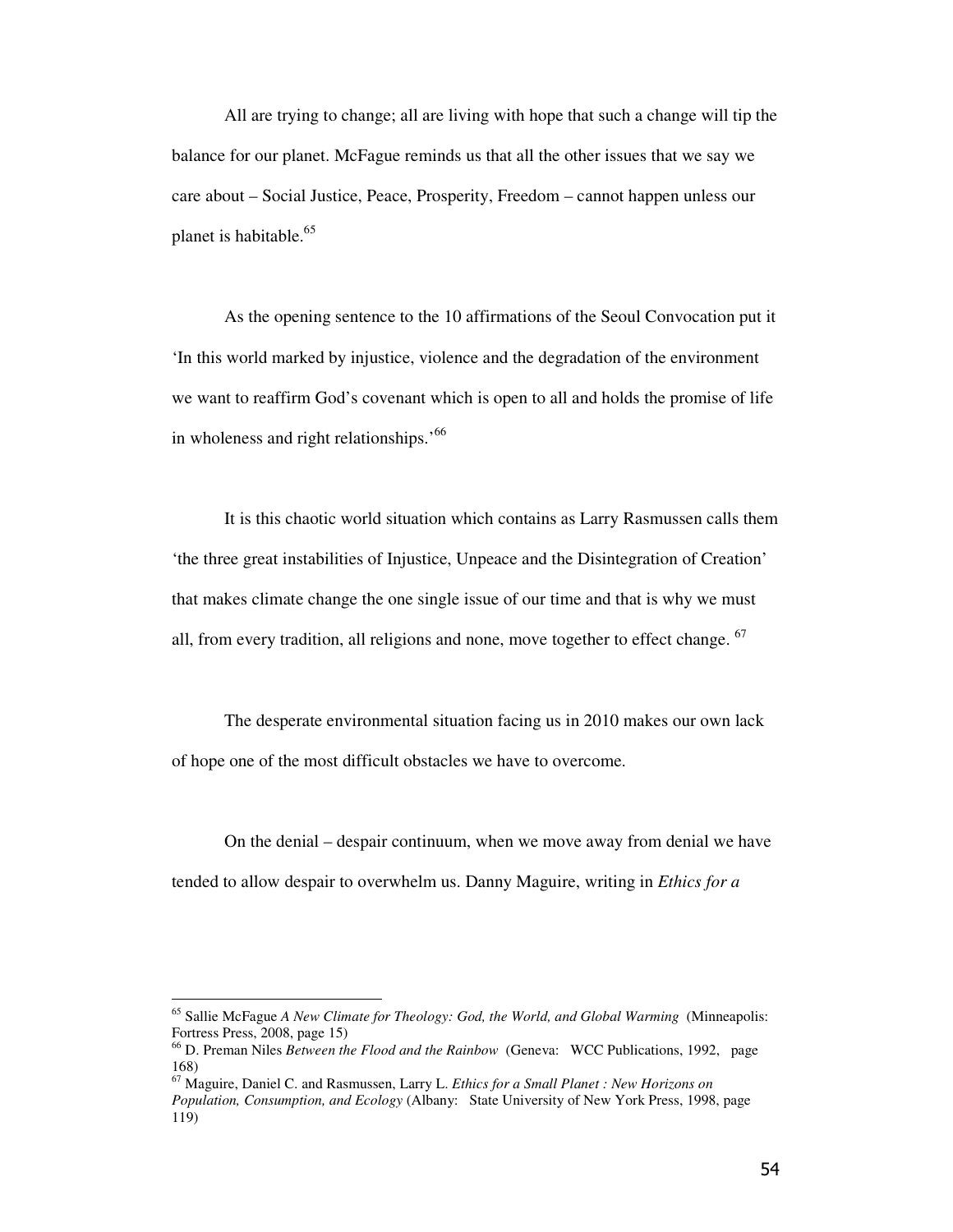*small Planet : New Horizons on Population, Consumption, and Ecology* says that 'Despair is the ultimate ethical apostasy. Ethics is the progeny of hope'<sup>68</sup>

My contention is that the communities I have described in this dissertation are acting from a position of hopefulness, believing that their way of living and witnessing can and does make a difference. The actions of the communities stem from an attitude of hope. It is this hope for change that allows them to remain in the centre of the denial – despair continuum believing that it is there, at that middle position, that actions are possible.

## **5.4 Conclusion.**

In this chapter various elements arising from the two main case studies were observed. Existing models or ethical stances were discussed to determine if there might be an ecumenical approach applicable to this area and how this continuing discussion might be resourced theologically.

<sup>68</sup> Ibid. page 48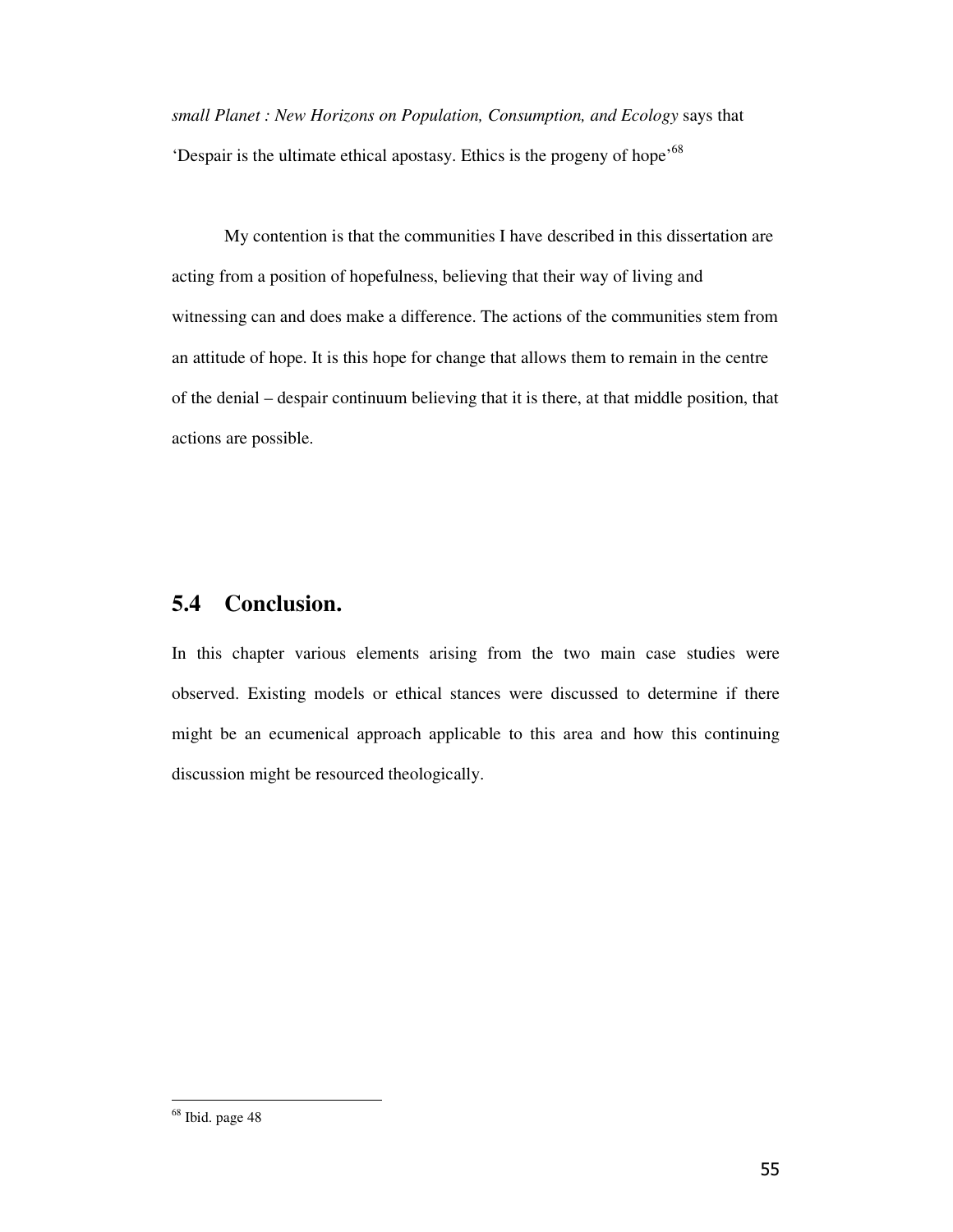## **6 Conclusion**

In writing this dissertation, examples of existing models were explored which may provide theological tools to enable Christian groups to take action to tackle environmental situations which at first glance seem insurmountable.

Concrete examples were given of how these models are already being applied and lived out by real communities who are responding from within their own traditions to climate change.

The contention of this dissertation is that community can provide the basis for generating the hope that is needed in order to tackle the inertia of the states of either denial or despair which is engendered by climate change. It was further contended that the ready-made communities that already exist in the Christian parish context can provide a fertile base for adopting new sustainable ways of living. This is what the extra-ecclesiastical groups examined always began with – creating and building a community – and this is what existing faith communities already possess to be drawn on.

As Larry Rasmussen says in his introduction to his thought provoking book

#### *Earth Community, Earth Ethics :*

l,

The warning is not to let world-weariness cut the chord of hope for this world, drain us of action, weaken faith's resolve, or substitute heaven for earth's redemption … Ours is not a time for the religiously and socially timid or the intellectually fainthearted <sup>69</sup>

In other words, our task is to live hopefully in this time of climate change.

Word count : 15,168

<sup>69</sup> Larry L. Rasmussen *Earth Community, Earth Ethics* (Geneva: WCC Publications, 1996, page 13)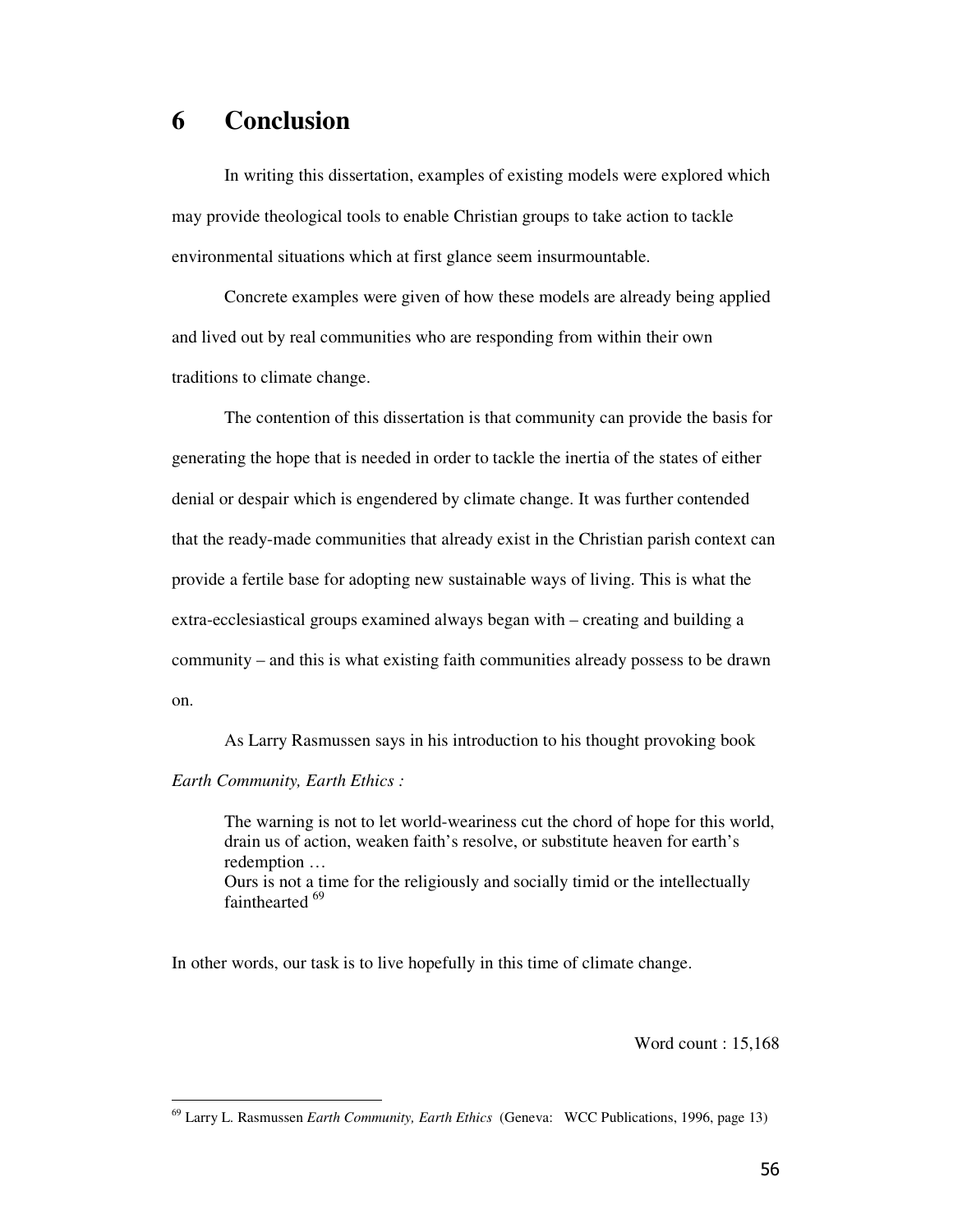# **Appendices**

**Appendix A** 

l,

## **A World Council of Churches diagram**

**('The Bossey Circle')** 



Reference: David Gosling, *A New Earth : Covenanting for Justice, Peace and the Integrity of Creation* (London : CCBI, 1992) page 65 Diagram courtesy of Counterbalance.<sup>70</sup>

 $^{70}$  http://www.counterbalance.org/ghc-outl/possi-frame.html : Accessed 21st July 2010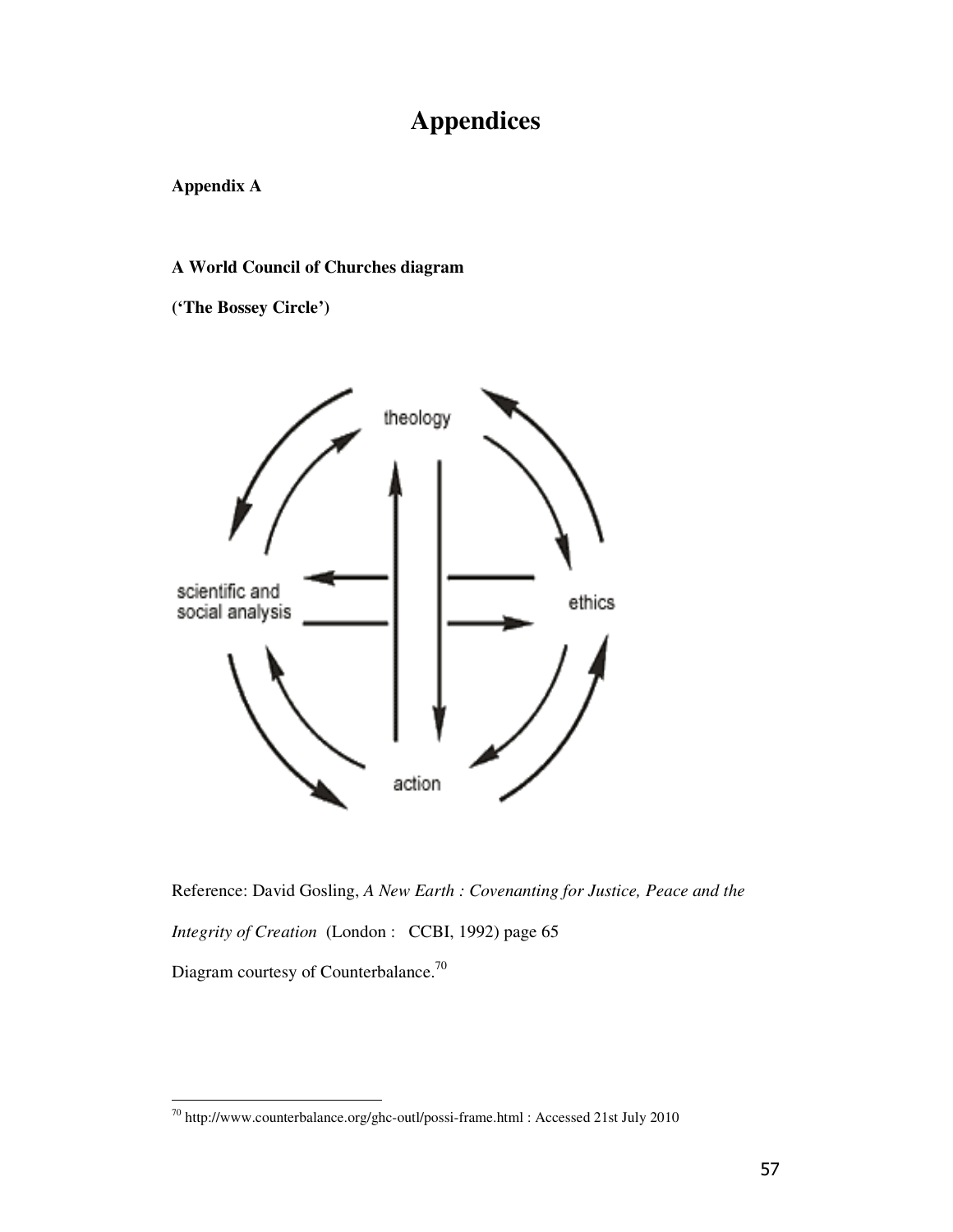#### **Appendix B**

#### **Diocese of Cashel & Ossory Green Charter**

As Christians and members of the Anglican Communion, we have an obligation to protect God's creation, not only nationally but globally. The Diocese of Cashel & Ossory affirms its commitment to Environmental Awareness and Protection by:

Identifying areas of waste and excess.

Encouraging environmental consciousness in every parish.

Promoting environmental responsibility in the broader community.

Spiritually and financially supporting third world development, supporting fair trade and addressing the effects of climate change.

Advocating policy change at local and national level that is environmentally beneficial.

#### **Identifying Waste and Excess**

Turn off unnecessary lighting.

Use heating only when essential.

Draught proof windows and doors.

Provide Recycling facilities in all churches.

Identify and deal with inefficient equipment.

### **Encourage environmental consciousness.**

Infuse the Churches worship with references to God's creation.

Avail of alternative energies or fuel efficient systems.

Impress upon Select Vestries the environmental consequences of their decisions.

Include environmental issues in the Churches education programmes at every level.

Maintain Church environs sympathetically and cherish trees and wildlife.

#### **Promote Environmental responsibility**

Lead by courageous and articulate example

Cooperate with other people of faith who share these aims.

Educate members of the public to the moral and economic consequences of inaction. Dialogue creatively on these issues with members of the agricultural community. Encourage cleaner and more environmentally responsible urban living.

#### **Support Third World Development**

Raise awareness of the effect of climate change on the developing world.

Support projects that assist those who suffer most from Climate Change.

Campaign alongside Bishops' Appeal and similar agencies who work for change. Think seriously about how our lifestyle and carbon footprint affect the poor.

Break the bread in solidarity with those whose future is crushed by our lifestyles. **Policy Change in Church and State** 

Use the Churches councils and synods as places of environmental debate and agents of change.

Raise expectations concerning environmental protection facilities provided by Local Authorities.

Demonstrate to public representatives that their environmental policies matter by how we vote, lobby and act.

Draw inspiration from the achievements and experiences of other nations and churches within the European family and seek to contribute ourselves.

Offer informed and understanding prayers for those who carry great responsibilities in these matters.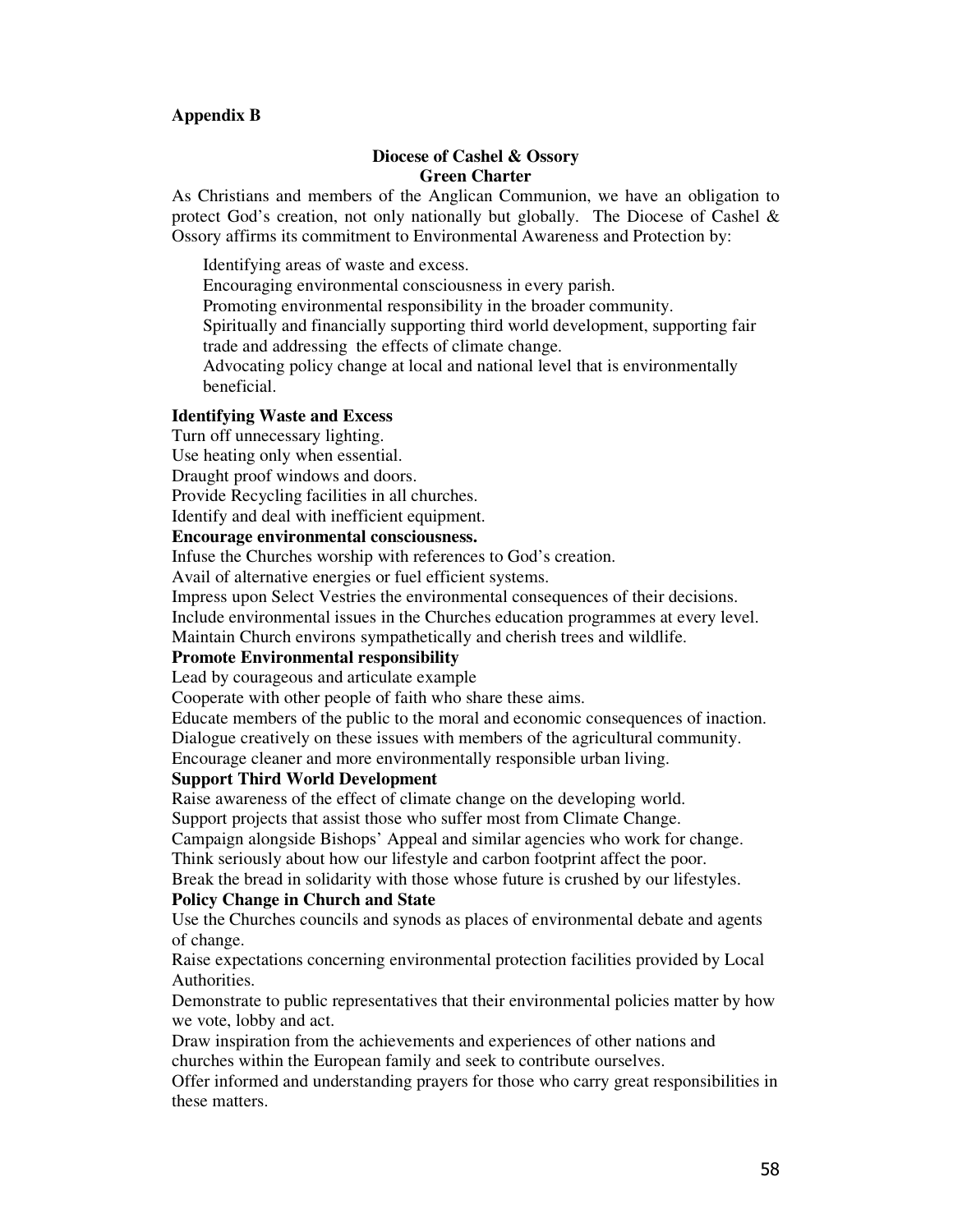## **References**

## **Reports:**

**Earth Summit – Agenda 21: The United Nations Programme of Action from Rio**  (New York: United Nations Publications, 2002)

**Our Common Future: A Reader's Guide – The "Brundtland Report" Explained**  (London: Earthscan Publishers, 1992)

**Uppsala Interfaith Climate Manifesto 2008**  (Uppsala: Church of Sweden publication, 2008)

**While the Earth Endures** 

(Edinburgh: Church of Scotland Society Religion and Technology Project publication, 1986)

## **Internet Reference Sites:**

**www.christianaid.org.uk www.churchtimes.co.uk www.counterbalance.org www.earthcharterinaction.org www.ecoconregationireland.org www.ekklesia.co.uk www.futureproofkilkenny.org www.generous.org www.greenpages.ie www.ipcc.ch www.operationnoah.org www.thevillage.ie www.transitionnetwork.org www.unfccc.int**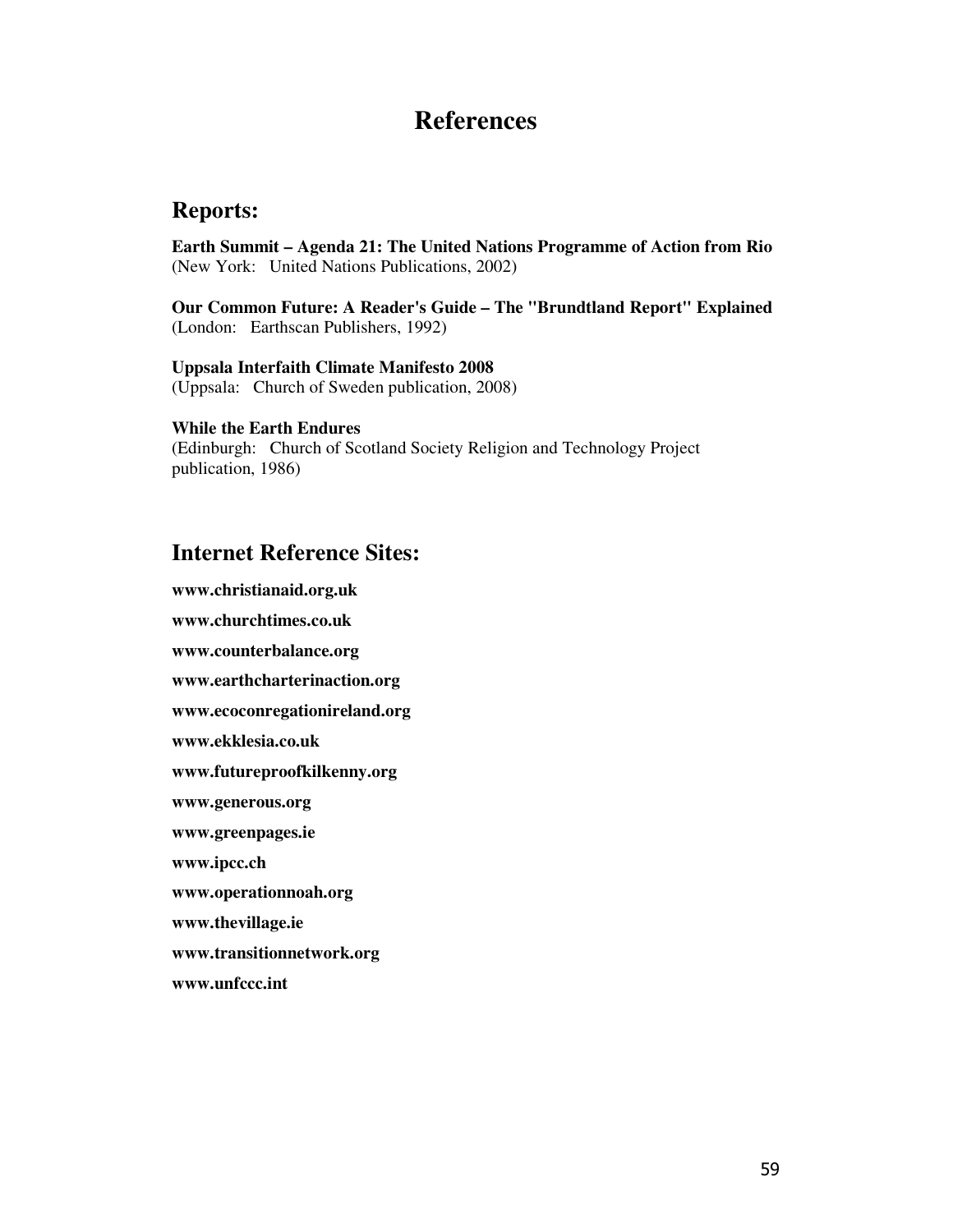## **Bibliography**

Atkinson David**,** *Renewing the Face of the Earth : A theological and pastoral response to climate change,* Norwich: Canterbury Press, 2008.

Berry R. J. (Ed), *When Enough is Enough: A Christian Framework for Environmental Sustainability,* London: Inter-Varsity Press, 2007.

Deane-Drummond Celia, *A Handbook in Theology and Ecology*, London: SCM Press, 1996.

Elsdon Ron,

*Bent World : A Christian Response to the Environmental Crisis,* Leicester: Inter-Varsity Press, 1981. Greenhouse Theology : Biblical perspectives on Caring for Creation, Tunbridge Wells: Monarch Publications, 1992.

Gosling David, *A New Earth : Covenanting for Justice, Peace and the Integrity of Creatio,* London: CCBI, 1992.

Gottlieb Roger S. (Ed), *The Oxford Handbook of Religion and Ecology,* New York: Oxford University Press, 2006.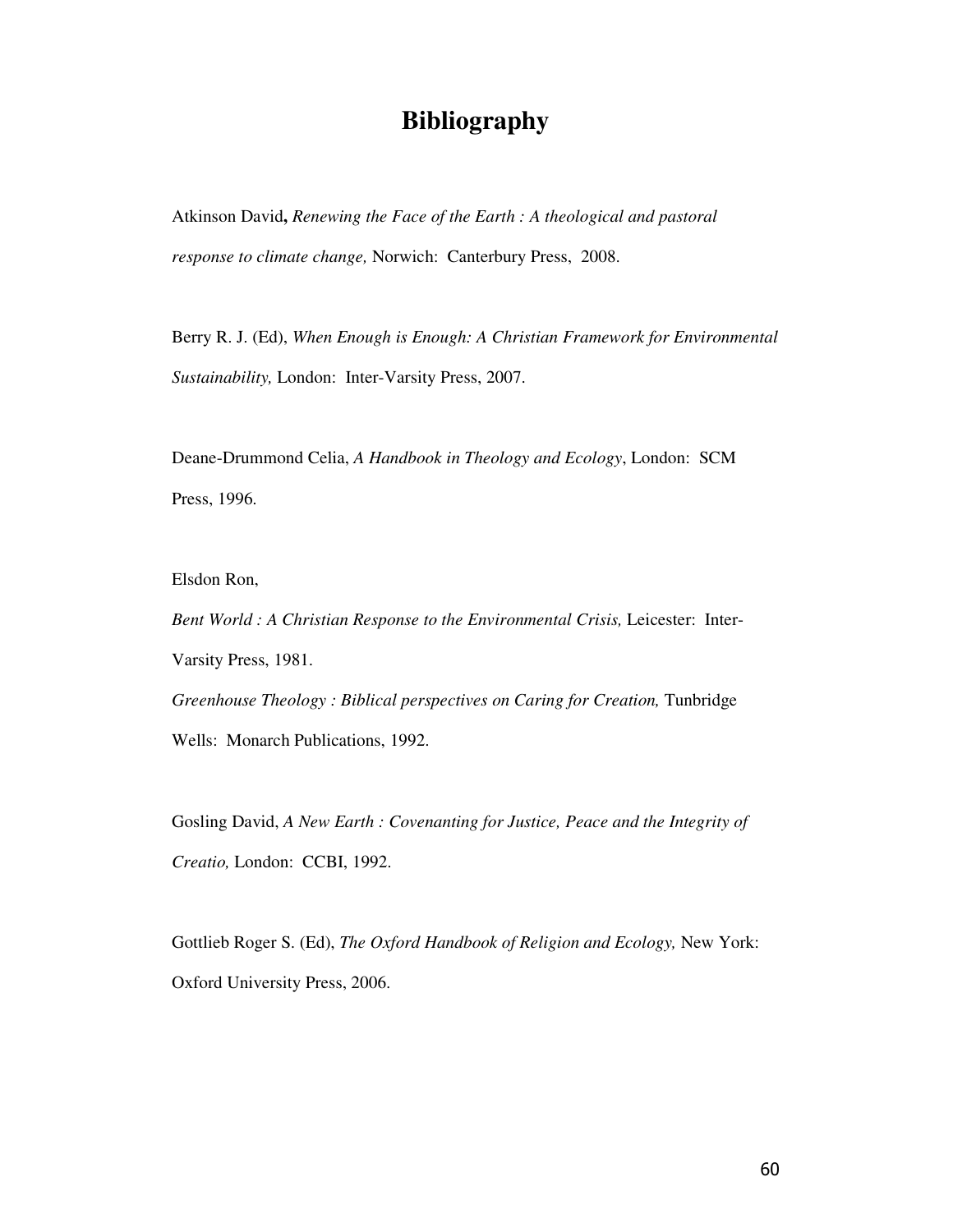Nicholas Lossky, Jose Miquez Bonino, John Pobee, Tom F. Stransky, Geoffrey Wainwright & Pauline Webb (Eds.), *Dictionary of the Ecumenical Movement, 2nd Edition,* Geneva: WCC Publications, 2002.

Maguire Daniel C. and Rasmussen Larry L., *Ethics for a Small Planet : New Horizons on Population, Consumption, and Ecology,* Albany: State University of New York Press, 1998.

McDonagh Sean, *Climate Change : The challenge to all of us,* Dublin: The Columba Press, 2006.

McFague Sallie, *A New Climate for Theology : God, the World, and Global Warming,*  Minneapolis: Fortress Press, 2008.

McFarland Taylor Sarah, *Green Sisters : A Spiritual Ecology,* London: Harvard University Press, 2007.

Niles D. Perman, *Between the Flood and the Rainbow : Interpreting the Conciliar Process of Mutual Commitment (Covenant) to Justice, Peace and the Integrity of Creation,* Geneva: WCC Publications, 1992.

Northcott Michael S., *A Moral Climate : the ethics of global warming,* London: Darton, Longman and Todd, 2007.